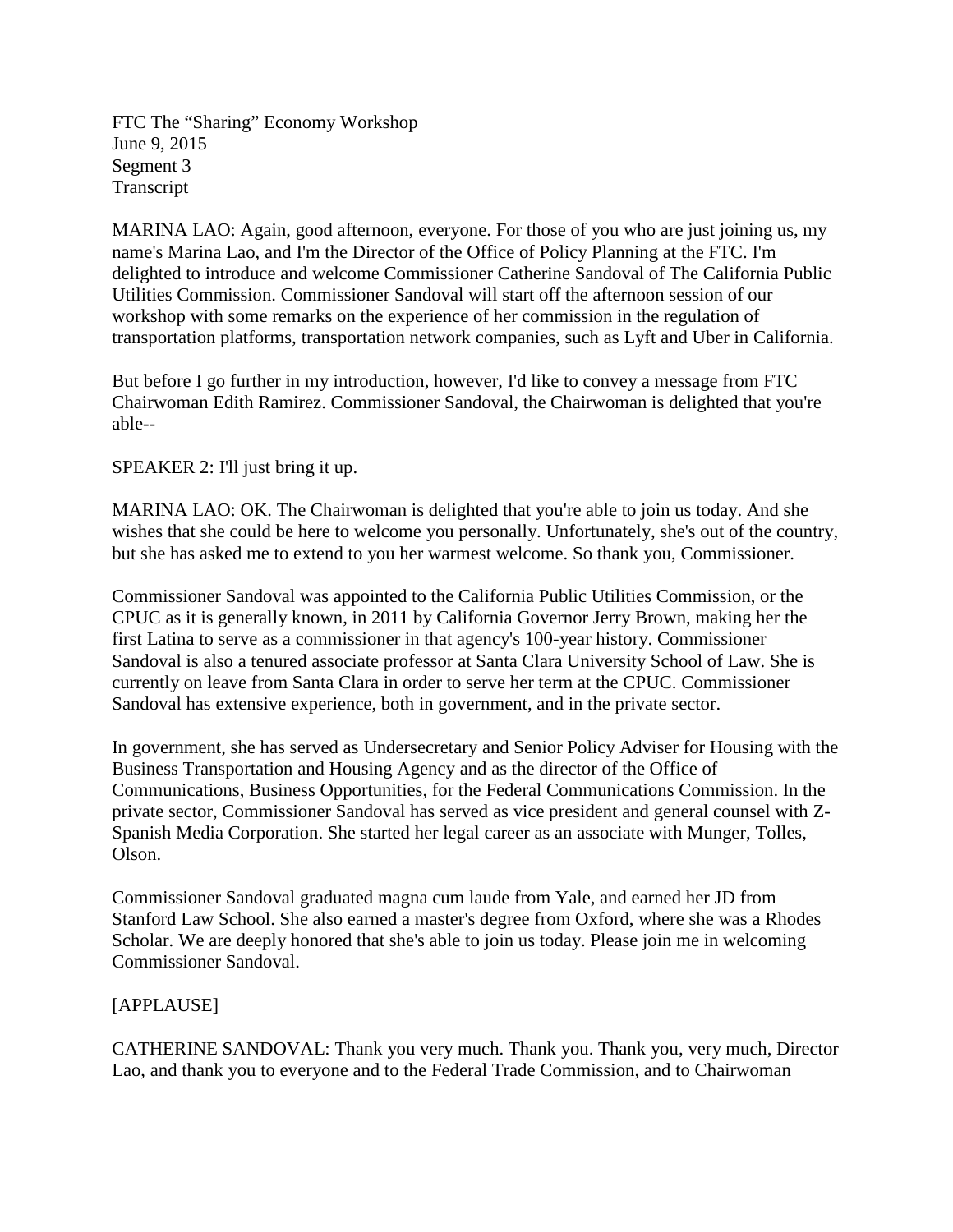Ramirez and to all the commissioners and all of the staff for your invitation to be here. Really appreciate this opportunity and really appreciate this convening.

I'm particularly excited to be here as one of the people who helped to create this whole category of transportation network companies. The California Public Utilities Commission was the first in the nation to license and to regulate this category of carriers in the transportation sector of the sharing economy. So I'm here today to share a little bit about our experiences and some observations and questions, as we've seen others states grapple with regulation of this, other localities, and now also, we're very pleased to see some of the federal agencies looking at the implications, in terms of the Federal Trade Commission Act and other federal laws for the growing and burgeoning sharing economy. So let's see if I get this right. Oops. That was a-- all right. There we go.

So somebody was asking me, how in the world did the California Public Utilities Commission end up being the one that created this whole TNC category, and that has exercised jurisdiction that really led to the licensing and growth of Uber, Sidecar, Lyft, and others. So one of the themes of my talk is, what is old is new again. And part of the answer to that question comes in our jurisdiction, and that part of the jurisdiction of the California Public Utilities Commission is over passenger stage corporations. So our jurisdiction over passenger stage corporations as well as charter party carriers is part of the reason why we are able to exercise jurisdiction over these sharing economy transportation network carriers.

So part of the theme is passenger stage corporations, then and now. So the California Public Utilities Commission is the successor of the California Railroad Commission. So much like in other states, like Texas, where the Texas Railroad Commission also regulates the energy sector, in California, the California constitution reestablished us as the California Public Utilities Commission. We were reestablished in 1911. We are a constitutional agency of the state of California.

We have a broad range of jurisdiction over investor-owned electricity, and natural gas, and water utilities, intrastate telecommunications, common carrier gas and oil pipelines. This one has gotten a little bit more attention because, for example, the pipeline that has had a major leak in Santa Barbara is actually licensed by, and holds a certificate of public convenience and necessity from the California Public Utilities Commission. I would add, however, that it is our federal partners that are responsible for inspection and safety of that particular pipeline, but we cooperate.

We are also responsible for rail safety and rail crossings, and in fact, most of our inspectors at the PUC are in the Rail Safety Division and also the divisions dealing with passenger stage corporations, charter party carriers, and now, transportation network companies. So in addition to our legacy from the California Railroad Commission, the 1917 Auto Stage and Truck Transportation Act established CPUC regulation over passenger service on California public highways. So this is part of the reason and the answer to the question of how is it that our agency came to be involved in this.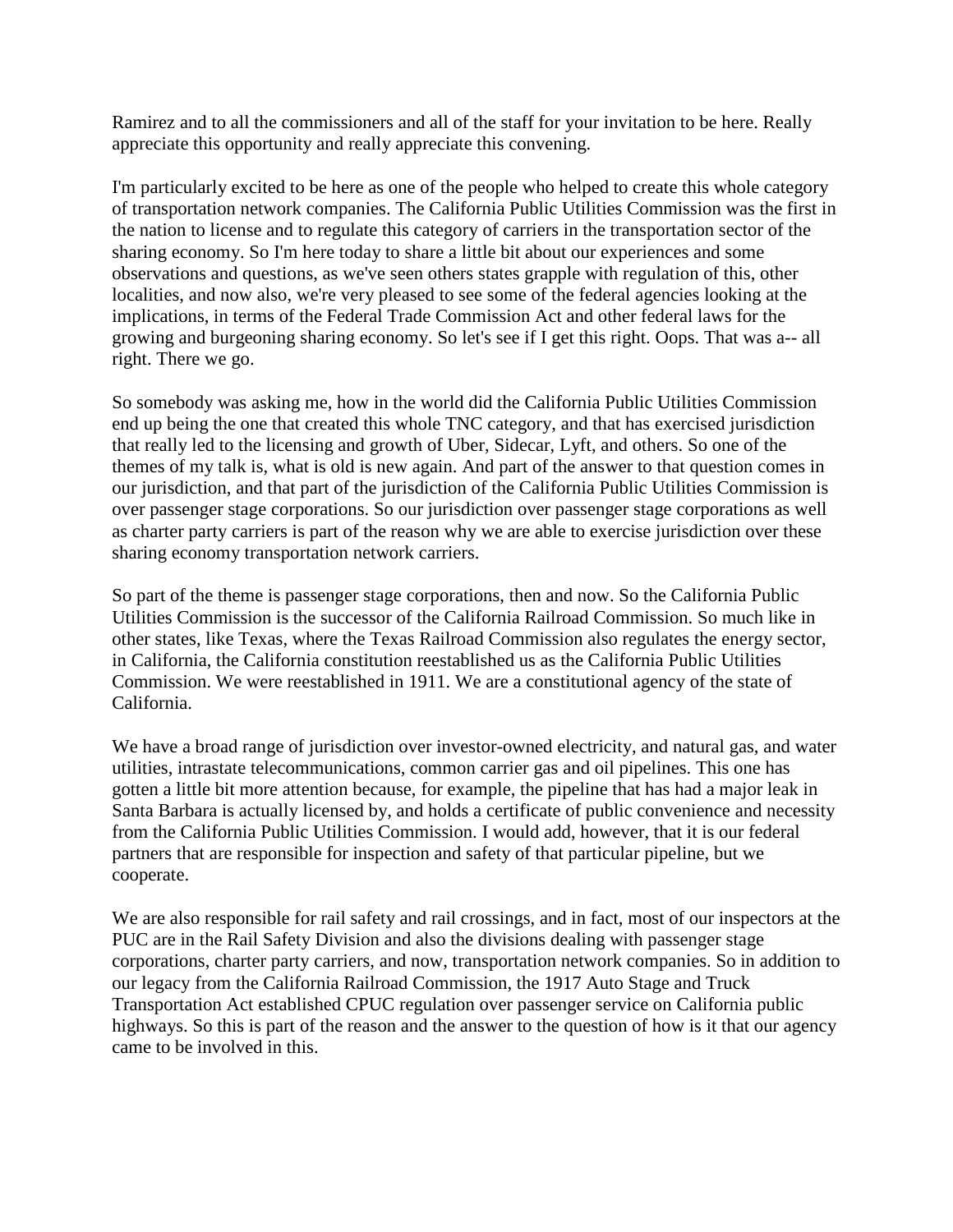All right. So we basically carved the whole jurisdiction of transportation network companies out of our charter party carrier jurisdiction. So really, part of the issue here was, as Uber, and Lyft, Sidecar, and others first deployed in California, the question was, were they taxis? None of them were licensed to operate as taxis, so where they illegal taxis? Or were they something else?

And so, we looked at our definition of charter party carriers, and determined that they could be charter party carriers, and then exercised our jurisdiction over them, which gave them authority to operate in the state California. So a charter party carrier is every person engaged in the transportation of persons by a motor vehicle for compensation, whether in common or contract carriage over any public highway. And I would also note-- I won't read the last statement-- but the California Public Utilities Commission code, as well as the Constitution, gives our commission very broad powers to do all things necessary in the exercise of our jurisdiction.

So a couple of things that are notable is that, within the law that created the authority to be able to license TNCs there a couple of important exceptions. So that California Public Utilities Code 5401 prohibits charter party carriers, with certain exceptions, from charging individual fares. So this has become an issue with Uber Share and similar types of services. Similarly, the code prohibits these charter party carriers from acting as taxis. So as I always remind my class when I'm teaching, and I am teaching contracts this semester, grading exams on the plane ride back, there's a particular legal meaning to the word taxis.

So one of the things that charter pretty carriers can't do in California, TNCs, is they can't take street hails, and they can't act like taxis. They also cannot advertise themselves to be taxis. They can't park in taxi stands. They are not taxis.

All right. So basically, then, we look at charter party carriers versus passenger stage corporations. All right. So once again, you have a passenger stage corporation, every corporation or person engaged as a common carrier for compensation, or management of any passenger stage over a public highway in California between other fixed termini, or over a regular route. And there are certain exemptions, and then they have certain requirements, including insurance, inspection, and other requirements.

All right. So what does all this have to do with a sharing economy? So it is the basis upon which we exercise jurisdiction, and it also creates, really, a foundation to ask some questions about these new services. So one question about some of these services is, are they just rideshare, right? And so, you know, old school sharing economy is an example of rideshare.

Now, I'm not just talking about giving your neighbor a ride down the street, but where you have many cities, like in DC, I think there are places where people just line up on the street, and strangers stop by and pick them up, and get in their cars. And you are all doing that for the purpose of getting in the HOV lane, and it saves everybody time, and sometimes people get to know each other. But it's very casual and recognized. That is rideshare.

And there can be more organized ridesharing, and ridesharing hasn't had as much regulatory jurisdiction. Certainly, they wouldn't be regulated by the California Public Utilities Commission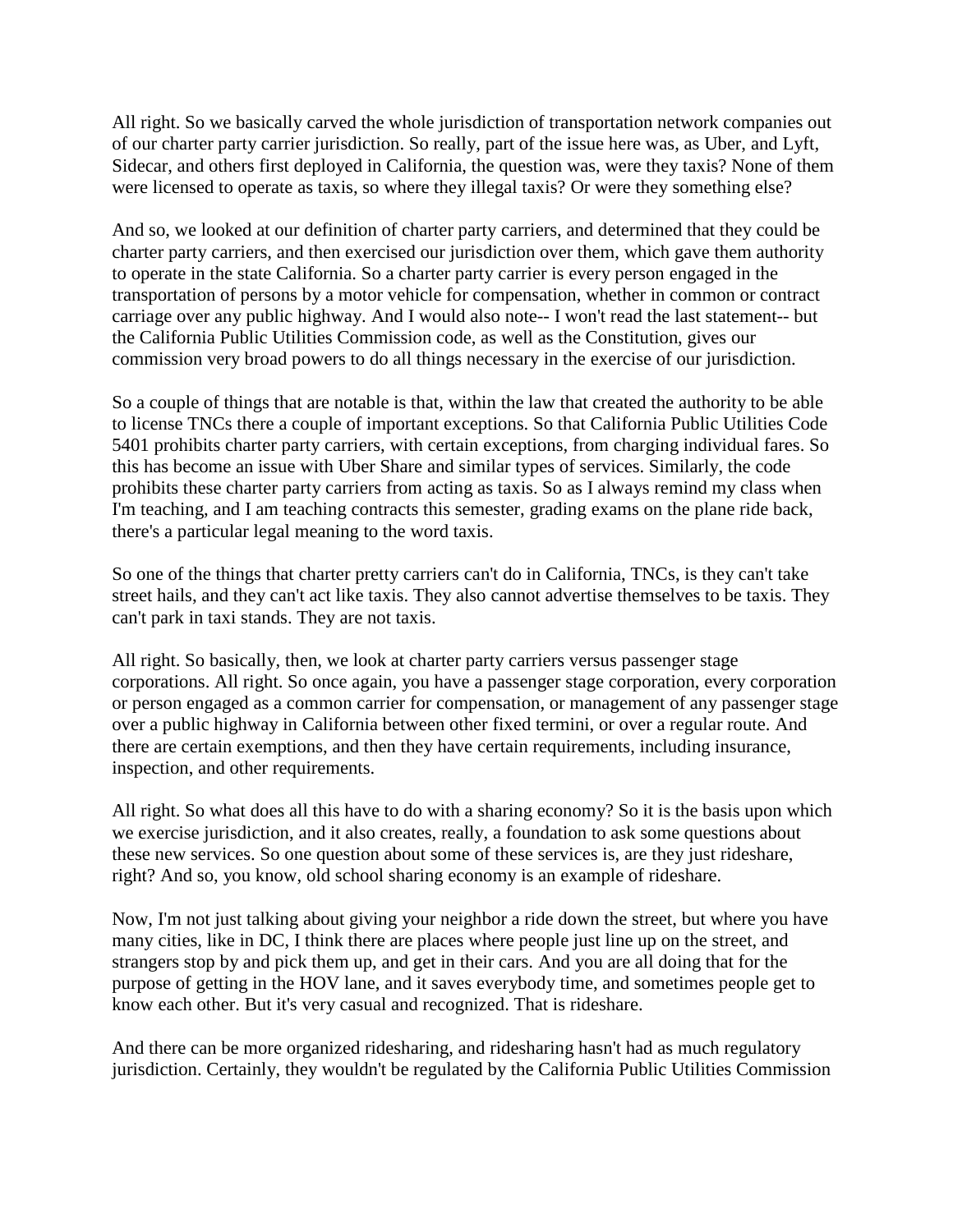and my sister commissions. But the new school that the TNCs presented was using a personal car to pick up passengers, prearranged through an app or internet-based services.

I should also add to that one flavor of TNC is not the personal car, but the use of limo drivers who are licensed as TCPs. They are commercial drivers that have commercial driver's licenses and commercial insurance. And then the app is just a way to give their excess time and make that available for other people who don't necessarily contract directly with the limo drivers.

So the bigger issue really came around what is, not Uber Black, but Uber X, and Lyft, and the others, where you have just regular people who have driver's licenses, not commercial licenses, and are not licensed limo drivers. So one of the regulatory questions is, is the new school appbased match up ridesharing exempt from regulation, or indeed, are they a charter party carrier, or a taxi, or if they're operating in a different way, are you a passenger stage corporation? So among our goals were and remain to balance public safety, consumer protection, reliability, innovation, competition, as well as be mindful of privacy.

And I do want to underscore that we definitely support innovation in this realm. I personally voted a couple of times not only to create this whole category of transportation network carriers, but also ultimately for the system of regulation and insurance that we have adopted. I have been one of the leaders of the California Public Utilities Commission, in terms of the app economy. In fact, somebody asked me if I had a nice weekend in DC, and I did not because I was judging at an Apps for Water Hackathon on Sunday night, and then took a red eye here. This is the seventh hackathon where I have been a judge.

So we've done apps for energy, and apps for water, so we're definitely into the app economy in California. But we need to balance that with these other things, and one of my themes is that the old and longstanding issues don't go away just because of a new platform or to promote innovation. So in 2013, and when you look at our Decision 13-09-045, so that code also tells you a little bit about when it was adopted, so in 2013, in September. And the 045 is when it was adopted, pursuant to the rule-making that we initiated in 2012 to create rules and regulations, to protect public safety, while allowing new entrants. So this is when we declared the transportation network companies as charter party carriers.

So one of the things that we specifically determined was that TNCs do not meet the rideshare regulatory exemption. And also, this is very important, that we also rejected the argument that TNCs were just an app. And so, this is an issue that is still being litigated around the world, as some of these sharing economy companies, including the ones are involved in a transportation service continue to argue that they are just an app. And so we rejected that, and concluded that it was inconsistent with our authority to argue that we are barred from regulating our jurisdiction over a transportation service because of the means of communication used to arrange the service, right?

So you know, when telephones were new-fangled, that actually didn't limit our jurisdiction over passenger stage corporations. And similarly, as we've moved to the app economy, that, in and of itself, did not undercut our jurisdiction nor do we believe should it undercut the potential consumer protection and public safety that is available, not only to the consumers of that service,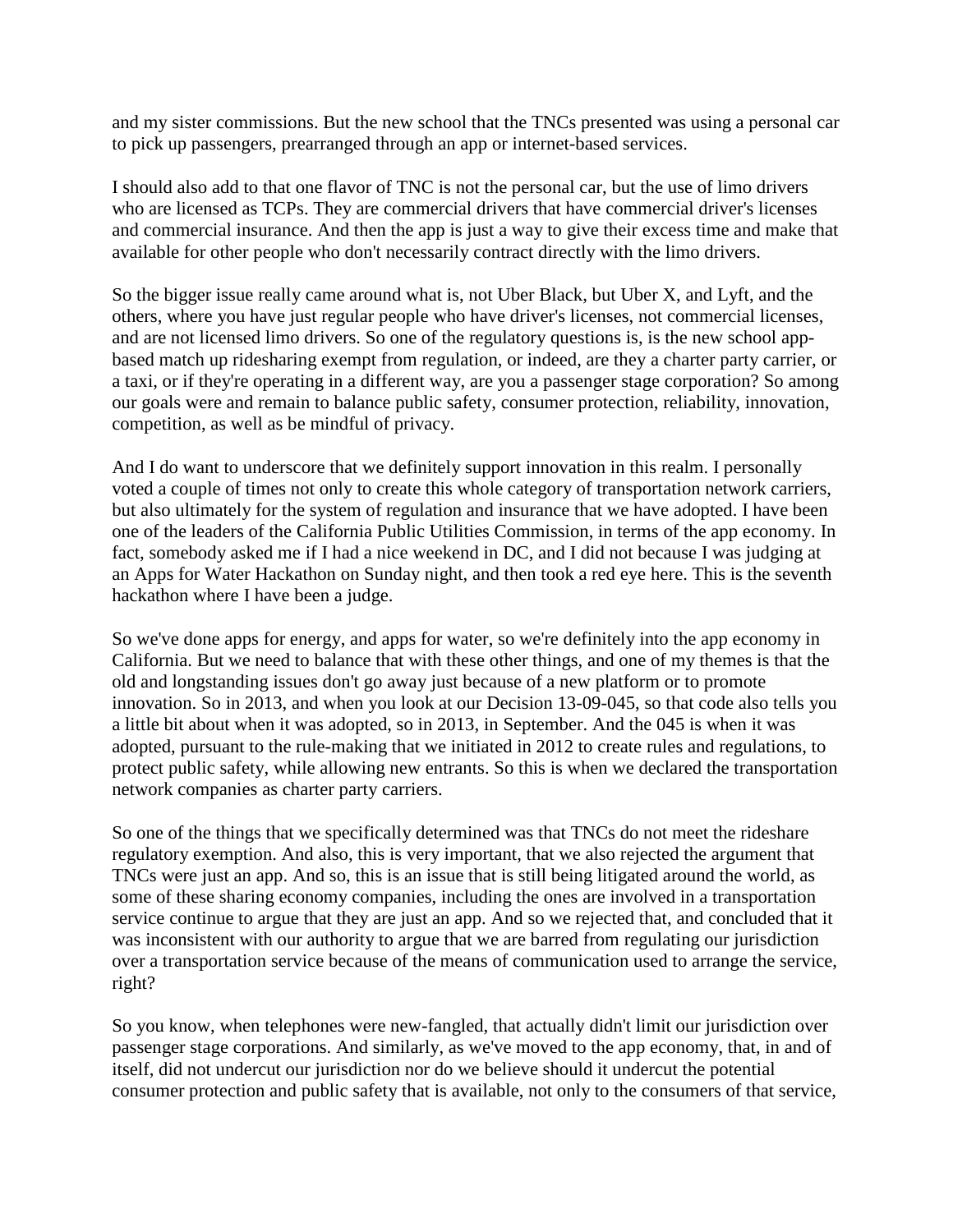but it's also very important that to remind ourselves that, as we're talking about transportation services, that it affects not only the consumer in terms of the passenger in that car, but everybody around them, right? You know, the drivers of other cars, the pedestrians on the street, and as somebody who has had the unfortunate experience of being hit by a car while I was a pedestrian, it's really important that the person hits you, first of all, that you survive, but that the person who hits you has insurance.

So we were very concerned about that. And you know, the extra concern about this is exemplified in cities like San Francisco, where, because it is a relatively small city in terms of geography, there are a lot of people in San Francisco who actually don't have insurance. So if you're a pedestrian walking across the street, you can't count on, as a regulator, that the pedestrians are going to have uninsured or under-insured motorist coverage to make up for any under insurance or uninsurance that a TNC driver might have. So one of the major things that we address, and really, a major sticking point in this regulation, was about insurance. So we've had a lot of discussions within the proceeding about insurance, when insurance should be required, how much insurance should be required. And ultimately, our last decision in 2014 modified the previous decision to tighten the insurance requirements.

And one of the things that was very important, too, is that we also concluded that TNCs could not rely alone on the driver's personal auto insurance policy, because many personal policies include livery exclusions. So this whole issue of insurance is actually a big issue for the sharing economy. And in fact, I think if not properly addressed, really could be the Achilles' heel. And that this comes up, not only with transportation, but also with things like hospitality with Airbnb.

One of the questions, is you get a place through Airbnb and you have a slip and fall, are you covered, right? You know, something happens, are you covered? Now, for those of you who have had the pleasure in law school of going through the whole thing of invitees, licensees, all of those things, there's some very complicated property law issues, but also insurance issues. So I haven't had the opportunity or the need to look as deeply into the insurance exception for your homeowner's insurance, right? If you're renting out part of your home on a regular basis through one of these apps, does your homeowner's insurance cover you?

I don't know, but as a homeowner, I would want to make sure. You know, I've come to actually view, like, when I stay in San Francisco for the PUC work, I have the pleasure paying for hotel rooms myself, if I choose to stay overnight, such as the state government. But I view a hotel room as coming with insurance, right? In the price of the room. It includes insurance, as well as all of the other services.

So this is a really important issue. We also have a lot of debates about the different periods within which TNC insurance was an issue. And one of the areas that was the area of greatest contention was the issue of the app on period, which, in California, we call period one. And then you also have the period when the passenger and driver were matched. So we were quicker to come to agreement that, at the time when the passenger and driver were matched, that it was really important to make sure that there was insurance for that ride.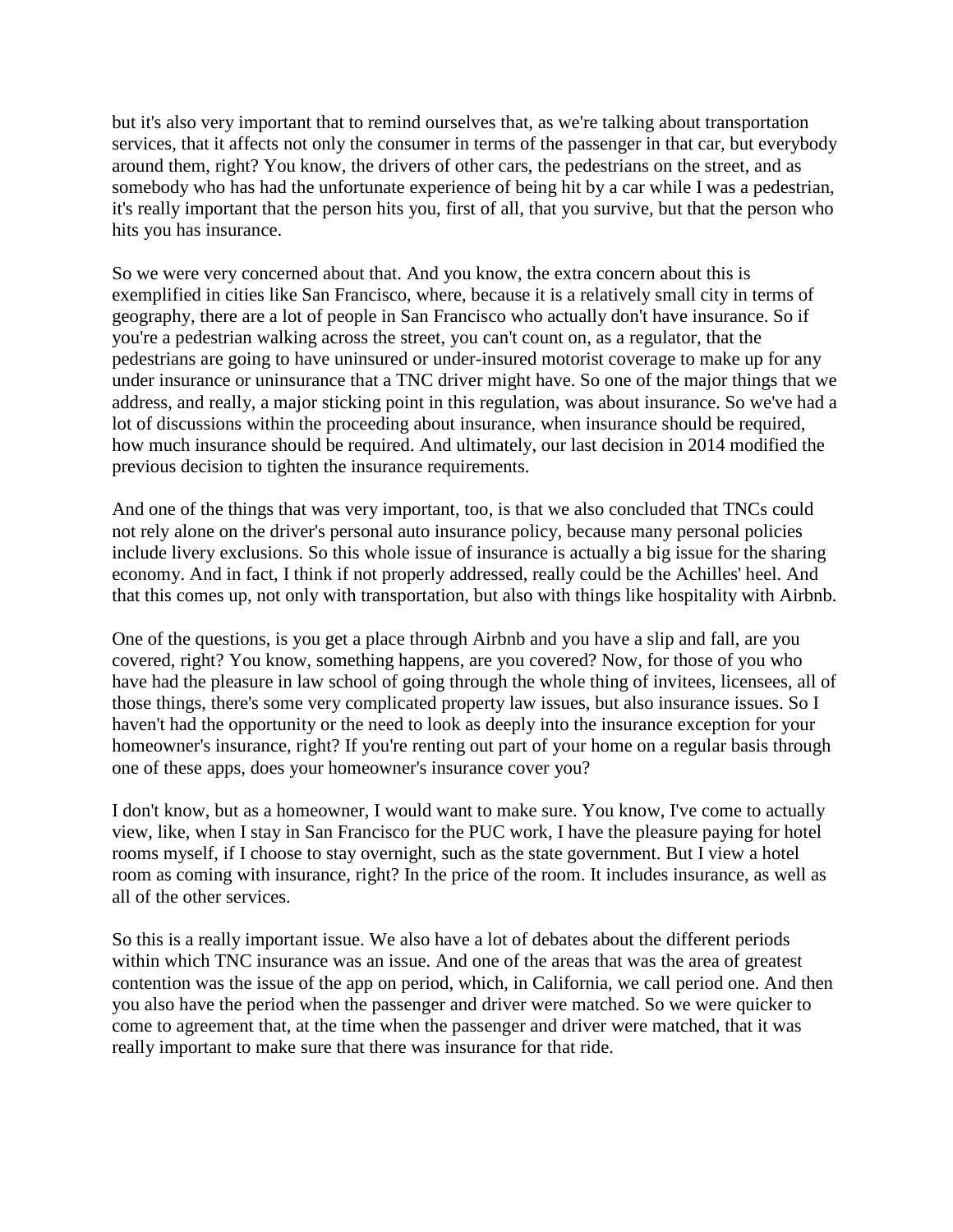And I believe that this insurance is absolutely critical for the growth of the industry, as well as for everybody else, because the lack of insurance will undermine confidence in the industry. But one of the biggest sticking points was about the app on period, when they weren't yet match with the passenger. Would there be insurance requirements? What would they be? Would the California minimums work out OK?

But it was important to say that you couldn't just rely on the personal insurance policy, because with the livery exclusion, then, if the driver gets into an accident, their insurance company may deny them because they were acting as a livery, or basically, in common carriage for hire. And so, we did to conclude that insurance was necessary for that first period, when the app is on. And after all, really, that is what the TNC is advertising. Hey, there are cars available, and that's the app on period.

And then the legislation also codified that, and so one of the things that's an exciting development, we work very, very closely with the commissioner of insurance for the state of California, Dave Jones. We really wanted to thank Commissioner Jones and his staff for all their work on this. And working with the California insurers now, there are some new products that have just been announced within the last month, where TNC drivers will be able to buy a policy to add on to their personal insurance to be able to address this issue and not create the gap.

So now having regulated TNCs in 2013, address some of the insurance issues in 2014, now we have new wrinkles in what is, like, already old fabric of 2013 or 2014. So one example of this is Hitch. So this gets to the issue of sharing and multiple passengers to share rides to a destination along a similar route. So you remember, I showed you that California Public Utilities Code 5401 prohibits charter party carriers from charging individual fares. If you're going to be selling individual tickets or individuals seats, you're a passenger stage corporation.

That's a whole different level of regulation than as a charter party carrier. So the CPUC denied Hitch's TNC application because of this, then later Lyft bought Hitch. And then, so now we're in a situation where we are aware that a number of the TNCs in California are offering rideshare. To date, we have not initiated enforcement, pending possible legislation, and we've sort of worked out a pilot thing to see how it goes. But this is definitely one of the issues that we need to address in the regulation, where, in part, what we've tried to do is squeeze new services into old regulatory forms.

All right. Another new wrinkle in the old fabric is Leap. So Leap Transit was offering, as of a couple months ago, premium bus service in the city of San Francisco that included coffee and a pressed juice bar. One thing that they did that caused consternation was that they removed the wheelchair lifts from their buses. I would also like to add that one of the things that we included in the transportation network company jurisdiction was the requirement for disability access.

And so the fleet as a whole has to meet disability access standards. We also included nondiscrimination provisions, and a variety of other provisions. And the whole issue of meeting disability access standards continues to be one of the points that the TNCs are still working on. So Leap applied to be a passenger stage corporation, because they were selling individual seats. And so, we we're initially going to deny them, because there's a particular rule for passenger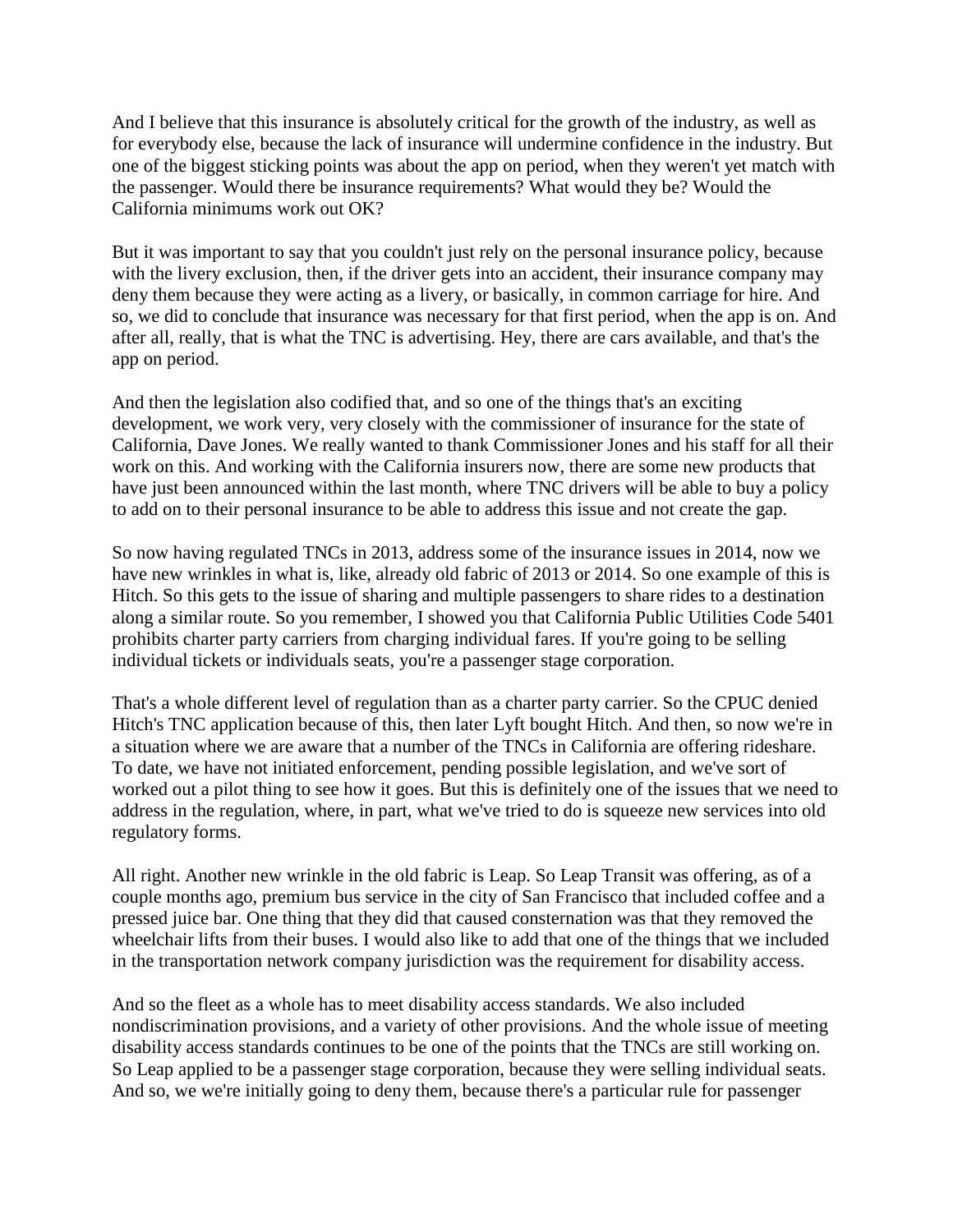stage corporations that you couldn't be licensed if 98% of your service was within the boundary of a city or county, and San Francisco is a city or county.

So then, Leap amended its application to include transport outside of San Francisco. We approved their passenger stage corporation certificate. This start of the clock on Leap fulfilling certain obligations, such as submitting insurance, getting the California Highway Patrol to inspect their terminal and vehicles, submitting drug and alcohol testing, and submitting a letter of acceptance of the PSC certificate. So we await their filing. So Leap began operating even before their filing, and so the CPUC has ordered Leap Transit to stop operating until the requirements are met.

So this is a pattern that we've also been through multiple times with some of the TNCs or the newfangled PSCs. At one point, against Uber X, we had a cease and desist order. Against a number of these services, we've gone through this pattern of cease and desist orders, and then regulation, and enforcement, back and forth.

So one thing I would really urge the providers in this space is, that I know that there's a school of thought, offer first, license later. But that really can create a lot of problems, and is not only illegal, but it really can put you in a very bad spot, in terms of insurance, as well as, I think, public confidence. So please work with your regulator and we look forward to receiving their application. Not just their application, but also their certification that they've complied.

So as I've mentioned during this discussion, that the TNC, as well as sharing economy technology and model as a whole, they raise a variety of legal issues. We've discussed, in part, jurisdiction, state, local, federal. I shared with you some of the questions about state jurisdiction versus local taxi jurisdiction. We are here to discuss the interests of the Federal Trade Commission in this, and the Federal Trade Commission Act. I thought it was a very important that Commissioner Ohlhausen repeated that the FTC is not, at this point, contemplating enforcement action, but is very, very interested in consumer protection, antitrust and competition, and privacy, and indeed, that is their mission. So we look forward to coordinating with federal agencies, as we have with our sister agencies, such as the California Department of Justice, and the California Department of Insurance.

Liability, that also doesn't go away. Insurance, one of the big issues that's being litigated is, is the driver an employee or an independent contractor? So one of the panelists this morning repeated, seemingly with confidence, what the CEO of Uber said, which is that, emphatically, the drivers are independent contractors. Well, that issue is being vigorously litigated in courts today. Compliance with state and local laws and regulations, including disability access is an issue. Environmental regulations, such as about crowding, or the type of cars you have, intellectual property, just some of the issues raised in these models.

All right. So just if you'll forgive me, a couple of hypos. In dealing with this whole area, a TNC incident caused me to say, Mrs. Palsgraf, in a sentence for the first time since I graduated from law school and studied for the bar. And if you haven't had pleasure of seeing the LEGO animation version of Mrs. Palsgraf, I've got the YouTube link there. If you have a few minutes to see what creative things bored law students can now do with LEGO animation, there is a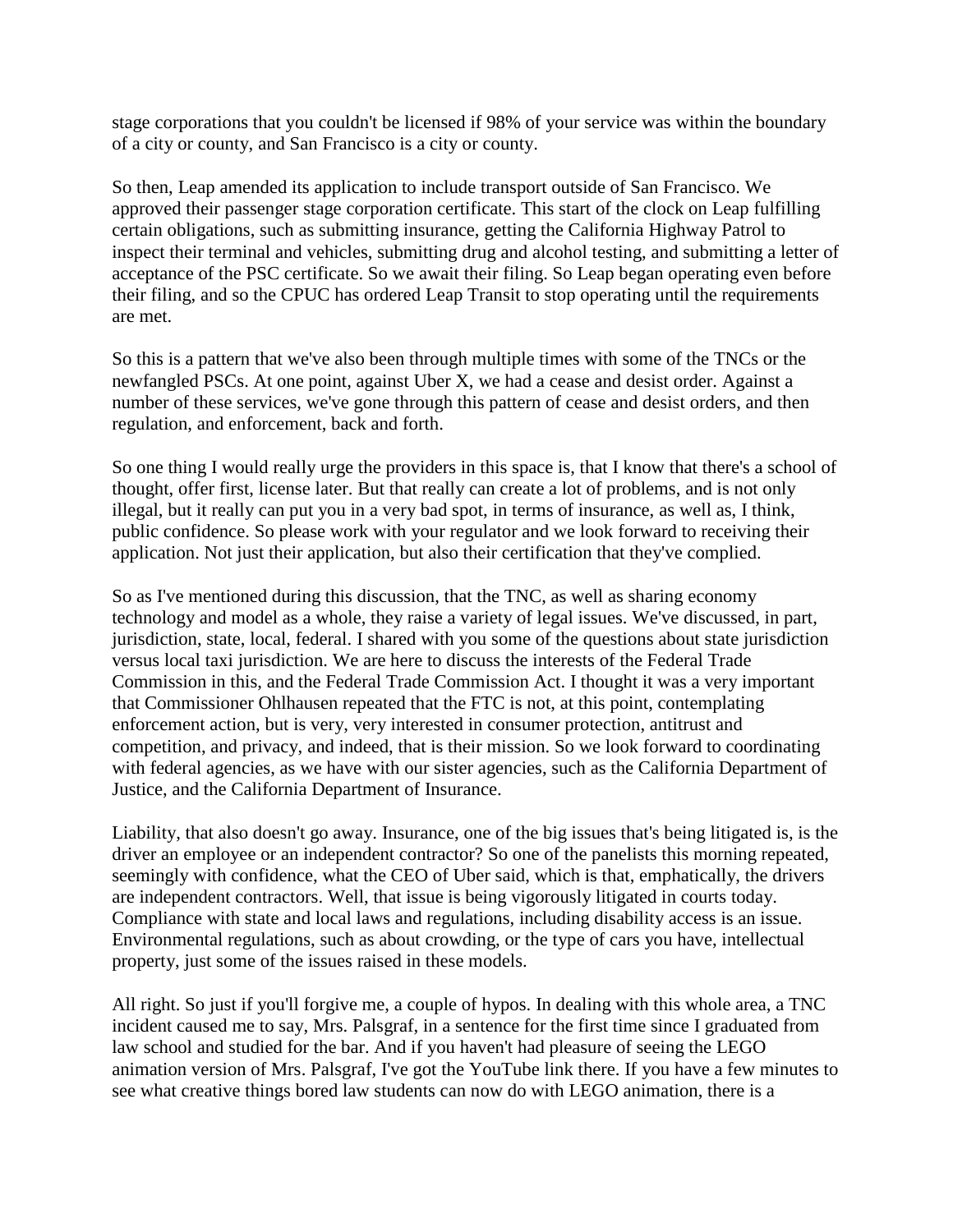wonderful, though not completely accurate, reenactment of Mrs. Palsgraf as they added a TSA agent, as you can see in the top-left.

But of course, the question is, when poor Mrs. Palsgraf, as depicted in the top-right, is hit by the scale after somebody else brings a suitcase filled with dynamite to a train station, then is the Long Island Railroad responsible? And the issue was, was this accident foreseeable? Was the causation too remote?

All right. So here's the hypo that made me say Mrs. Palsgraf in a sentence. All right, so a TNC without a passenger, broadcasting that it's available. The TNC collides with another car.

The other car spins around, hits a fire hydrant. The fire hydrant cover pops off, flies hundreds of feet, hits the leg of a lady who's on the sidewalk at the other end of the street and breaks her leg. Who's liable, OK? You feel like you're back to law school.

All right. So then the question is, if you add additional things on that, what if the TNC local manager emails drivers daily events information? And what if the accident happened near the location mentioned in the daily events calendar? Does that affect our liability analysis so that it actually ends up being within the Palsgrafic section or not?

So earlier today on the panel, we also discussed autonomous vehicles. And someone brought up autonomous vehicles, and then the other panelists kind of laughed and said, oh, that's in the distant future. Well, I welcome you to the city of San Francisco, where my telecommunications advisor, Bill Johnston, took this picture of an autonomous vehicle on the streets of San Francisco. It's actually funny, when you look at the faces of the people in the background, only two people are kind of looking at, and the rest of them are like, yeah, well, you know, how do I cross the street? So they're doing something else.

So it's like so common there. So the streets of San Francisco, the streets of Mountain View, where, actually, Google just reported that their autonomous vehicle got hit yet again by somebody else. And if you really want to see autonomous vehicles, autonomous vehicles, the place where they're most widely deployed today is on farms. John Deere is the largest operator of autonomous vehicles, and that you have many pieces of farm equipment that are operated autonomously. They can do tighter rows, you can get more yield out of them, and actually, the biggest constraint there is the lack of communications infrastructure in farm fields.

So if you have some AVs that can't operate through satellite, that's a real problem. And updates are also a problem because of communications infrastructure. So when somebody was saying, well, if you have a car, you look like you're rural and you're not cool, in fact, the rurals are much cooler, because they're the leaders in autonomous vehicles.

All right. But here's what we can see coming down the streets of San Francisco, that in the near future, TNCs may seek to use autonomous vehicles. And even before we get there, we get a number of questions, right? So we do have an agreement with the California Department of Motor Vehicles for a test of autonomous vehicles.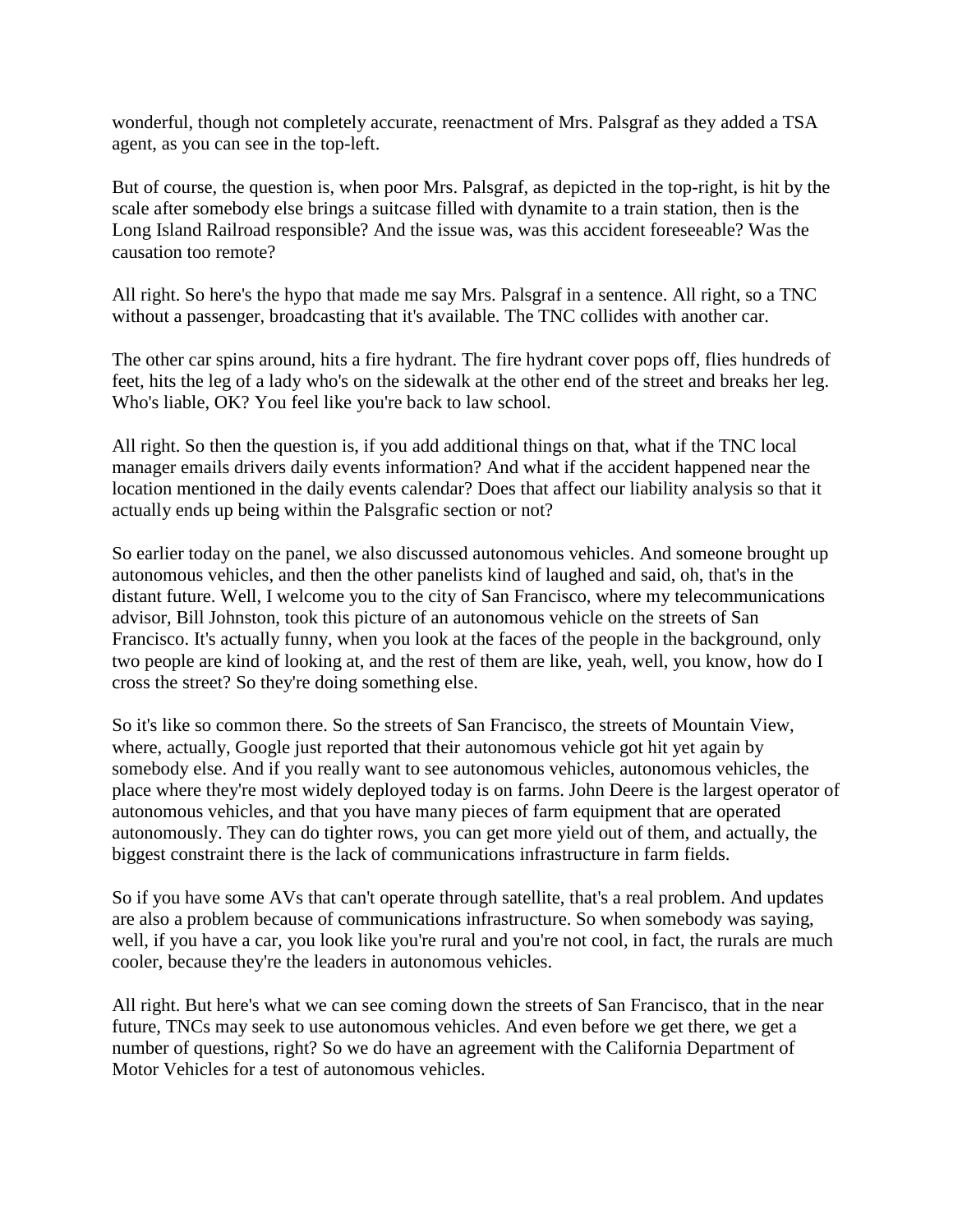So this is being done in a controlled, licensed, and studied way. But there are a variety of issues that they pose about liability, jurisdiction, insurance, consumer protection. There are some really interesting issues. What about the embedded choices in the autonomous vehicle code? OK, so I mentioned that the accidents that Google reported have been other people crashing into them.

So what if other people crash into them and somebody is hurt in the vehicle? Would there be a suit about the embedded choices in the coding, that the vehicle didn't take evasive action? Now, apparently, these things could be programmed to protect themselves above all others, but that would really create a lot of issues if you coded it to protect the car, right? Or to protect the car occupants above others, right? So there's all these ethical choices that are really embedded in that code.

And so making that also known and the subject of public debate as well as consumer awareness, I think, is important, and is an area that I would commend to the FTC for their consumer information, as well as privacy and consumer disclosure issue. But also, when you have an accident, who do you sue, right? The maker of the hardware, you know, the operator of the software, the operator of the service? Who carries the insurance?

In California, because we have initiative and referendum, insurance is determined based on your driving record. There's no driver, so whose insurance, Google's, the car's driving record? This is one of the issues. Who is licensed to drive, right?

Licenses are granted to people. There's no person. And then also, with regard to riders, privacy issues, and this comes up with any form of TNC where you have tracking, and in fact, some of the services have mentioned that they have a God view, that they can see everything, but who else could be tracked?

And then when you look at other emerging issues, so is a licensed driver required in a driverless car? Any licence or insurance required for passengers? Access insuring a passenger data or trips, privacy issues, which is, I think, both a federal and a state issue. Terms of service and scope of contract. Again, a classic Federal Trade Commission deceptive conduct concern about the contract, as well as, this is an issue that we really looked at, at the California Public Utilities Commission, in terms of contract.

What I call the internet of things and the internet of dings, right? The unpredictable, people, events, bicyclists, and mother nature. So Google reported several times that it's been hit by other cars. I have really bad luck. I was hit as a pedestrian.

I was hit two years ago on the freeway by another car on the way home from a commission meeting. I was it by another car last year, right before Christmas. And then this year, a bicyclist hit my car and tore off the side view mirror. I swear, it was never my fault, any of these things.

All right. And then birds, all kinds of things, but who's responsible? Software embedded choices, software upgrades. What if a passenger overrides the route the car chooses for a variety of reasons? Navigating road obstacles.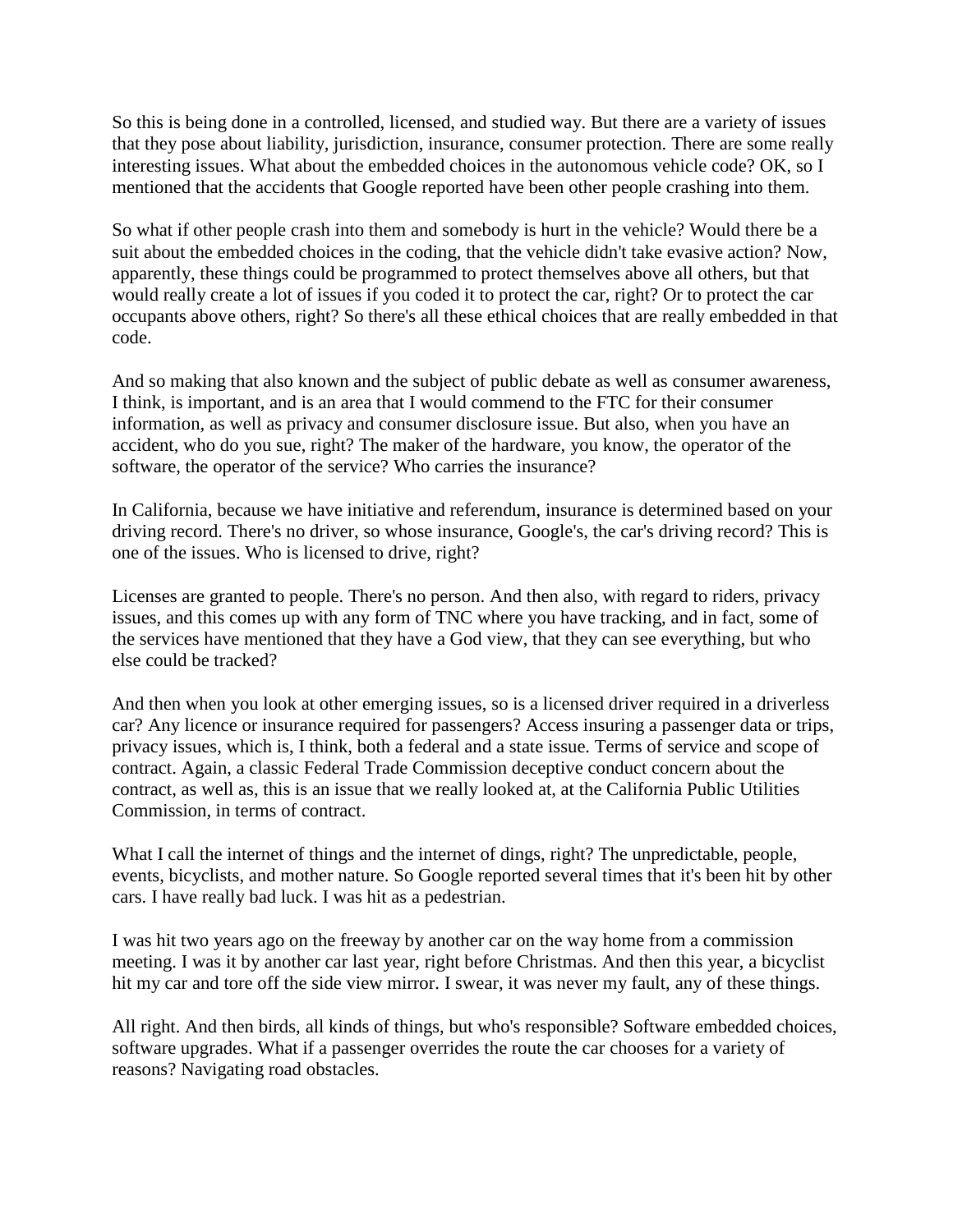What about a tire blowout, maps, navigation, loss of signal to the car. There are a variety of issues that need to be looked at. And then here's why I'm bringing this into this discussion, is that we can see, coming up the street from Mountain View, that there will be a time when TNCs and perhaps passenger stage corporations will seek to use autonomous vehicles.

So one question is, we're talking about this within the context of the sharing economy, is this really the sharing economy? Would that depend on who owns the autonomous vehicle, and who operates the autonomous vehicle, right? Just because somebody licensed as a TNC operates the autonomous vehicle, are they still a TNC? Does that change anything?

And should it change our thinking about the sharing economy? So would these autonomous vehicles be used for hire as passenger stage corporations, charter party carriers, or TNCs, whether offering individual fares, or a set of rider-designated routes? So these are some of the regulatory and legal issues that we need to address.

So given you an overview of our experience in California, we have consulted with other states as they have gone through some of these issues. I remember when I first suggested to my colleagues at the National Association of Regulatory Utility Commissioners that we should have a form on transportation network carriers and this whole sharing economy regulation, one of my colleagues said, you know, Commissioner, I am inclined to say, only in California. Well, by the next year, we had a panel called "Uber, Uber, Everywhere, What Are Regulators to Do?"

So you know, this is an issue that a number of states, and now countries, are handling. As we look at these issues, one of the basic themes here is that, what is old is new again, and that just because the technology has changed and the platforms has changed, does it mean that oldfashioned issues go away, like consumer protection, insurance, liability, and making sure that people are safe? And I think getting these things right is going to be critical to consumer acceptance and use of these services, to the growth of the services, and to creating new choices for competition and service.

So thank you, very much.

### [APPLAUSE]

JULIE GOSHORN: Panel Three. So is that the number we're on? Panel Three, please-- OK. We've got your seats set up for you.

### [SIDE CONVERSATIONS]

JULIE GOSHORN: Yeah, I saw them just a few minutes ago.

BILL ADKINSON: OK. Thank you, Commissioner Sandoval. It's a great way to start the afternoon as we address some of these regulatory problems that have risen and challenges to-- We will have the same procedure on this panel that we had for the morning panels. If you have any questions or comments, please write them on the cards that have been made available, and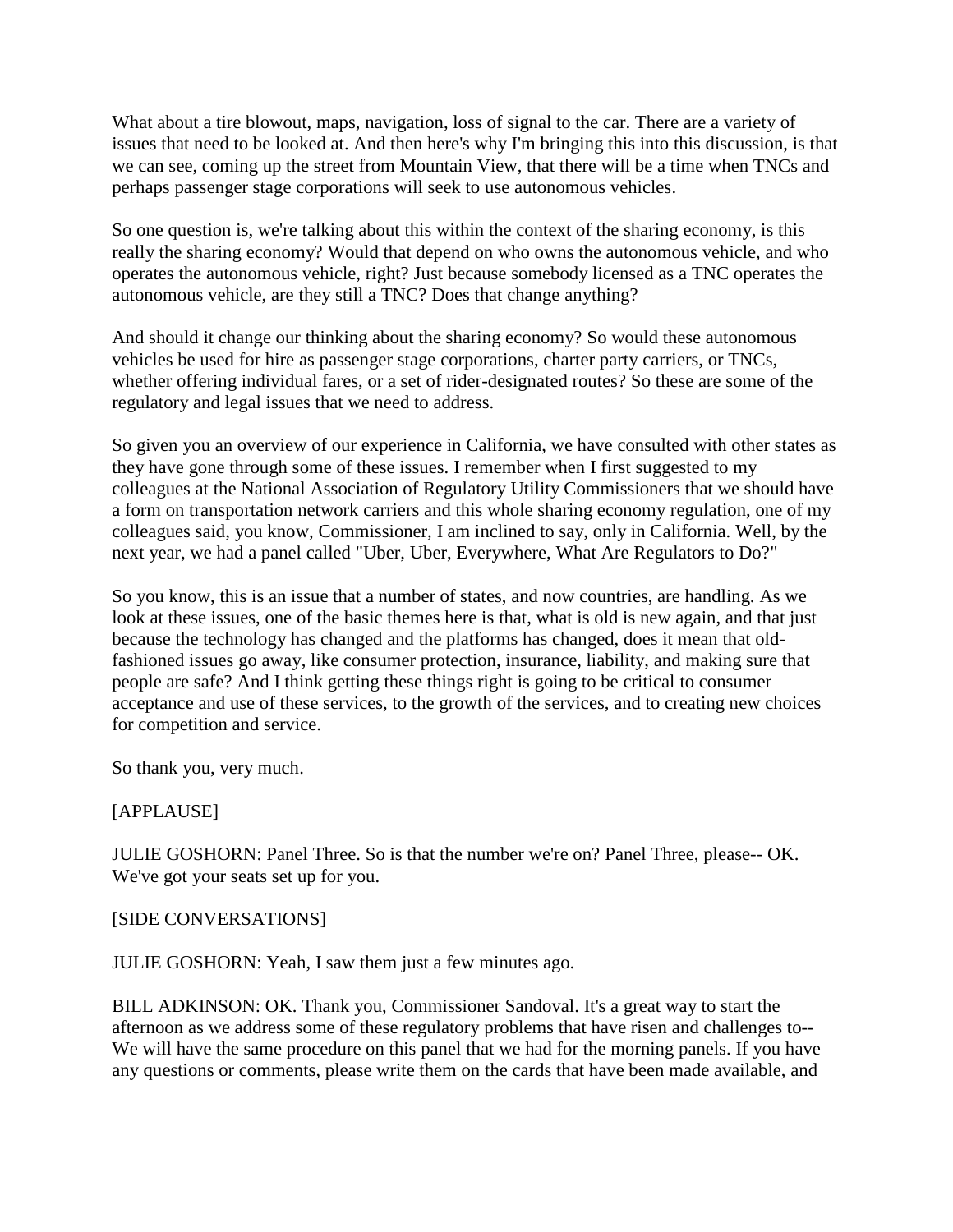there will be a paralegal walking through to pick them up and bring them up here. So thank you, very much.

And now we will introduce Panel Three, which is the Interplay Between Competition, Consumer Protection, and Regulation, Business and Regulatory Views. We've put together a panel that primarily addresses two sectors, and I'll let you figure that out from the introductions of the panelists.

We have Matthew Daus. He's a partner at Windels Marx Lane & Mittendorf, and he's former chairman of the New York City Taxi and Limousine Commission. David Hantman, Head of Global Public Policy, Airbnb. Ashwini Chhabra, head of Policy Development at Uber Technologies. Brooks Rainwater, Director, City Solutions and Applied Research Center, National League of Cities. And Vanessa Sinders, Senior Vice President and Head of Government Affairs, American Hotel and Lodging Association.

JULIE GOSHORN: So let us just start off the panel by asking our panelists to give us an overview of the important issues they'd like to discuss. Maybe one idea is to tell us about your perspectives on regulation and competition in the sharing economy. But really, this is for you to tell us whatever you want to tell us to. Ashwini, go ahead please.

ASHWINI CHHABRA: Sure. Thank you to the commission staff for the opportunity to be a part of this very important conversation today. I'm Ashwini Chhabra. I'm head of Policy Development at Uber Technologies. My pleasure to talk to you today about the many consumer benefits of ridesharing and the role of smart regulations in ensuring that these sorts of innovations flourish.

Prior to my current role, from 2010 to 2014, I was the Deputy Commissioner for Policy and Planning at the New York Taxi and Limousine Commission under Mayor Bloomberg, following Matt's tenure there. I held that role in a very interesting time for the industry. Uber was founded in 2010 and first came to my attention when it entered the New York market in 2011. I've been grappling with some of the questions we'll be discussing here ever since.

I believed then, and I believe now that what we need for the 21st century innovation are equally innovative 21st century regulations. Uber's been working closely with legislators and regulators across the country to achieve just that. Now, more than 40 jurisdictions, including 20 major cities, 19 states, and Washington, DC already have in place smart, forward-looking regulations that both ensure public safety and consumer protection, and embrace the innovations that Uber and others have introduced.

Smart regulations require thorough vehicles inspections. They require rigorous criminal background checks and driving history reports. They require adequate and appropriate insurance in place to protect passengers and the public. And they require that drivers will not discriminate in the provision of these services. And that's exactly what these 40 jurisdictions have in place today, smart regulations that protect consumers while permitting innovation, and I'm happy to share each of those pieces of legislation with staff.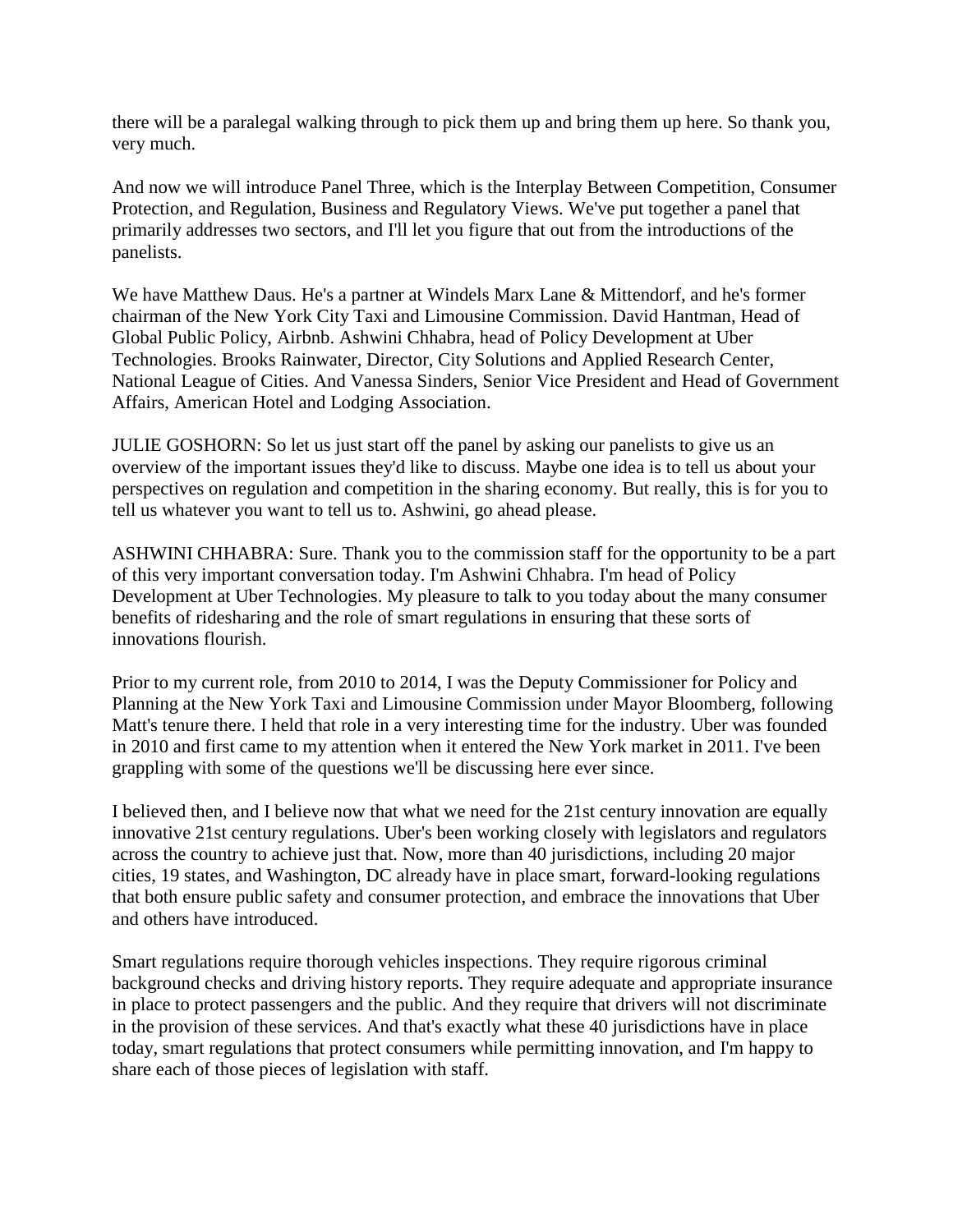It's important that these regulations permit peer-to-peer ridesharing platforms to flourish, because they represent one of the first real, purpose-built innovations in an industry that hasn't seen much innovation for decades. The establishment of platforms that tap into a broader supply of vehicles and drivers than was previously possible, largely due to artificial regulatory barriers and the resultant ability to provide a reliable cost-effective service at scale brings with it a whole host of positive effects for riders, drivers, and the cities where these platforms operate. For example, having a large scale flexible service allows people to find a ride even if they live farther out from downtown areas, in neighborhoods with poor or nonexistent taxi service.

In Chicago, for example, one out of every two Uber trips starts or ends in an area the city deems to be underserved by taxis. One African-American commentator noted, quote, "the quality of our lives improved tremendously once we found a workaround to dealing with rude and racist cab drivers." Another appreciated that Uber's guiding principle, quote, "is based on the color of the money in your pocket, and not the color of your skin."

Reliability and affordability also translates into fewer incidents of impaired driving, as riders are able to make smarter decisions when they most need to. The 10% decline in DUI arrests in Seattle after Uber entered the market, and a 6 and 1/2% decline in alcohol-related crashes involving under 30-year-olds in California following the launch of UberX are two examples of that impact. Data also reveals that a significant number of rideshare trips start or end at mass transit terminals. By connecting communities with few or no mass transit options to the transit network, the crucial last mile, ridesharing helps reduce commute times, increase productivity, and bring more job opportunities within reach of more people.

Rideshare platforms also provide people a new option for earning. These platforms support flexible and short-shift work schedules in a way that traditional models simply cannot. Drivers choose when and for how long to work. When surveyed, this is an aspect of the Uber platform that over 2/3 of drivers found to be compelling.

The safety of Uber's platform also expands women's economic opportunities, in particular, by insuring a safer and more respectful work environment, allowing them to pursue entrepreneurial work opportunities in what has historically been a male-dominated industry. A recent survey revealed that approximately 14% of Uber drivers are women. That compares to less than 1% of New York Yellow Taxi drivers.

Ridesharing also benefits small businesses throughout a city. Because riders know they can rely on an Uber ride back from wherever they're going, the platform encourages people to travel more widely through their city, visiting a more diverse range of neighborhoods than they otherwise would and patronizing small businesses that can't afford prime downtown real estate. In Chicago, one in three trips on the Uber platform last year began or ended at a small business.

And finally, competition from rideshare platforms has also encouraged service improvement by existing providers. Taxi fleets across the country are now using e-hail apps to dispatch taxis in an intelligent manner. In addition, a report released by the Technology Policy Institute concluded that, faced with competition from Uber, taxis are improving their service. Examining New York City taxi complaint data, the researchers found that the number of complaints per taxi trip in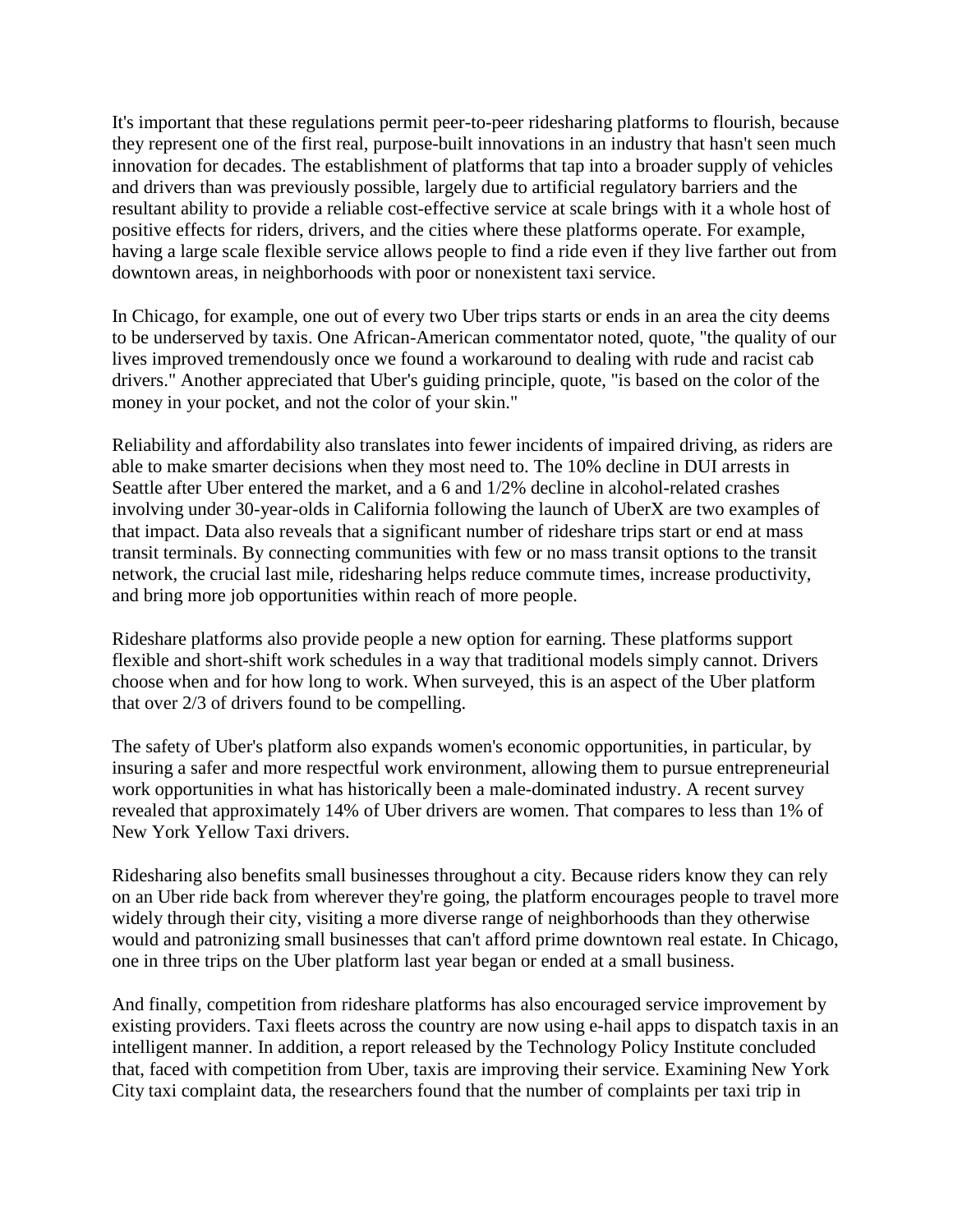New York has declined alongside the growth of Uber in that market. Looking at comparable data from Chicago, they found that certain complaints, driver willingness to turn on air conditioning, and acceptance of credit cards, driver rudeness, talking on cell phones, all have decreased along with Uber's entry and competition in the market.

So as we consider what regulations and safeguards are appropriate here, it's worth noting that cities and states are already making this determination, and the jurisdictions are already seeing the positive effects of that determination. In a manner of speaking, the legislative marketplace is already solving for this. Thank you.

JULIE GOSHORN: Thank you. Matt, would you like to give us your thoughts please?

MATTHEW DAUS: Sure Good afternoon. First of all, I want to commend the FTC, Marina, and all the staff for doing this. I think it's great to have a dialogue on these issues, and to also deal with the hotel and Airbnb part, because we've never dealt with each other before. But it's good to be here.

My name's Matt Daus. I'm the former Taxi Commissioner of New York City. Was there for a very long time. My perspective is one which is very unique.

I've been doing this for 20 years. I worked for the government for a very long period of time in a variety of capacities. I was General Counsel of the TLC for many years. I was there for 14 years. I was commissioner for 8 and 1/2.

Now, all I do is live and breathe this issue, and transportation. I'm a distinguished lecturer at City University of New York where, day in and day out, we do research, symposia, and I teach a variety of courses, including transportation history, policy, sustainability, and tech transportation technology. I also have been recognized by courts, legislative bodies around the world as a transportation technology expert.

My viewpoint is that now I'm in business, I'm in academia, and I was in government for a long time, so I think I've seen it all. I've spent my entire lifetime fighting with the incumbent industry. Now, I think for the first time, on some issues, I've actually sided with them, which I found unbelievable.

But my viewpoint is very simple. Let's just break this down to the common sense aspect of this, OK? And maybe this is not a topic for the sharing economy. I don't really know what we're sharing. This is about a person getting into a car, going from point A to point B, and paying money for it, and a company making a profit.

That is called transportation for hire. In my view, there is absolutely, positively no difference between taxis, limos, jitneys, Ubers, Lyfts, TNCs. It's all the same stuff, yet we're coming up with these incredible definitions and clarifications, and I'm just try to throw some water on everybody's faces here to just listen to what we're talking about with these new laws.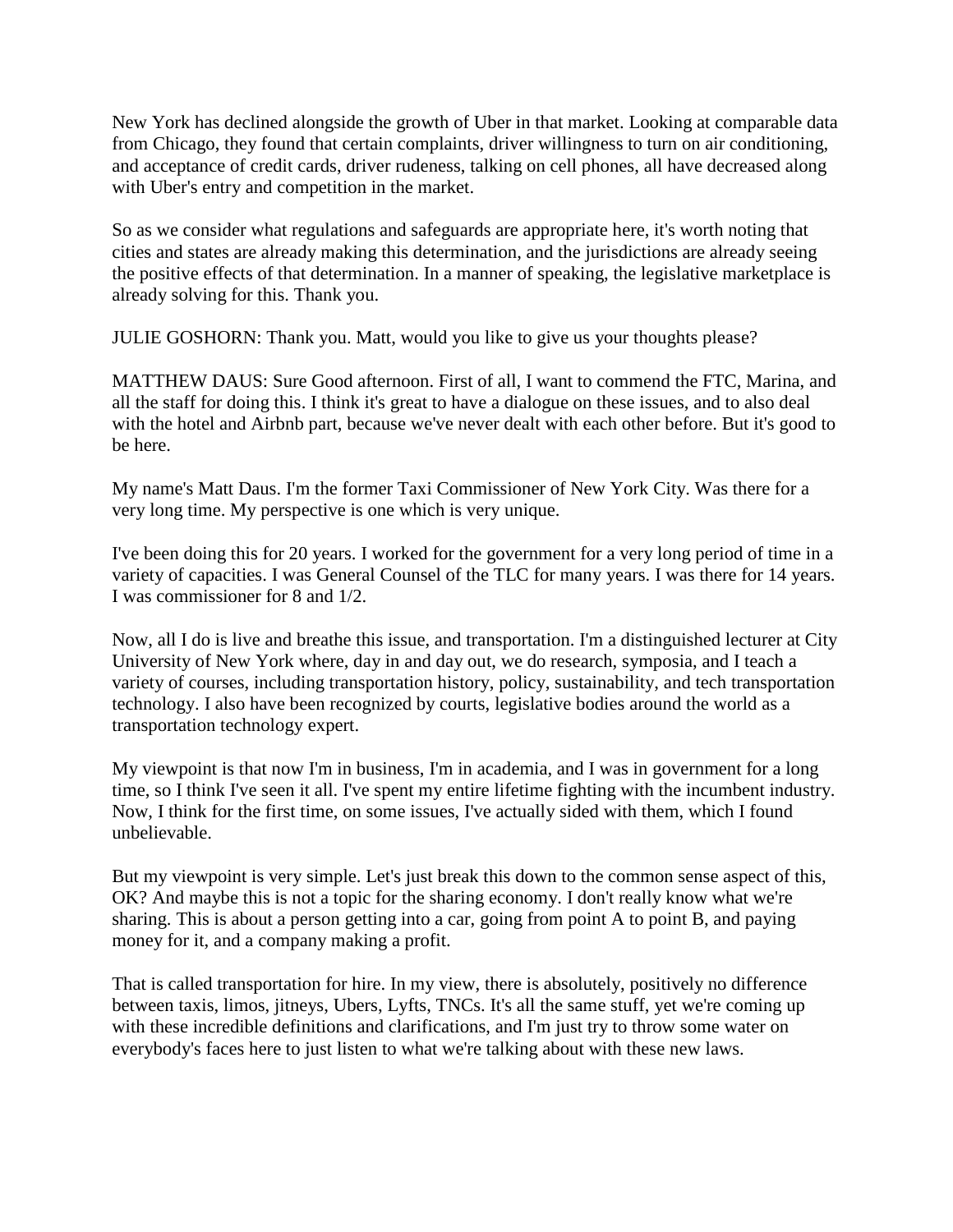I mean, this is not about the sharing economy. It's not like Airbnb, and taking someone's property. And if you looked the definition up of a sharing economy, sharing economy is to take existing resources that people own and share it, and to try to help the environment, OK? By creating and flooding the streets with transportation network company vehicles, we're hurting the environment.

So I love when Millennials approach me and say, well, we need to use TNCs because it's the future, but we also want to stop climate change and help the environment. Yet, you're flooding the streets as a result of this hostile entry into the market with vehicle after vehicle, and you know what? They're not sharing, until recently. Three years went by where, until Uber created UberPOOL and Lyft Line, and the first person to do it was a company called Via. There's no sharing going on.

These are one person, on average, one driver. So I'm not really sure if this is the right platform to discuss the issue. It's not the sharing economy. It's about for-hire transportation. There's some real-- and I'm sure we'll get into the details, I don't want to take up the intro time too long-- but there's close to 30 or 40 lawsuits around the country on anti-competitive behavior by the companies that have entered the market.

There's a variety of different lawsuits that are going to mold this debate. There are laws that are being passed. And finally, finally, a couple of cities, I think, woke up to the reality that, you know what? Why do we have different background checks for different drivers? Why is it that the life of somebody who gets into a car that's a, quote, unquote, "rideshare car" needs to have less of a background check.

And I authored a report which I've entered into the public record at the request of the FTC that is 150 pages or so, comparing the self-regulatory driver background checks that are being done by private companies that are authorized by these new laws, only for the TNCs, as opposed to the ongoing requirement under these new laws that the taxis and limos that are doing the same thing have to get these biometric, more accurate fingerprints that are being done by the government. The government makes the decision for taxi and limos on whether you're safe or not. Under the TNC laws that are being passed around the country, they're allowing private companies to hire private background checks that are not as accurate, and are inferior. And I have John Jay professors and people from around the country, criminalists, criminologists, people who know more about this than me that authored a report that say just that.

It's in the record. I encourage you to read it. There needs to be a level playing field. I don't care where we end up-- well, I do care where we end up, somewhere-- but we need to have the same standard for all. "One Standard For All" is the name of the report.

That's all that I ask. I represent the regulators internationally, the ITR, and that's all that we care about. Public safety, consumer protection, like the FTC does, and you know what? Whatever we decide, it needs to be the same standard for everybody, and that's my main point. Thank you.

JULIE GOSHORN: Thanks, Matt. Brooks, would you share some perspectives with us from the city?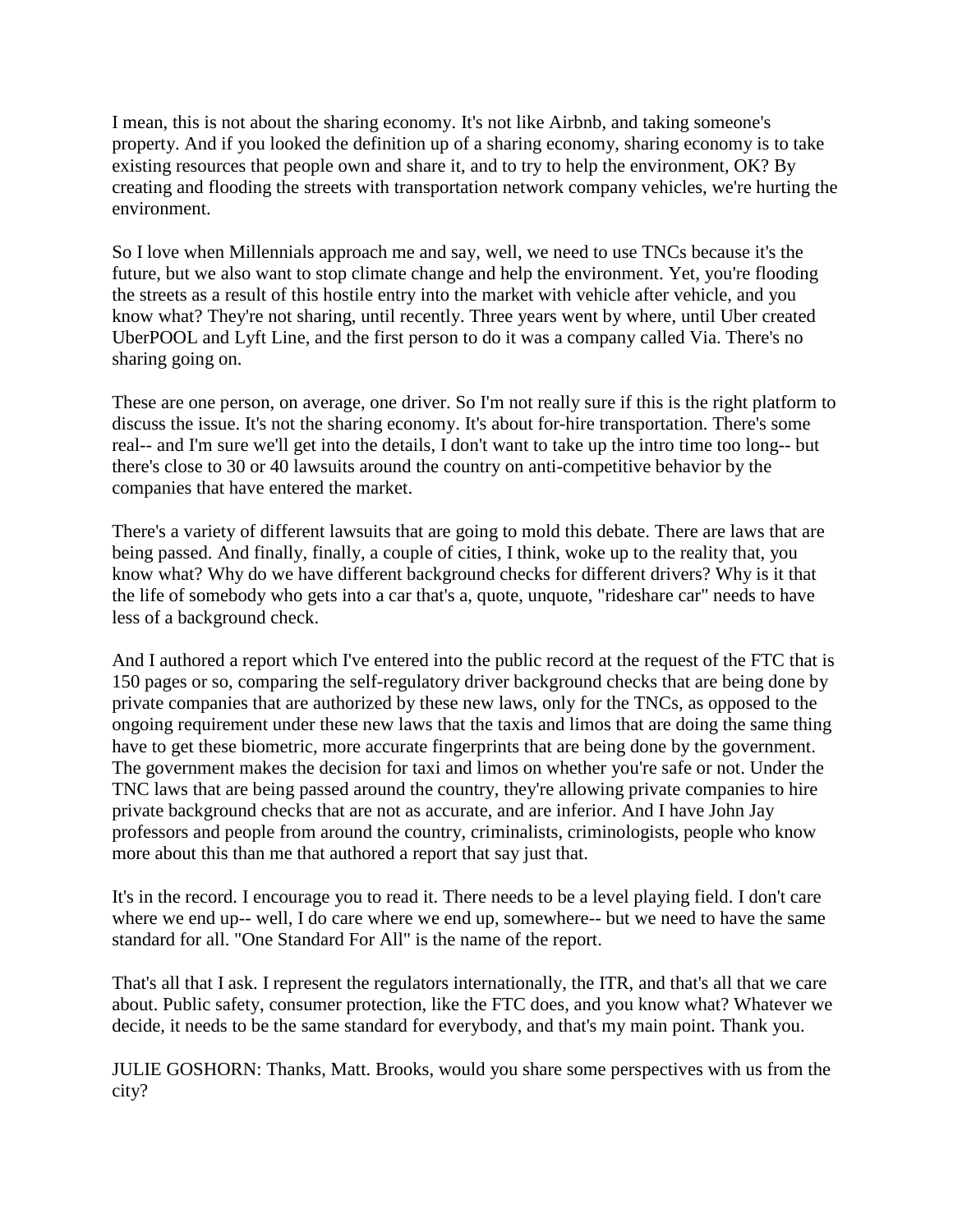BROOKS RAINWATER: Sure. Good afternoon, everyone. Great to join you here today. My name's Brooks Rainwater.

I'm from the National League of Cities. And I'll say, we're the nation's oldest and largest organization devoted to strengthening of promoting cities as centers of opportunity, leadership, and governance. We represent 19,000 cities and towns, and more than 218 million Americans. And through our Center for City Solutions and Applied Research, we provide research and analysis on key topics and trends important to cities, creative solutions to improve the quality of life in communities, inspiration and ideas for local officials to use in tackling tough issues, which I can confidently say, encompasses the sharing economy, and opportunities for city leaders to connect with peers, share experiences, and learn about innovative approaches in cities.

So we are very interesting trends surrounding the sharing economy, and have thus far released three reports, which I'll cover briefly in just a minute. So city leaders across the country are working to understand and incorporate the sharing economy into their cities, and are being presented with a new set of challenges and opportunities. Community residents crave these new collaborative opportunities in commerce, and at the same time, expect these on-demand services at their beck and call. The sharing economy is thriving as a result, and its upending traditional industries, disrupting local regulatory environments, and serving as a bullwhip for innovation and growth all at the same time.

And so, when we've kind of gone into our research, what we were doing is really looking at, kind of, ridesharing and homesharing in particular, starting out late last year and doing a sentiment analysis around the top 30 cities by population. And what we're trying to figure out is, kind of, what cities were, kind of, bringing in the sharing economy, allowing these companies to operate, either through regulation, or through just, kind of, practice. And what we found is about 9 of the top 30 largest cities were allowing the companies to operate, and the other 21, it was a mixed sentiment.

And so, this kind of led us to wanting to do a bit more on research, and so, we worked together with the University of Pennsylvania and released a report just a few months ago, "Cities, the Sharing Economy, and What's Next." And this was the best practice examination, and what we were trying to do is, we looked at about a dozen cities throughout the country, had, kind of, indepth interviews with city officials, and what we're finding there is that, many cities really want to welcome the innovation that, kind of, comes from these companies. But at the same time, they're concerned about the regulatory, kind of, disruption that comes about.

And so, you really have a mixed bag on cities that are bringing the companies in, allowing them operate. And others are looking at issues, whether it be zoning issues on the homesharing side, whether it be, kind of, all of the issues that come up on the transportation side. And so what we're really trying to do is, kind of, serve as the focal point at the national level where we can have a conversation, both with the operators, as well as people from the nonprofit and academic community, and at the same time, allow cities to, kind of, look at it from that national perspective. Because when you're on the ground, sometimes, it really gets, kind of, caught up on what's happening in your individual community.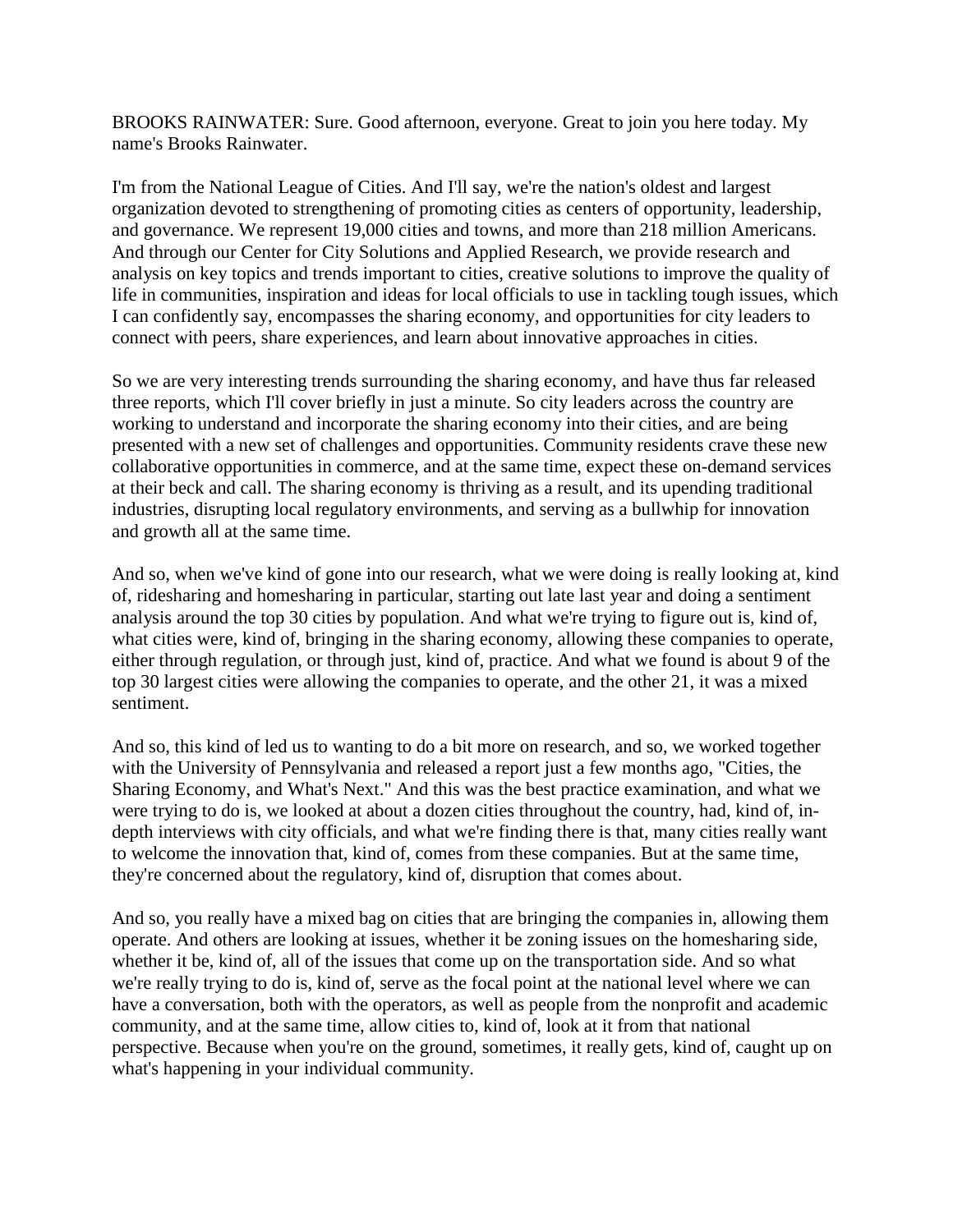And at the same time, we really do think that local control is what matters, that we're finding interesting things happening at the city level, and sometimes we get a little bit concerned when operators are going to the state level to try to pass laws, because maybe the city level isn't really, kind of, operating, and things aren't happening the way that people might want. We really think that there's real nice kind of interrelation that needs to happen between the state and local level. But at the end of the day, as I mentioned, local control matters most, and we want to see cities be the place where the sharing economy opportunities and, kind of, innovations happen.

And so I think that the big takeaway that I would have is that cities can learn from one another on the regulatory front, what works and what doesn't. One of the things we've heard continuously is that cities want data from the providers, particularly the transportation network companies. And so what we found in our latest research piece, shifting perceptions of collaborative consumption, which is our survey on the sharing economy, is that, kind of, concerns about the sharing economy. At the top was public safety. 61% of cities saw safety issues as their primary concern.

On the benefits side, there were three key areas. Improve services, increase the economic activity, increase the entrepreneurial activity. And these really came in right about concordant with one another, at 22%, 20%, and 16%, and then we had a few trailing other issues as well.

One of the other areas I'd mention, as I close out, is the city growth and support of the sharing economy. We're seeing rapid growth of the sharing economy happen throughout the country, particularly on the ridesharing side. 19% of cities throughout the country said that they'd identified rapid growth happening within that space. On homesharing, it was 11%. And finally, I'll close out here saying, that local governments broadly support the sharing economy. 71% of local governments have identified-- well.

[LAUGHTER]

JULIE GOSHORN: Sorry about that.

BROOKS RAINWATER: That's all right.

MATTHEW DAUS: [INAUDIBLE] never.

BROOKS RAINWATER: Let me see. So we can go through a few of the slides here in my final 30 seconds. Yeah. What I'll do, actually, is go through to some of our findings from our latest report. Just, kind of, give you the overall numbers.

So here you go. As I was mentioning, public safety was the key concern, while you sat on the benefits side, improved services, economic activity, and entrepreneurial activity. Moving to the next area, we saw city growth in the sharing economy happening quite a bit. When you look at combined overall growth, a majority of cities saw growth in that space. And then on the support side, we saw more support for ridesharing than we did homesharing, broadly speaking, at 66% versus 44%.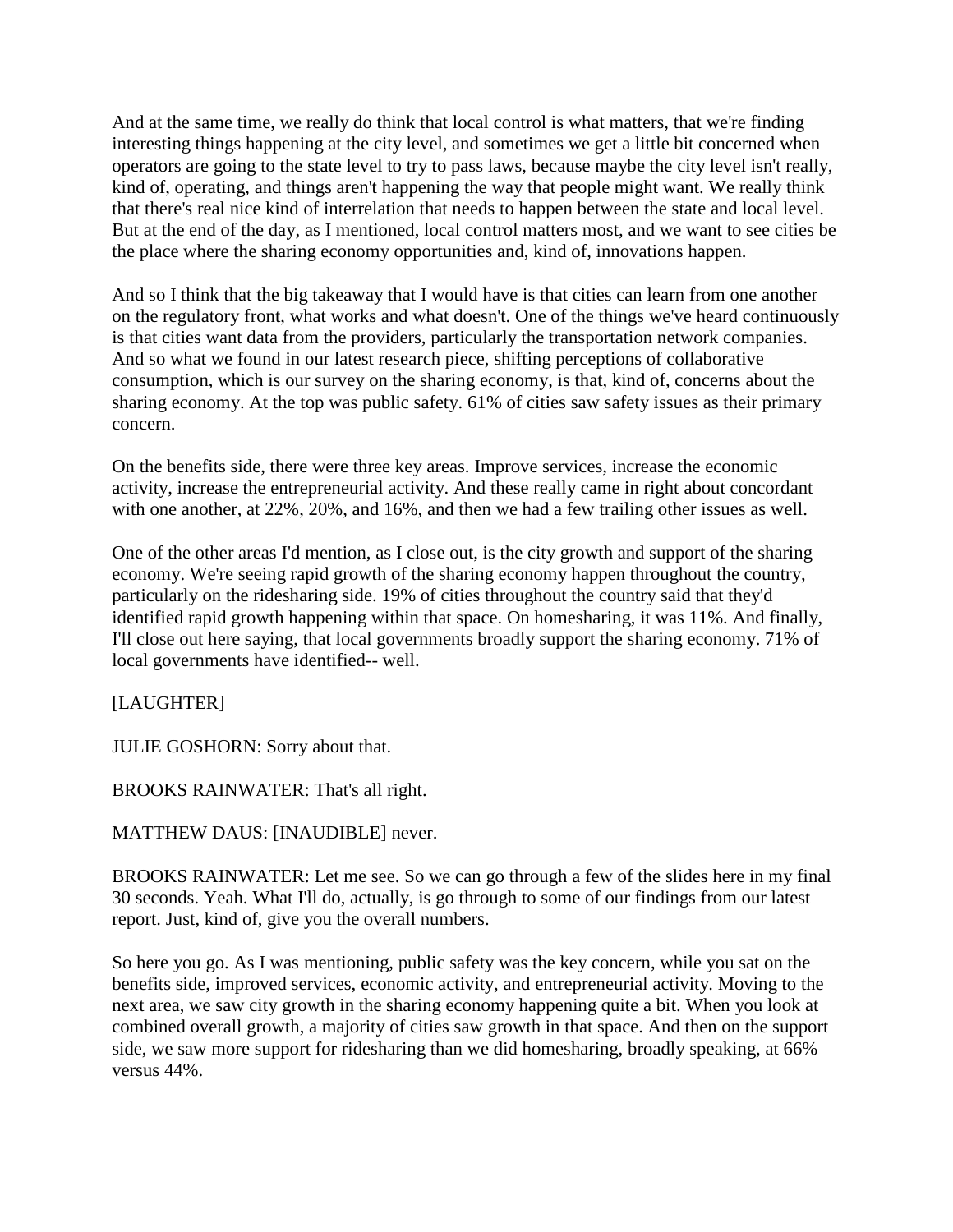And then the final piece here I'll talk about is our regulatory response to the sharing economy. We often hear about all the regulation happening in cities around this space right now, but it's really kind of started out at the larger city level. What we were doing is doing a survey of all cities over a population of 50,000, because we want to see, kind of, how the sharing economy's percolating throughout the entire country. And what we found here is, still the majority of cities are not yet regulating this space.

And when the, kind of, cities rate the importance of developing new sharing economy policies, by and large, cities see it as incredibly important, with a bit more on the ridesharing side than homesharing side. And with that, I look forward to talking more about our results here. Thank you.

JULIE GOSHORN: Thank you, Brooks.

BILL ADKINSON: The slides will be available on the website. They weren't clicked through here.

JULIE GOSHORN: Switching now over to the accommodation side of the table, David, please give us your remarks.

DAVID HANTMAN: Thank you. And thank you for holding this panel today, and for taking the time to request and review online comments, as well. I think those of us in the room often spend our time advocating on behalf of the people who are really engaged in the sharing economy. But the most important thing government can do is to hear from them in person, or in this case, online, and I know thousands of people have engaged in this forum who aren't in the room. So I'm very appreciative of that.

This is a critical time for government and for these platforms, because now's the time when government and industry can develop best practices. To develop these practices is going to be tough, but we need to figure out how to encourage innovation and personal empowerment. We're all engaged in these discussions around the world. This is an important step, because we found that the more people learn about the sharing economy, the more they support it.

The biggest foe we face is not any one industry or any group. It's actually misinformation about what's going on in the world. And as we've already seen today, there's even a dispute within people dealing in the sharing economy with what the sharing economy really is and what companies are doing, in terms of sharing versus profit.

So the good news is, for government regulators, that online platforms like Airbnb have, I think, lessened, probably not surprising, I think, that the need for strong government intervention. Consumers now have more information and choices than ever before, and it's increasingly the case that online reputation systems that reward good behavior and punish bad behavior are serving much of the purposes generally served by regulation. In the past, customers had no choice but to hail a taxi, or use a hotel. They didn't know much about what they're getting into, but now they have choices. They can understand the pros and cons of those choices.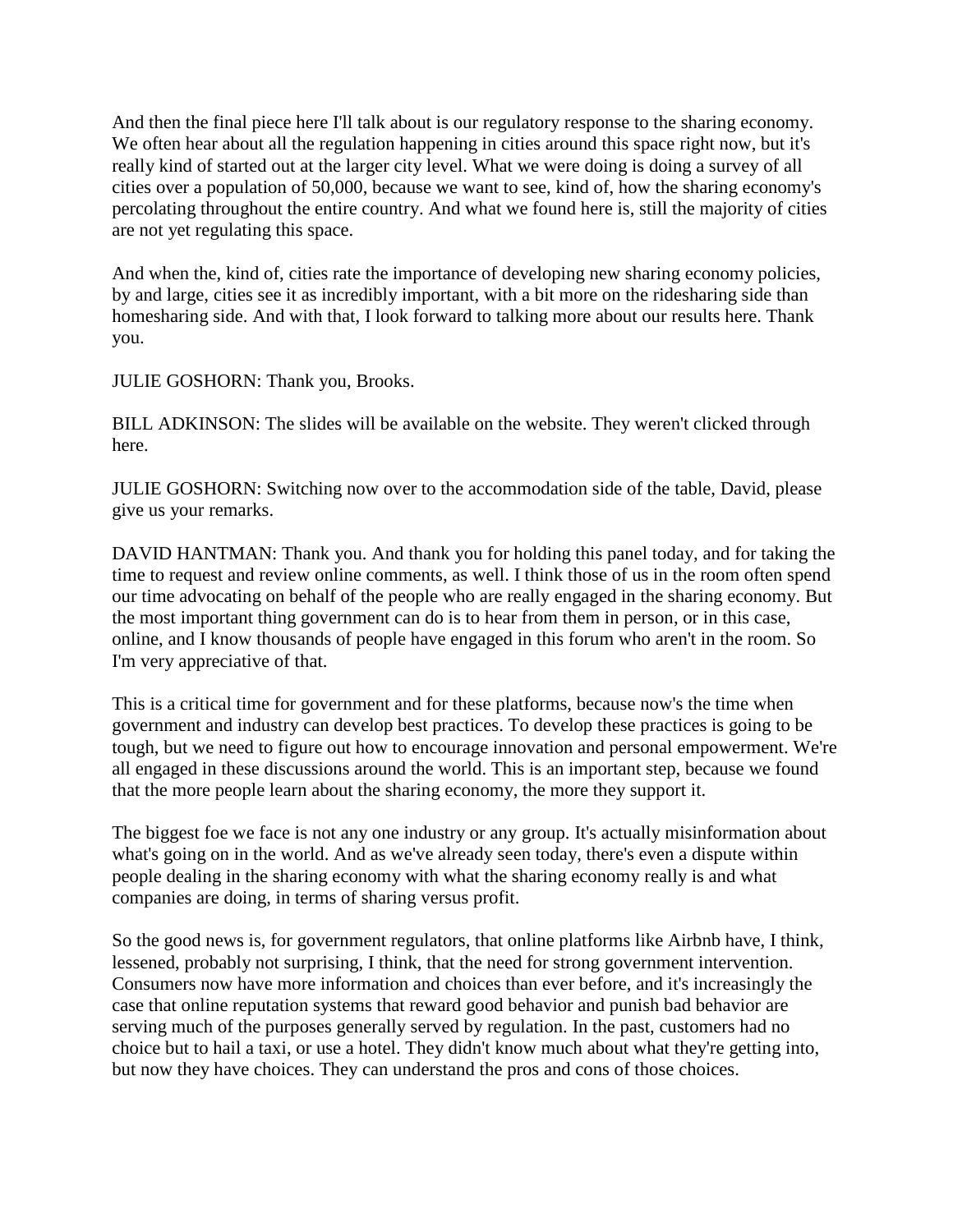So the government has a role and can play a strong role, but that role, I think, must change with the times. As consumers have more information, consumers need less protection. I am the head of Global Public Policy for Airbnb, and I travel around the world on behalf of our hosts and our guests. And I've seen firsthand, for about three years now, how many regular people are being helped by the sharing economy.

Tens of millions of people are benefiting with a little extra time, a little extra money, and more social experience. They spend more time with their family. They can pay for medicine. A majority of our hosts say they rely on the income from Airbnb just to stay in their homes.

So they get to stay in the neighborhoods they grew up in. They get to pay the rent. They get to pay the mortgage. That's a big deal.

Our company was founded in 2008, and is pretty simple. It's a trusted community marketplace for people to list, discover, and book unique accommodations. Since 2008 over 35 million guests have had a safe and positive experience on Airbnb. 35 million guests. More than 25 million of those guests are in the last year alone.

We've worked hard to provide tools and resources that promote transparency and trust, and we're proud to be a global leader in providing education on these issues for our community. To us, trust is the most important thing. The only reason people use our platform is for the transparency and trust. Our only product is really that transparency and that trust. We provide tools, but the real transaction is between guests and hosts, travelers and people who live in cities, and all we're doing is helping facilitate those transactions.

Through sharing economy platforms like ours, consumers have access to more services and more information about those services than ever before. Millions of people are now empowered to help make ends meet, whether it's with apartments, cars, power tools, or their own time. A lot of people just use their own time and downtime to provide services to others now, where they couldn't before, because they can connect with people who need those services.

Data shows pretty clearly that Airbnb attracts new visitors, who stay longer in cities. They spend more on local businesses. They stay in locations different than traditional hotel districts. And they're more likely to return to that city, based on their experience.

All the while, hotels are as full as they've ever been, and are able to charge historically high rates. So there's a pretty clear proof in the data that we can all live amongst each other. It's not a zero sum game. More and more people are coming into the tourism market, partly because of us, probably because of hotels, partly just the nature of the world getting smaller, and everyone can benefit.

Cities benefit enormously from Airbnb stays. We've brought more than a billion dollars into New York alone last year. And that's even before they're allowing us to pay hotel taxes, which we've asked to be able to pay, and so far cannot. But the broader economic benefits are not just the cities. It's actually to the individuals.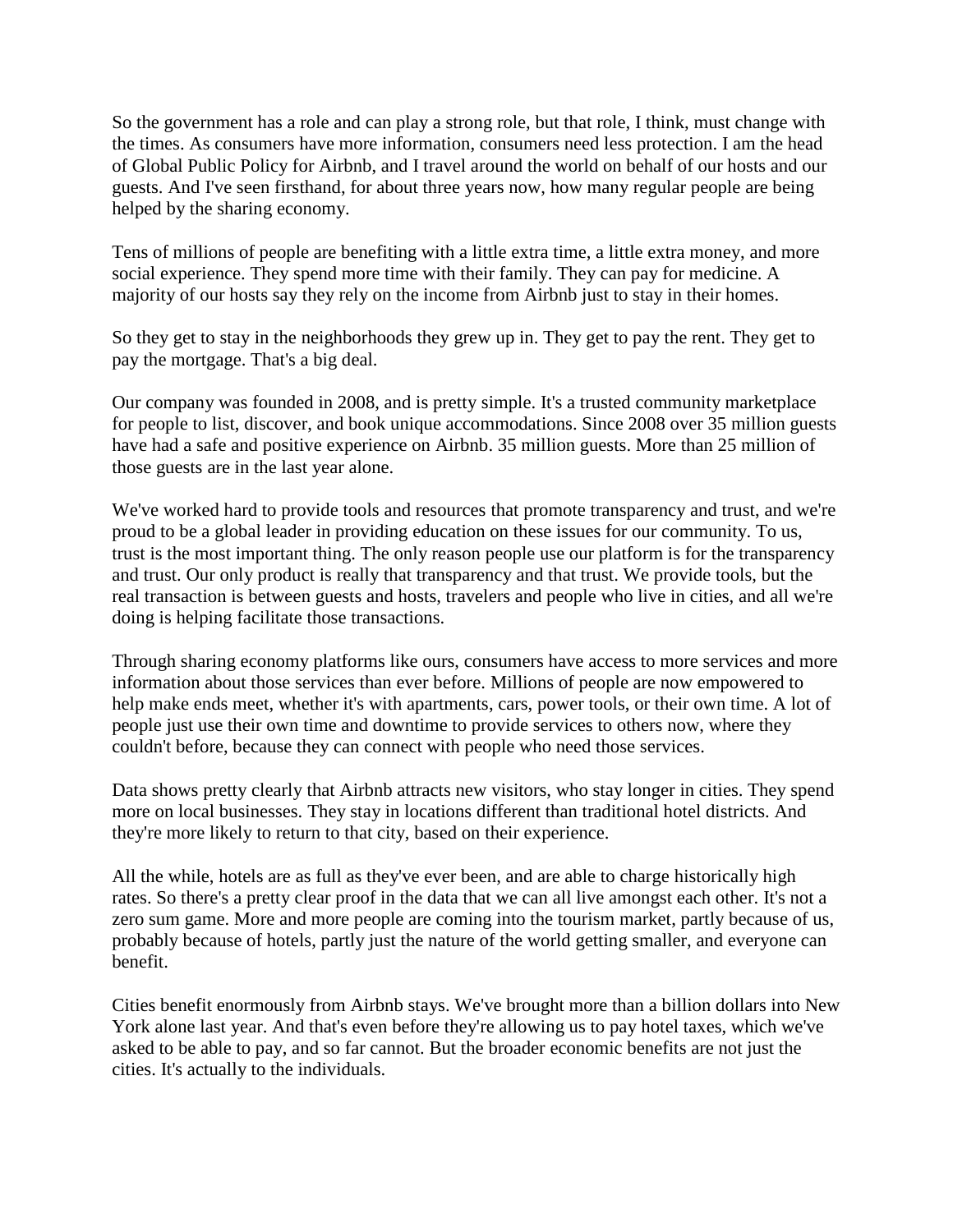So many hosts, as I said, depend on this extra income to avoid foreclosure, stay where they grew up, spend a little more time at home. The lists of how people use this time and money just goes on, and on, and on. People have started businesses, written books, become musicians, spent that last year with their parents. Just an incredible list.

Bottom line is, roomers and boarders have existed for hundreds, and probably thousands of years. It's an age-old activity. Governments haven't paid much attention to it in the past. The irony is that, now that it's more public, and more transparent, and safer online, governments are paying more attention. And I think it's at the very moment that governments are paying the most attention that they don't need to pay as much attention. And so, I think the most important thing is education and forums like this, where we can get the word out about what the sharing economy is and is not.

We do think fair regulation is needed around this. Not every company is responsible. Governments shouldn't stop paying attention. But I think this new information sharing between consumers, ratings and background checks, online reputation, really makes it a lot easier for consumers to get what they need.

So we've seen San Jose, and Amsterdam, and Paris, and London, and a number of other cities come the right way, and pass laws allowing homesharing, that we think there's going to be a lot more in the future. There is a balance to be struck here to differentiate between businesses and individuals. People doing something once in while with their own property to make ends meet is something very different than someone doing it full-time as a business, in multiple locations, or multiple cars, and I think it's important to get into those differences here today. So I'm glad we're here, and I look forward to the discussion.

JULIE GOSHORN: Thank you, David. Vanessa, please give us your thoughts.

VANESSA SINDERS: Right. Thank you. Thank you for having me here today. My name is Vanessa Sinders, and I'm with the American Hotel and Lodging Association. We represent the entire hotel industry across the United States, from traditional bed-and-breakfasts, small properties, independent hotels, to the big brand companies, and major ownership groups.

Competition is a hallmark of the lodging industry. We welcome it. It makes us better and stronger. It drives growth, more jobs, innovation, new technologies, and new models on how to better serve our guests. And as one of the most competitive industries out there, we see this every day. And it's a great time to be in the hotel business. We're experiencing dynamic growth and opportunity.

Our industry is responsible for 1.8 million jobs in communities across America, and has been one of the few bright spots of job creation during the recent economic recovery. We have also contributed billions of dollars to federal, state, and local coffers. Last year alone, we generated \$134 billion in business travel tax revenue.

Our industry remains successful because our members embrace a highly competitive business model where everyone plays by the same rules. And that is what we are here today to discuss.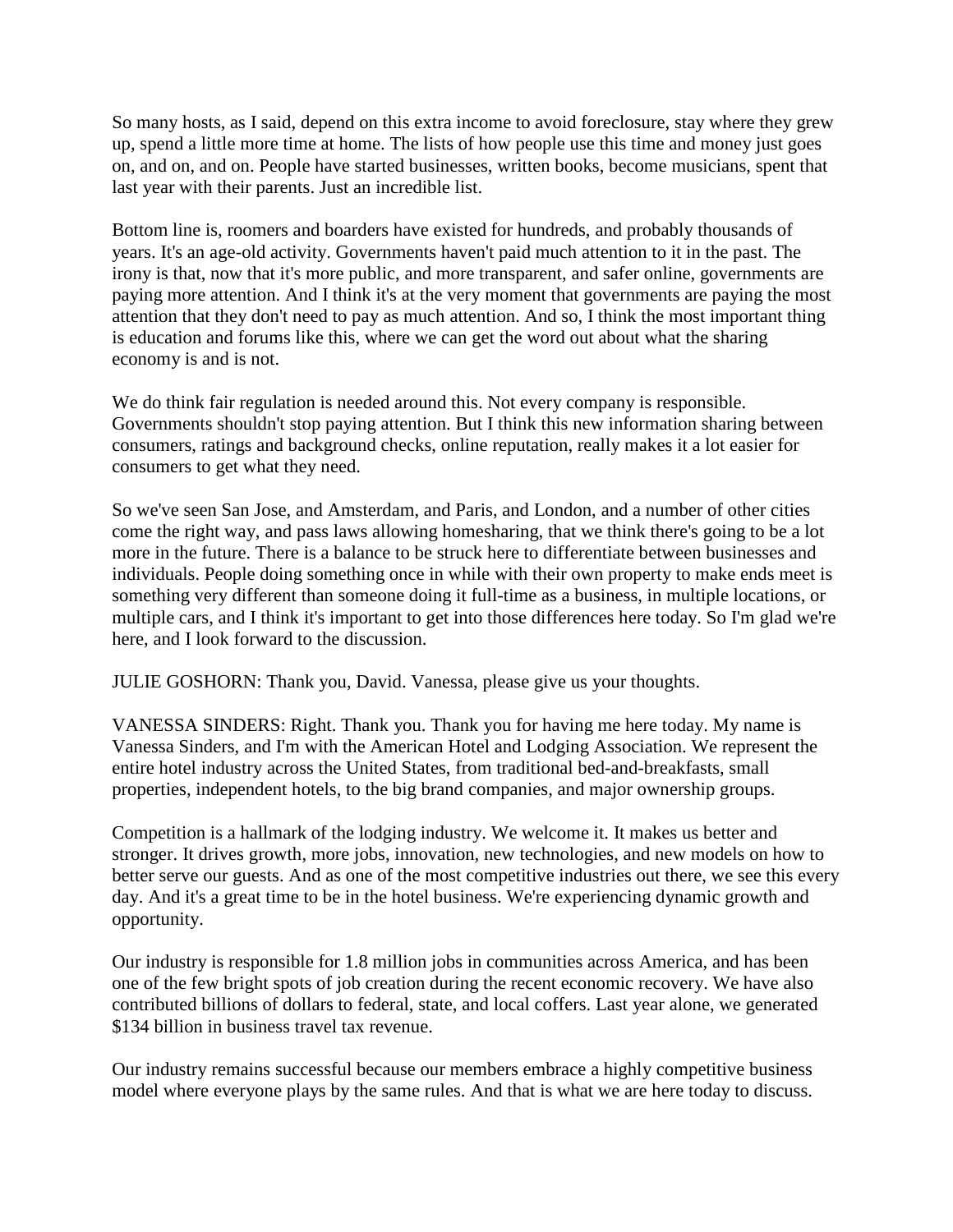Right now, there is an unlevel playing field that is compromising consumer safety, endangering the character and security of residential neighborhoods across the country, and changing the housing market in some negative ways. The hotel industry is all about the guest experience, and providing our customers with extraordinary service and a safe and secure environment from start to finish. Indeed, we in the hotel business are guided by certain overarching principles, insuring the safety and security of our guests, providing quality guest service, being good partners in the communities in which we operate, grow, and develop them, and importantly, provide jobs and a pathway to upward mobility for our employees.

Yet, increasingly, we hear concerns about new market players that undermine these principles and raise questions about consumer safety and the changing face of communities and neighborhoods. Market players handling transactions, especially ones like Airbnb, which is an estimated \$20 billion enterprise, have certain obligations to uphold, such as ensuring that the fair share of taxes are paid, not picking and choosing what taxes to pay, ensuring that common sense, safety, security, health, and fire standards are followed, not picking and choosing what standards are important. Hoteliers follow a strict set of rules and regulations to ensure the safety and security of our guests and communities, and we take these responsibilities seriously.

But there are a lot of questions about whether the same can be said for some of these new companies, such as Airbnb, even further, their mere existence may violate the law in some places. New York is a prime example. The state's attorney general found that 72% of short-term online rentals listed on Airbnb in New York City are illegal. And his report also showed that this is not about the mom-and-pop or grandmother occasionally renting out their apartments to make some extra money on this side. The report revealed that 6% of hosts on Airbnb dominated the site, generating nearly 40% of total revenue.

This is a clear indication that Airbnb is making a substantial amount of its revenue off of illegal hotels and those that are doing this as a business. These are not mom-and-pops. These are individuals and companies operating multiple properties as a business.

These are not students making ends meet. They are rogue commercial interests. They are simply illegal hotels, and they should have to meet the regulatory obligations of the jurisdictions in which they operate as hotels do, to protect the health, safety, and well-being of their guests, as well as the safety, and security, and character of the neighborhoods in which they operate. Simply put, we believe that if you look like a hotel and if you act like a hotel, then you should be treated like a hotel.

Today's discussion here at the Federal Trade Commission, a body whose job it is to protect consumers, is an important one. It will set a path on how best to ensure that, as new platforms come to market, engaged in commercial transactions , they respect the rules of the road and protect the safety and security of guests and surrounding neighborhoods. Consumers, homeowners, and communities are counting on us to get it right. Thank you.

JULIE GOSHORN: Thank you, Vanessa.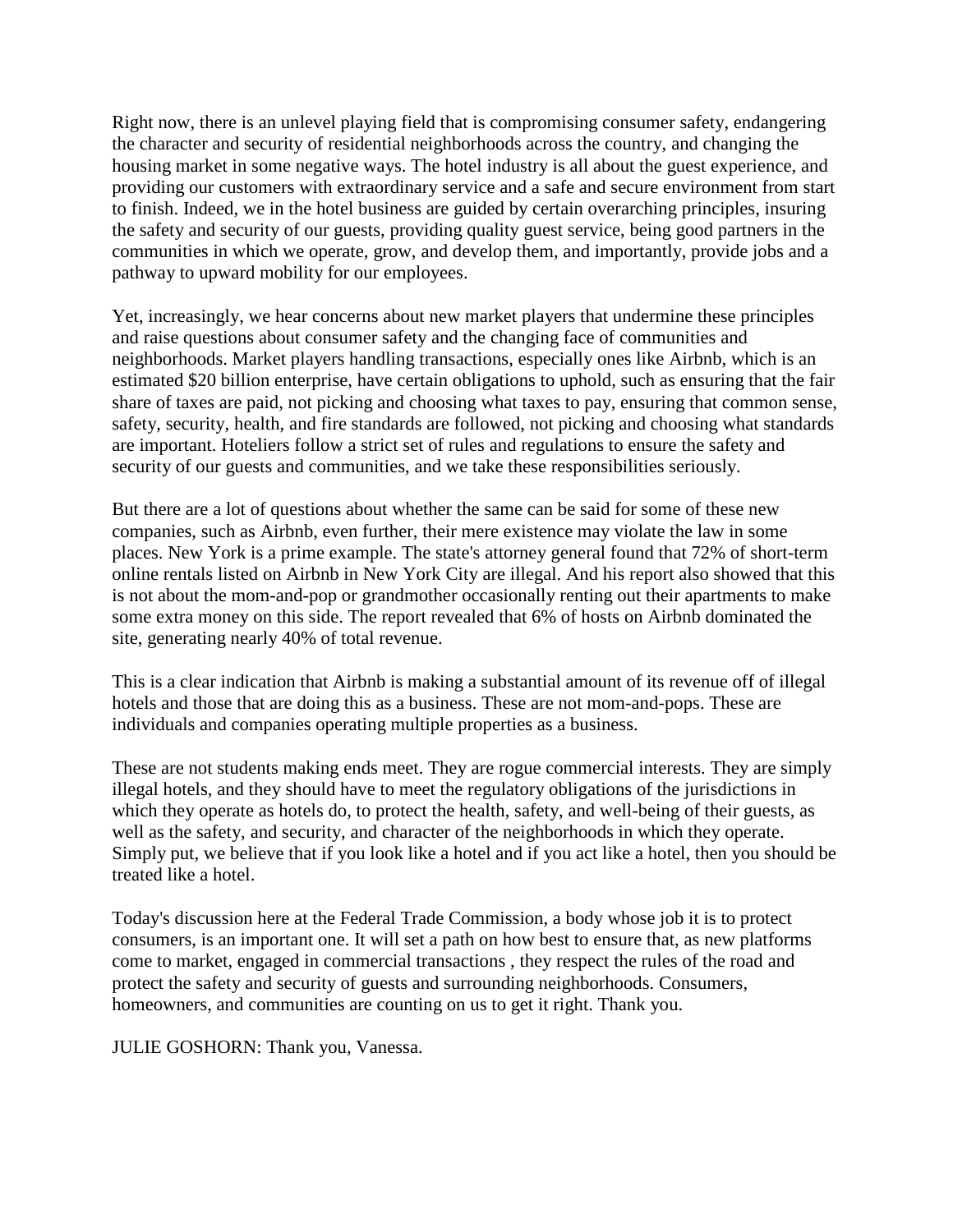BILL ADKINSON: Great. Thanks, very much. We plan to run through several key issue areas today. And since there are two sectors to discuss, we're going to do it pretty quickly, and counting on our panelists to be succinct. One possible way to address the first question, which is a question of how providers in this space, both the traditional suppliers and the sharing economy suppliers, address consumer protection and third-party protection concerns.

And as Brooks mentioned, there is very strong evidence that safety is a key concern among regulators and cities, and that regulatory disruption is a key concern. So maybe if I'd start with David, since Vanessa had a chance to lay out some of her thoughts. Your comments, Airbnb's comments set out some of the mechanisms you adopt to help protect consumers and third-parties, like a verified ID and payments processing. So perhaps you could describe those, and perhaps you could also expand on your distinction between full-time and part-time people working on Airbnb, because that might also go to some of what Vanessa was talking about.

DAVID HANTMAN: Sure. Thank you. And I will say, it's interesting, I mean, I agree. I think we find ourselves pit against each other, but I actually think, I really think this, that over time, we'll realize we're on the same side.

We and the hotel industry are both growing tourism. We care an enormous amount about safety, to your point. Obviously, companies can't function if things are unsafe. No hotel could function if people were getting into trouble in that hotel, nor could the sharing economy work if these, sort of, mechanisms of trust weren't engaged.

So we have a verified ID system, where hosts and guests can connect and verify who they are, based on their offline identity, which is, like, a driver's license or a passport, and their online identity, like Facebook or LinkedIn, just to make sure you know you're dealing with. We have a team of a few hundred fraud, and prevention, and safety experts who constantly monitor the site to make sure that people are cheating each other. We do hold the payment when a guest books. The guest gives us the money, we hold the payment until about a day into the stay to make sure that person actually showed up and turned over the key, that there wasn't any funny business, and then we turn over the money. We obviously know who people are, and so there's a big trust there.

But the most important thing is not something we do. It's simply the tool we offer, like eBay, which is the rating system. Every guest and every host rates each other on a five star scale, not just on overall stay, but also on cleanliness, and accuracy, on location, price, to get us that communication just so that when I want to stay with someone or I want to host someone, I can understand, sort of, who they are. There's also a period where you can ask questions of each other.

How many people are you bringing? Do you smoke? Do you have pets? What kind of person are you? Do you have references?

Can I look at your Facebook friends? Whatever you want to feel comfortable to let someone in your own home. And I think this gets to the point that Vanessa made, which is, if you look like a hotel, and you act like a hotel, maybe you should be treated like a hotel.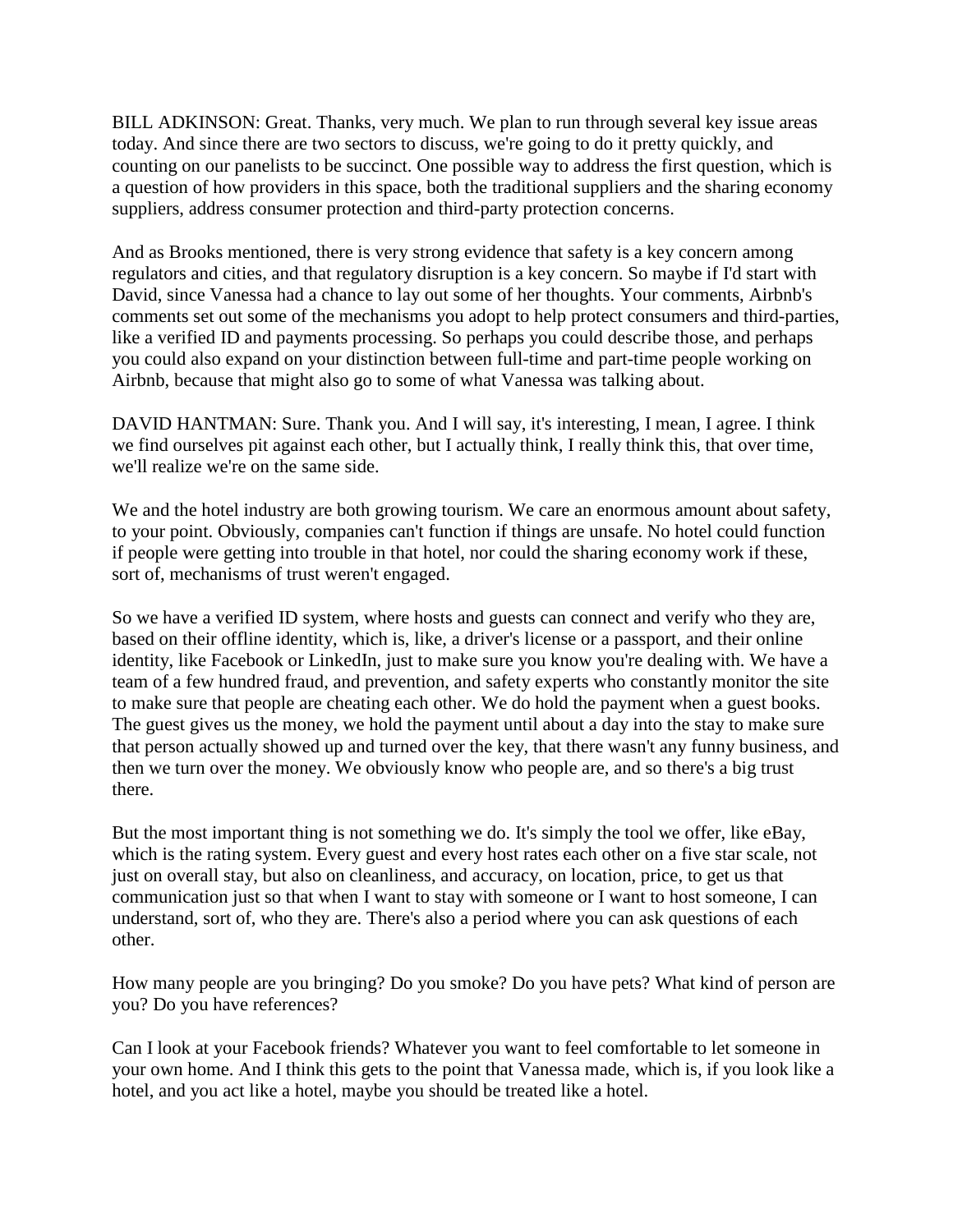But more than 90% of our people in New York, for instance, have only their own home that they list. It is people who do this for a once in a while, right? And I think AG report aside, and the fact that there are a small number of people who go across these sites with multiple listings, many of whom we've already taken off, the vast majority of people doing this are in the sharing economy, earning a few thousand a year, and we should be figuring out what to do with those people. And so our tools are designed to help them develop this trust between each other.

BILL ADKINSON: Vanessa, you have any thoughts on that in terms of regulation of hotel-like entities?

VANESSA SINDERS: Mm-hm. Well, I might just start by saying, from the hotel perspective, safety, again, is of utmost importance. I think David and I agree on that point. But let's just talk about what a hotel does when they have to open. Say, they're opening here, in Washington, DC.

Before they open, they have to have a basic business license, a certificate of occupancy, which is only given after various safety, security, and zoning regulations are met, a fire marshal inspection, as well as, once they open, they have to have regular food service inspections, keep an updated fire egress plan, and abide by a whole host of other safety and security rules. When a guest checks into a hotel room, they know that they are handing over their credit card in a safe and secure way. When they walk into the hotel room, they know they will have clean sheets and a sanitary environment, and that they also have recourse if it doesn't meet their standards. And I think, from our perspective, that's just not necessarily the case with Airbnb and the rentals facilitated through Airbnb. It can be a different experience.

DAVID HANTMAN: So I think just two points to that. One is, does anybody really think that, if you're hosting someone and your family, or your friends, or someone's just borrowing your apartment because you went to school with them for a week, that you should have to do all of the things that a hotel has to do? I don't think people would agree with, and that's sort of what's going on here. There is a scale.

There's people who do this for one day for free for their mom. Obviously, they should not have to get a business license. They should not have to get central sprinkler system, security, et cetera. And there are people who do this in multiple units in the same building around the clock for money, like a hotel. And those are two incredibly different things.

And I think the problem we face, and which is why it's so important to be here today is that not enough people are differentiating between that. It's easy to say that there are some bad guys. Let's treat everyone with the same brush. Why don't we focus on the thousands and thousands of people who need to do this to make ends meet, who do this for a couple weeks a year. It's very different than a hotel environment.

And we keep trying, and we keep failing, and I get there's some competitive pressure here. Look, in New York, for three years, the hotel industry, the lobbyists said, it's not fair because they're not paying taxes, it's not fair because they're not paying taxes. So we said, fine, we'll pay taxes.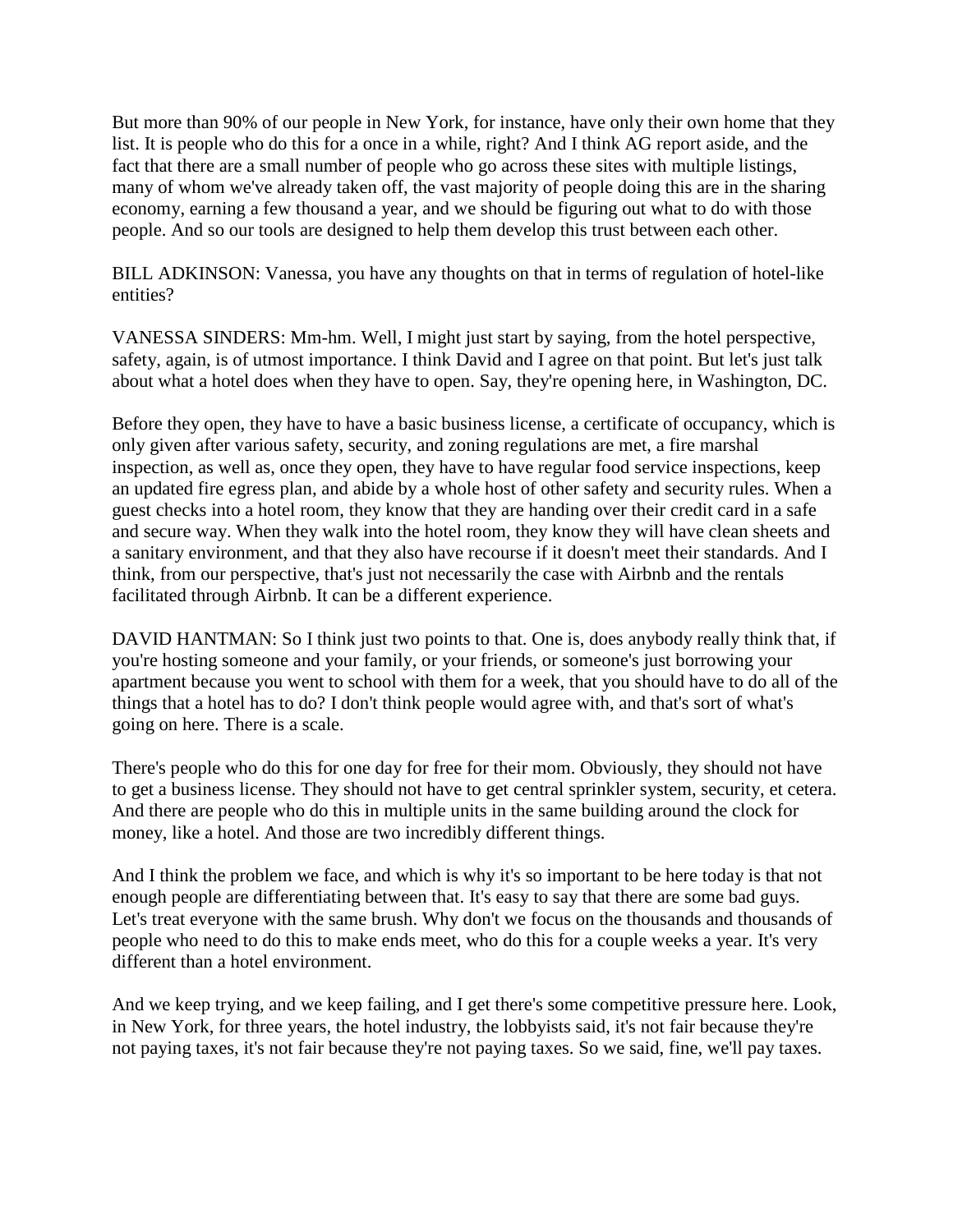And they said, don't let them pay taxes. So we face this problem where we try, and try, and try, and we are working on all these safety initiatives, but we can never get quite far enough to please people who, I guess, are competing with us, or think they are. I think I would say, we're not competing, and so we should all be together on this.

BILL ADKINSON: Brooks, I was wondering whether you might speak to the question of whether cities need more data in order to make the sorts of distinctions that were just described, distinguishing between people who are doing it around the clock in multiple Do you have any sense of how cities want to address that?

BROOKS RAINWATER: Yeah, definitely. With the interviews that we've had with cities, this is something that comes up time and time again. That we've heard some great claims here on stage today from both Airbnb and Uber about the data that they're seeing in cities. But it's one thing to hear, kind of, specific issues and, kind of, hear from a couple of cities. Being able to actually delve in and look at that data across the country would be amazing, and I think that's where kind of a partnership between cities and many of these platforms could really grow and could really flourish.

Because some of the stories that we're hearing, whether it be on quality issues, whether it be on how many people are actually renting out their spaces for just a short period of time, they sound great. But I think we really need to, kind of, verify that that's actually happening. And one thing that's interesting with the commentary that just happened here is, it kind of reminds me of what's happened in a few cities on ridesharing, where you have people that are driving just a few hours a week regulated in a different way than those drivers that are driving full-time. And I wonder if there might be, kind of, a regulatory structure that could take place that would be similar, if we were able to see what kind of data actually shows what's happening in the homesharing space as well.

BILL ADKINSON: Great. Matt, I'd like to turn to the taxi and ridesharing arena. And I guess, in particular, two things. Could you talk about how consumer safety, and quality concerns, and pricing concerns in your market are, addressed both by taxis and by regulation. And also, I wonder whether you had any thoughts about Commissioner Sandoval's point about, I'll call it the entry, then license sequence?

MATTHEW DAUS: Sure. Well, first, as a nice segue from Airbnb and hotels to transportation, very scary that we're on the same stage. The FTC has assembled Uber and Airbnb. I'm afraid there's going to be, probably, an app after this is over, where people can, like, sleep in their cars or something.

[LAUGHTER]

So anyway.

DAVID HANTMAN: Working on it.

MATTHEW DAUS: I figured that.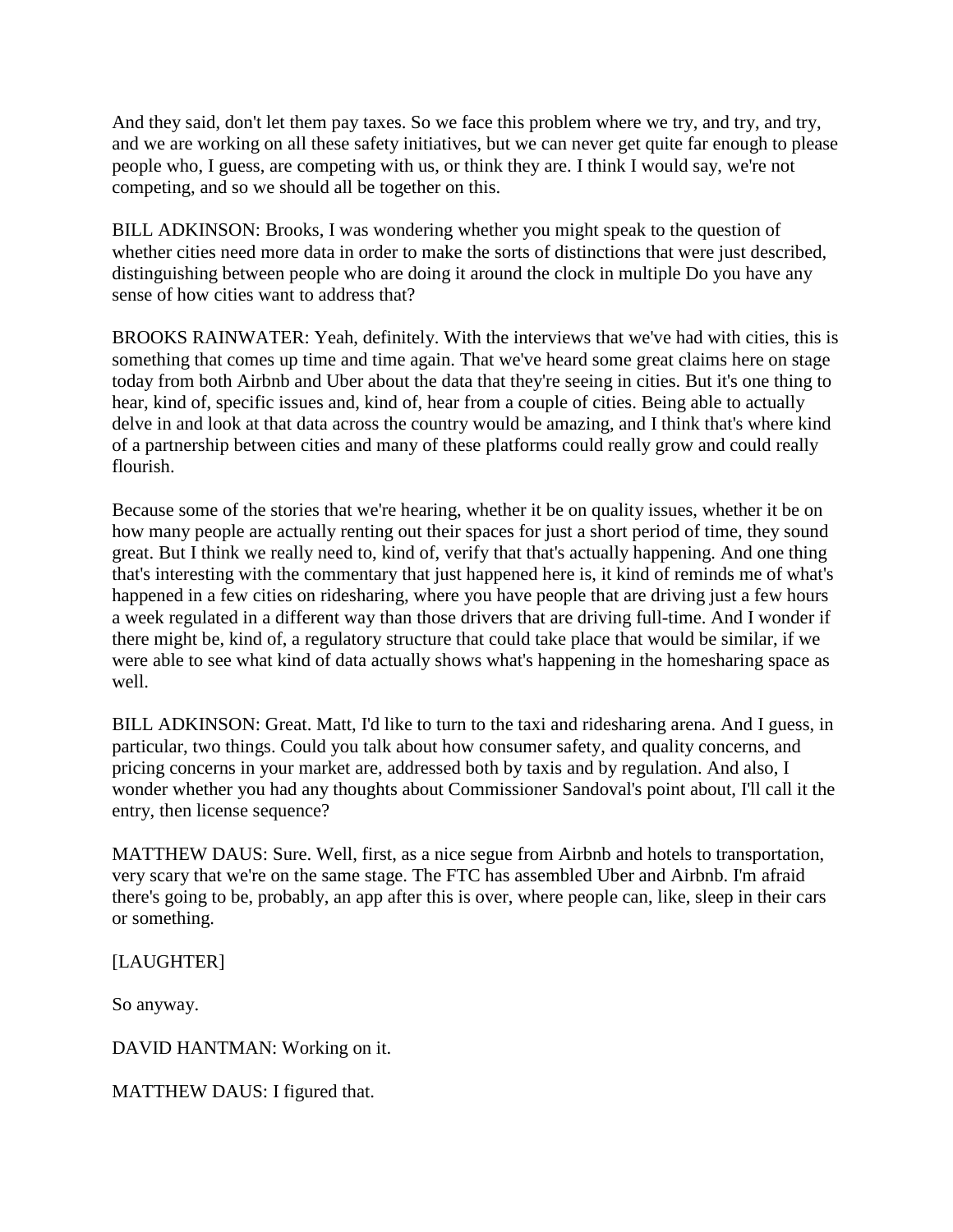## [LAUGHTER]

But seriously, there's a lot-- I mean, Commissioner Sandoval, I think, was the one commissioner, if I remember correctly, that listened and actually held a hearing and convened everybody to talk about the issues. I don't agree with that law. Our regulators don't agree with that law, even though the California PUC is a regulator. We don't think it goes far enough. And really, what the problem is with regulation is that it's disjointed.

It's local in nature. That it's done at the very local level, and there's been a push now to get state regulation, but without any real teeth, and almost in a way, to deregulate the market. And we talk about the regulation in our industries. There's the basics, and then there's entry. I don't think there's any question that Uber has entered the market, and is taking it over completely.

I probably think the competition argument that they may have made three, four years ago no longer holds water. It's the tail wagging the dog. But I think the big issue is the basics, the spin, the debate. I correct myself. The only thing that is really the part of the sharing economy with Uber-Lyft is that they're sharing drivers with the taxi and limo industry.

Basically, they've taken their limo drivers, they've taken their taxi drivers, they're using them for the peak hours and the cherry-picking times of day, but also, they created a lot of jobs for new people coming into the market. But the basics are the basics. I don't care whether it's an app, or no app, or whether it's a horse and carriage, it's somebody getting into a vehicle. And is the driver safe? Is the driver going to cause harm to you?

There's this spin about the traditional industry versus the nontraditional, the new innovators. And those distinctions are being made up by the folks that want to say that they're new and different. There are several levels of regulation, some of which are unnecessary and overkill, and there are others that are the basics that never should change, regardless of what century we're in. And that comes down to criminal background checks, and the safety of the driver, people not getting ripped off, consumer protection, and insurance.

On the insurance issue, I think there's some wiggle room there to come up with a solution, but it should be for everybody. Because at the end of the day, if there are part-time drivers, maybe the insurance companies can reduce the risk of somebody, from an underwriting standpoint, driving less. But when it comes to the criminal background checks, that's non-negotiable for regulators. And remember, that's the basic form of regulation. That's where, I think, we kind of draw the line.

There's the other type of regulation, which is the open and closed market. Do we have medallions, do we have a cap. The reasonable minds differ on these things, obviously. I think that all of these laws that are being passed around the country allow for further entry, and I think the good news is that Uber and Lyft agree that they need regulation.

Four years ago, right? I mean, there was a debate about just having no regulation. So now, at least, we're arguing about what type of regulation to have, but they're still so far apart, I think the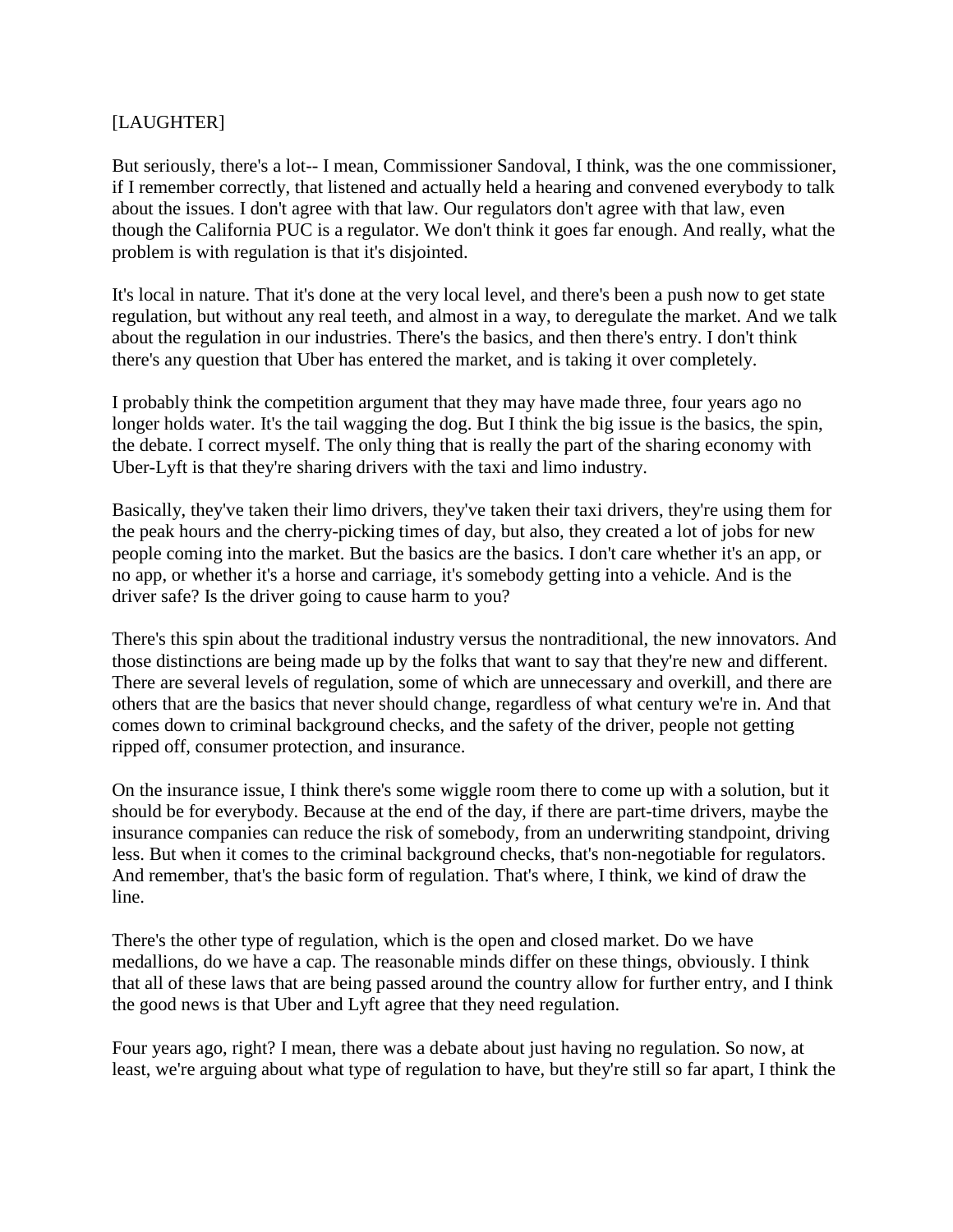licensing that are being passed have the bare minimum, and the industry's arguing it should be something completely different. I think the answer is somewhere in the middle.

And I do agree with Brooks that we need data. As an academic and somebody who represents the regulators, we don't want everyone's personal data, like they have. We don't want to be tracking people. We want to get dots on a screen so that we can make policy, so we can figure out where the potholes are, where the traffic flow is.

We want to know a little bit about what's going on, and we need to have a reasonable approach. When Google came out the other day and basically said that their autonomous vehicle accidents are proprietary, I thought I was going to fall off my chair. I mean, since when is a motor vehicle accident proprietary? Everything's proprietary.

Look, there's a lot of stuff that is proprietary, I give you that. But there's a lot of stuff that shouldn't be, like making sure that your policies involving privacy are being enforced, OK? There's a middle ground, I think, somewhere in here.

But that's not the basics of regulation. The basics of regulation, to answer your question, are, do you regulate prices, OK? Two different viewpoints on it. Do you regulate the number of vehicles? Two different viewpoints on that.

I think you need to have some type of limit on the vehicles. It can't just be unchecked growth, because of the environment, OK? Cities are struggling with the issue of transit, and congestion, and people having asthma, and global warming, and we have an unlimited amount of vehicles being placed on the road. And I think, from a National League of Cities point of view, that they should be against that. I don't know what your position is on it, but I think you should be against unbridled growth of automobiles.

But when it comes to the basics, there can be no compromise. There has to be inspections of the vehicles. There has to be some form of acceptable insurance.

And drivers need to be safe. Everyone's entitled to rehabilitation, but there needs to be a process where the government, not self-serving private companies have an interest in putting drivers on the road, make the decisions. An objective third-party on whether someone who committed a DWI, an assault, or some type of crime in the past is safe to drive. And that's not much to ask for, really, and that's kind of my viewpoint. And I'm sure the others will differ, but that's my thought.

BILL ADKINSON: Ashwini, what I'm going to ask is that you a provide little bit more information about the mechanisms that Uber uses to protect consumers, much as Airbnb has a different set of mechanisms, including the mechanisms that determine price that differ from the way that taxicab prices are determined. And also, I did think, at the end of your talk, you were emphasizing that there were certain areas you really believed that regulation was needed. And so I'm wondering how much gap there is between what you're describing, and what Matt's describing in certain of those areas. At least, are there certain areas we can keep the gap smaller?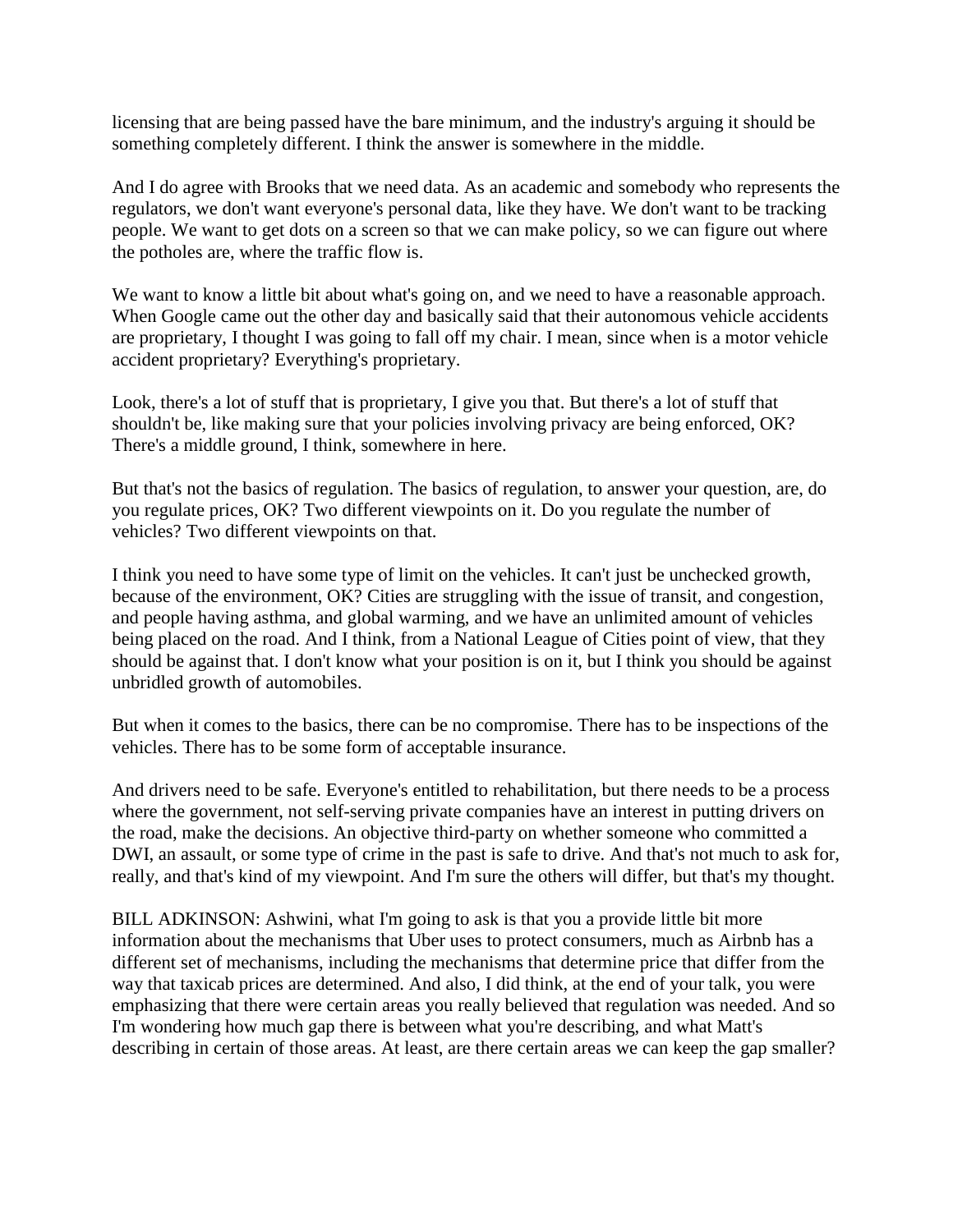ASHWINI CHHABRA: Yeah, yeah. No, I'm happy to. So I think there's probably a gap when it comes to our philosophies on the role of regulation in 2015, when it comes to the things we're talking about. There may not be as much of a gap on the substance. As you noted, I had a litany of things where I think you need to have clear regulations on those topics.

And those 40 jurisdictions I mentioned, those laws address each one of those points. Those are all ones where we've worked alongside legislatures, alongside the regulators, and alongside the incumbent industry to come up with those rules. And those, I think, do touch on safety, and they do touch on consumer protection. They address the requisite insurance that needs to be in place. And I think we'll talk about it a little bit later, but when it comes to insurance, we've been working closely with the insurance industry as well to develop those new products.

Matt rightly points out, if this is a market that is attractive enough to the insurance industry, they will develop products for it, and they are. So I don't think there's a huge gap in the areas that we all can agree on that need to be addressed in the regulation, or need to be addressed through platforms. I think there's a difference in philosophy on just how involved the government needs to be in doing that, and how much we can now rely on technology to do some of that.

BILL ADKINSON: I'm intrigued. Pretty elaborate.

ASHWINI CHHABRA: Yeah, so let me just finally get to it already, right? No. So something that Arun Sundararajan raised earlier, and I think he's written about this, this concept of delegated regulation, right? So in the same way that sometimes people talk about software eating the world, there's this way in which technology can eat regulation. You don't need the same rules on the books today as you did in 1972, when there were no cell phones, and the landline you had was the only way you would request a black car to pick you up. You don't need the same rules on the books when it comes to pricing as you did when the most robust machine you could come up with to calculate that price was a mechanical meter.

So I think there has to be some acknowledgment that the things that we're talking about are not all the same. A taxi is not an Uber vehicle, is not a jitney, is not a black car, because they do different things. You can't street hail an Uber vehicle. You can only street hail a taxi. There are very different rules in New York for Yellow taxis than for black cars.

There are different rules for black cars that have corporate accounts than there are for black cars that you call because it's a community car base, as well it should be. There's a different degree of consumer protection involved from one product, to the next, to the next. To lump all those things together and to say that there should be a national standard, I think you miss some nuance in the difference between markets as varied as Tampa, and New York, and Chicago, and New Haven, Connecticut. I think you lose some of the nuance between what a Yellow taxi can do and what we look to a Yellow taxi to do, than what a corporate account car is doing, versus what I with my Uber app I'm able to do.

So a word on how platforms accomplish what, previously, regulations were required to accomplish. So let me start by saying that on safety, I can really only speak to that mechanisms that Uber has in place. I can't speak--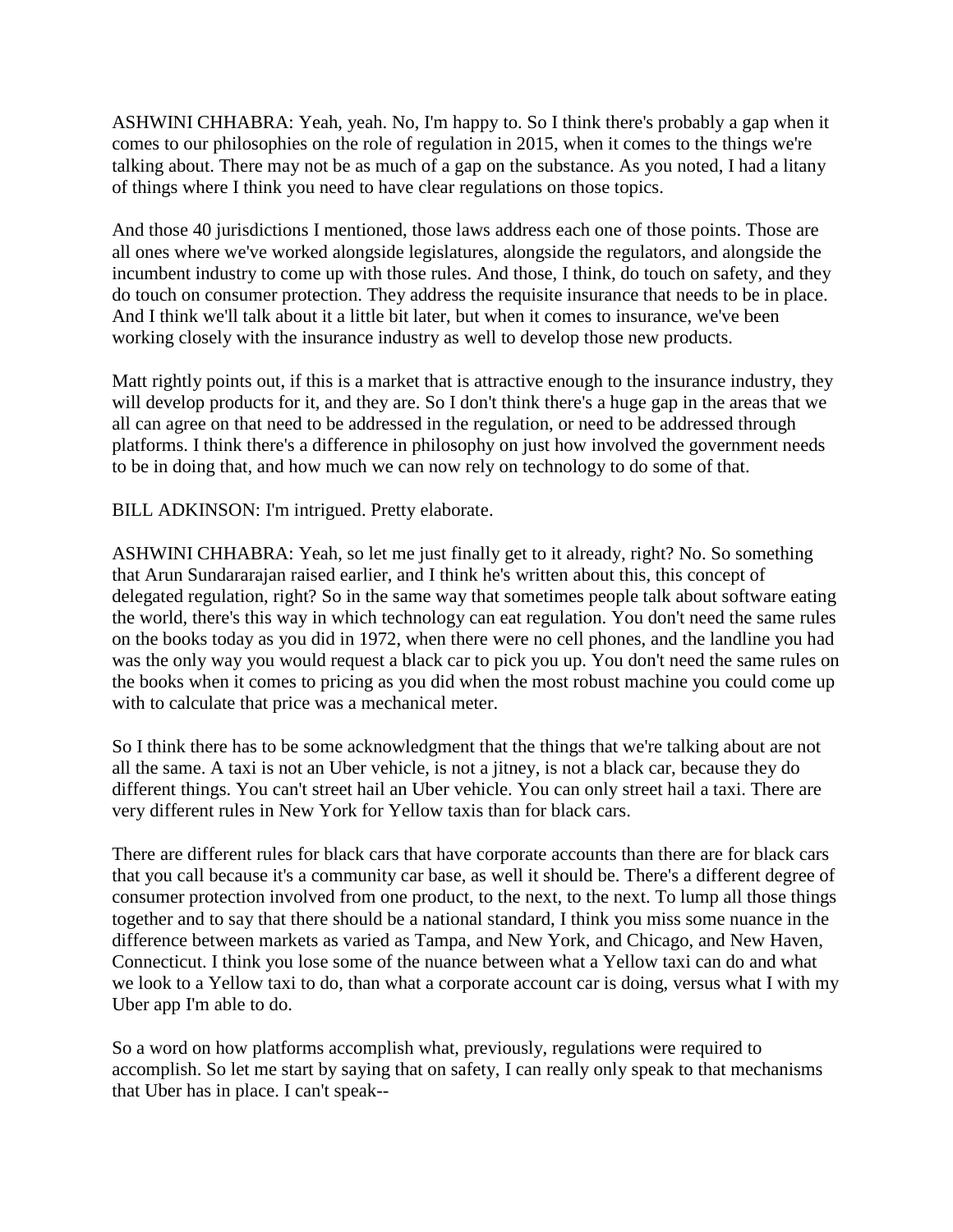BILL ADKINSON: Right.

ASHWINI CHHABRA: --to ridesharing generally. And Uber experience was designed from the ground up, with rider and driver safety in mind. So only drivers who pass strict background checks are granted access to the Uber platform. Drivers have to pass a multi-layered federal, multi-state, and local criminal background check, and they're cross-check against the national sex offender registry, and have their state DMV driving record reviewed. Great.

But what does the platform do that you couldn't do in 2008, before the advent of smart phones, right? So if you've ever used the app, you know that, as a rider, you get lots of information about the driver who's going to pick you up, even before they come to pick you up. You see what they're rating is. You see who the driver is, so that you know you're getting into the right car.

When you request a car, you can do it from inside. You don't have to wait outside on a curb at night, or in a low foot traffic area. So there's various ways we're addressing safety that didn't exist before. You can share your current location and your ETA with anyone.

You can rate the driver at the end of the trip so that you know that there's some accountability. All of this didn't exist more than five years ago. Those mechanisms were addressed through regulation. You don't have to address those through regulation anymore.

On the driver's side, you know the name of the passenger who's going to get into your car, so you can make sure that the right person's getting into the car. It's a cashless system, so the need to carry has been reduced. And likewise, there's rating at the end of the trip. So these are all mechanisms that previously didn't exist, exist now, and you then have to go back and look at which of our regulations that are addressing safety and were the product of the time when they were passed, and which are no longer needed.

BILL ADKINSON: Thanks. Matt, do you have any final thoughts about how these technology developments that Ashwin--

MATTHEW DAUS: Yeah.

BILL ADKINSON: --has identified should affect regulation in your view?

MATTHEW DAUS: Sure. No, I mean, there's one or two things I agree with him on. Let me run through real quickly. You know, Ashwini mentions part-time, and that's really the issue here. It's a part-time economy.

But if there is going to be an insurance solution for part-time drivers, it should apply to everybody. Taxis and limos should get the same-- you know, there should be a certification process with the insurance company as to the number of hours that you're being logged, and it could be tracked through apps. And number two, self-regulation. Let me just say something about that.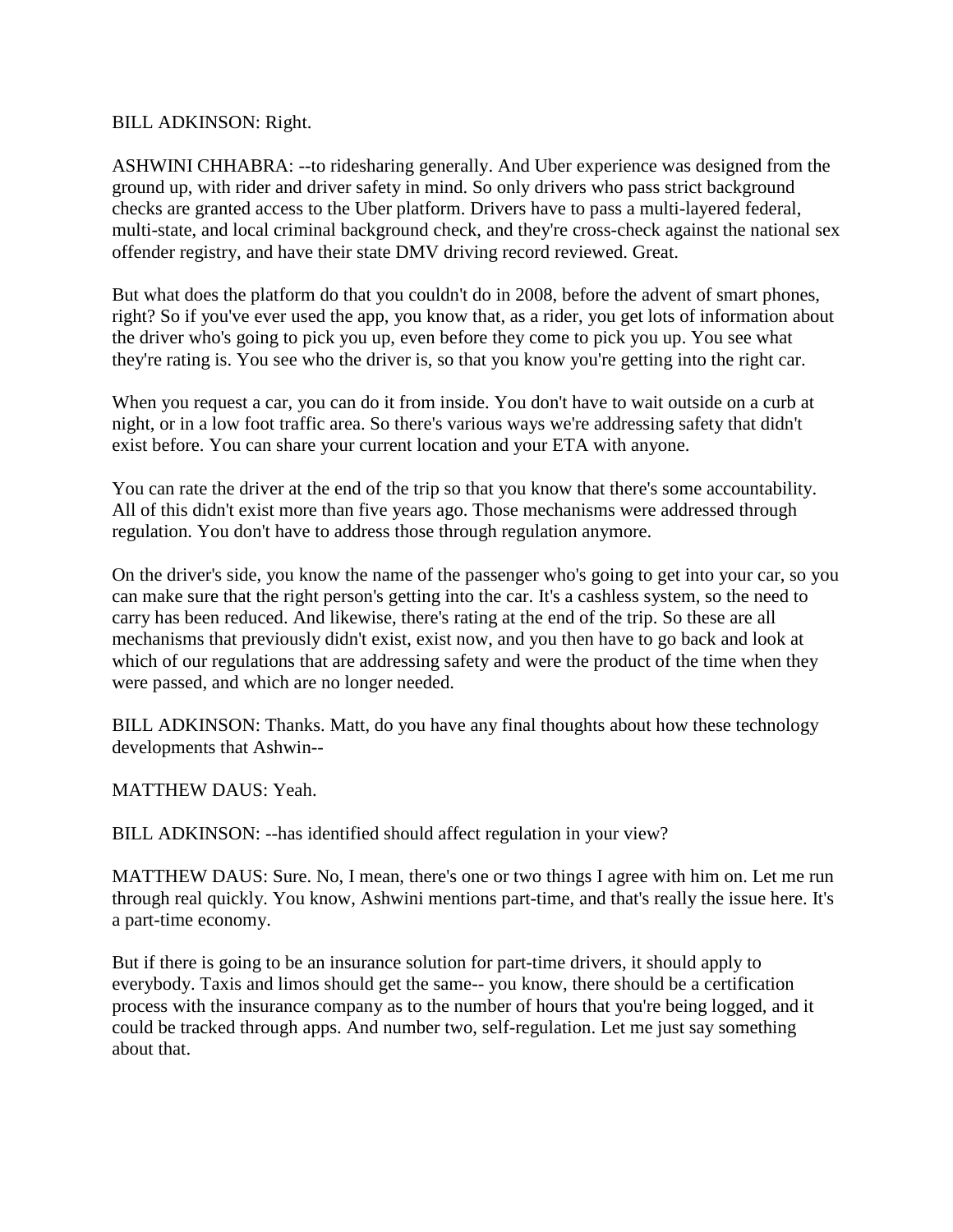I'm not saying self-regulation is something that can't be done. On certain things, in my view, it can't, like background checks. There's certain things, maybe vehicle inspections, but other things you probably could. And a good example of that is the Federal Motor Carrier Safety Administration. For interstate trucking and for interstate limousine travel, stretch limousines, and buses, the FMCSA prescribes, I can think of two rules offhand, the requirement that you don't drive a certain number of hours continuously, so you don't get tired and have an accident, and also medical certifications.

The companies are required to do that on their own, OK? And basically, they keep files on this information. But then what happens is, there's a real enforcement mechanism, with real inspectors which go in there, and real fines, where you could be shut down if you don't do the right job. So if you are going to have a self-regulation mechanism, which I believe these TNC laws around the country do not do, there can be a way by which certain things, not everything, can be delegated for self-regulation, where there is an enforcement mechanism and strict fines in place. And so that's the point on that.

The other thing is, yes, taxis are different from limos, but I find it hard to find a distinction between what Uber and Lyft are doing, and limos and liveries, and why we should be drawing distinctions with them. They don't have rates of fare that are regulated. They don't pick up street hails. They're kind of doing the same thing, and you're using the same drivers.

But I mean, yes, a taxi system is kind of viewed as a utility, and people hail it, and yes, it is different. But when it comes to public safety issues, it doesn't matter whether you're calling in ahead of time or hailing it on the street. Doesn't matter what your paying when, on the criminal background check side, it's wonderful that you can look at their picture, but what if it's a mug shot? I mean, on your phone. I mean, that's really the issue here, and that's where I completely disagree with Ashwini on the issue of the safety. I think it's great that you're doing the private checks, but they should be done in addition to the government vetting these folks.

There's been a lot of misinformation out there around the country about how long it takes. And we should know this, we both worked for the TLC. It takes three days, potentially, and somewhere between \$15 and \$75 to do a background check and get the results back. And I actually think you're opening yourself up to tremendous liability by saying you want to do it yourself, and then if you screw it up, then there's multimillion dollar lawsuits being brought against your company. So I don't get that.

But this is a very small thing that people are asking. And quite frankly, the tide is starting to turn in the other direction. Connecticut, Florida, and Texas all rejected TNC laws at the end of this session because of this report, and because of the efforts made by lobbyists and media people on the other side, against all odds, with three or four lobbyists against an army of 50 people, you know, David and Goliath, saying, you know what? We can't do this. I can't go to sleep at night knowing that I'm creating potential harm for people.

So I disagree with you on that, but there's some good points in there. Yeah.

BILL ADKINSON: But on that, hopefully--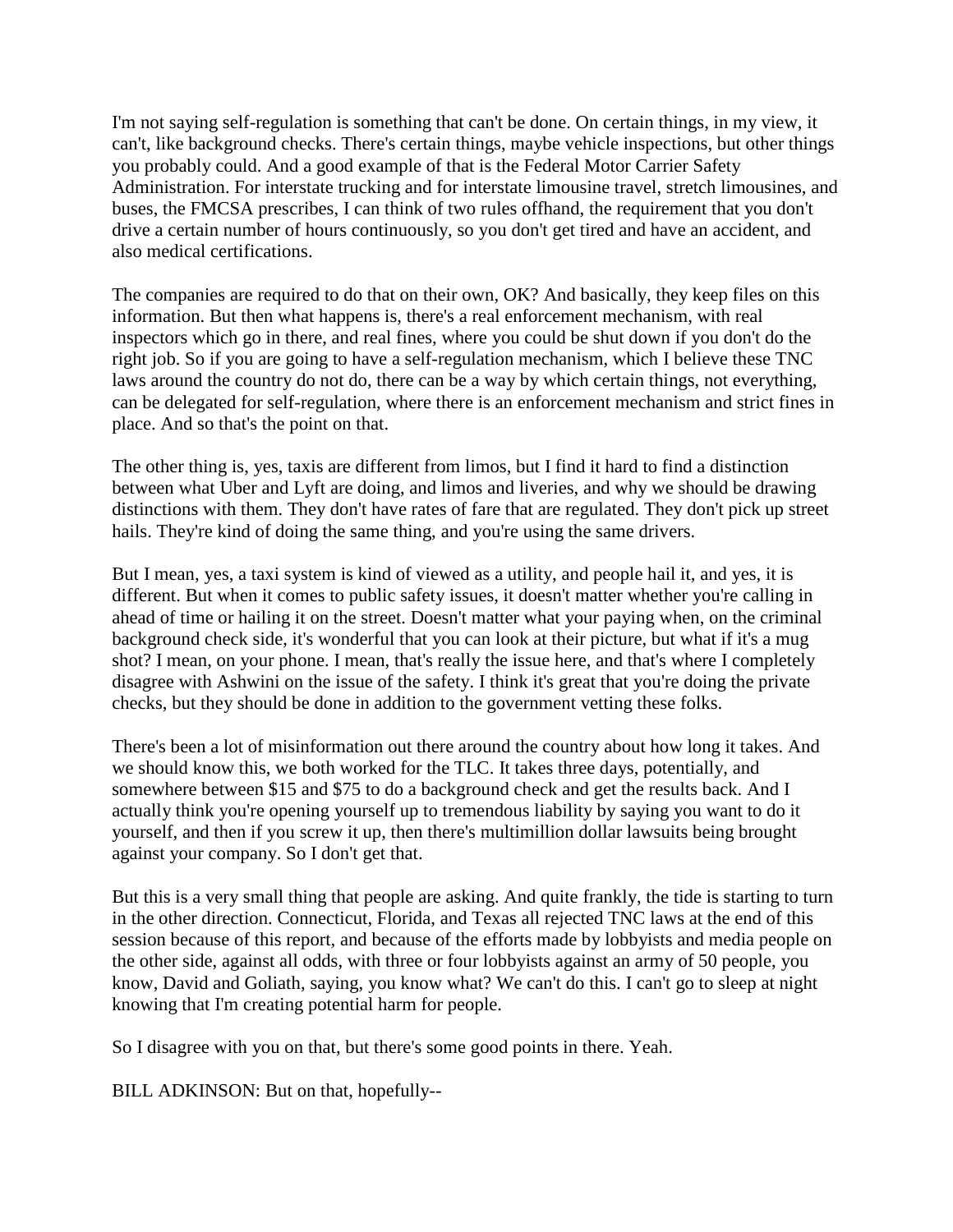## [LAUGHTER]

--we can agree that everything's been vetted on the discussion, because we do need to move on to the next issue.

MATTHEW DAUS: Yes.

BILL ADKINSON: Well, thanks.

MATTHEW DAUS: We're vetted on this side of the table.

### [LAUGHTER]

JULIE GOSHORN: Before we move on, I just wanted to check and see if Brooks had anything he wanted to share about cities, in the transportation space.

BROOKS RAINWATER: I think what I would just share on cities, in the transportation space is, this is, kind of, the key factor that cities are focused on within the sharing economy right now. I showed the numbers earlier that 64% are, kind of, supportive of the idea of ridesharing coming into their cities. But at the same time, what we're hearing from interviews reflects a lot of what I'm hearing here, which is, how are these services different from taxis, or how are they different from livery services? And so I think it's trying to figure out what that difference is, and kind of explaining that a little bit more clearly.

And that's happening more and more through conversations like this, and through national conversations that we're having at the National League of Cities. But I think, to kind of bring it back to the data piece again, figuring out a way to share that data would help, kind of, solve a lot of these conundrums, would bring it back and cities would feel a lot more comfortable knowing what's happening on the ground. They want to also show that these ridesharing services could actually bring added value beyond what's happening right now with taxis. You know, because you would be able to prove that something different is taking place.

ASHWINI CHHABRA: Like, I can speak to that, actually. So we actually have an open offer to any city that would like to have data from our operations that's willing to work with us on the rideshare regulation to have access to that data. We currently are sharing this with the city of Boston, where what we will provide is trip data, each trip that happens on the streets of that city, you'll get a bundle of information. It'll be the pick-up location, obscured out to zip code levels for protecting privacy, and the drop-off, and the duration of the trip. And we'll work with the chief data officers of any cities that are interested in that.

Because, look, coming from the government, coming from the Taxi Commission where we had taxi data, I get that this is of value to cities that are thinking about, how do I improve traffic planning or city planning, generally? We have to weigh that against privacy concerns of our users. And those privacy concerns are going to trump the desire of governments for more data, but we understand that we can do this in a way that protects privacy, but also provides that data to the cities. And we stand ready, also, to help those cities make sense of this data. These are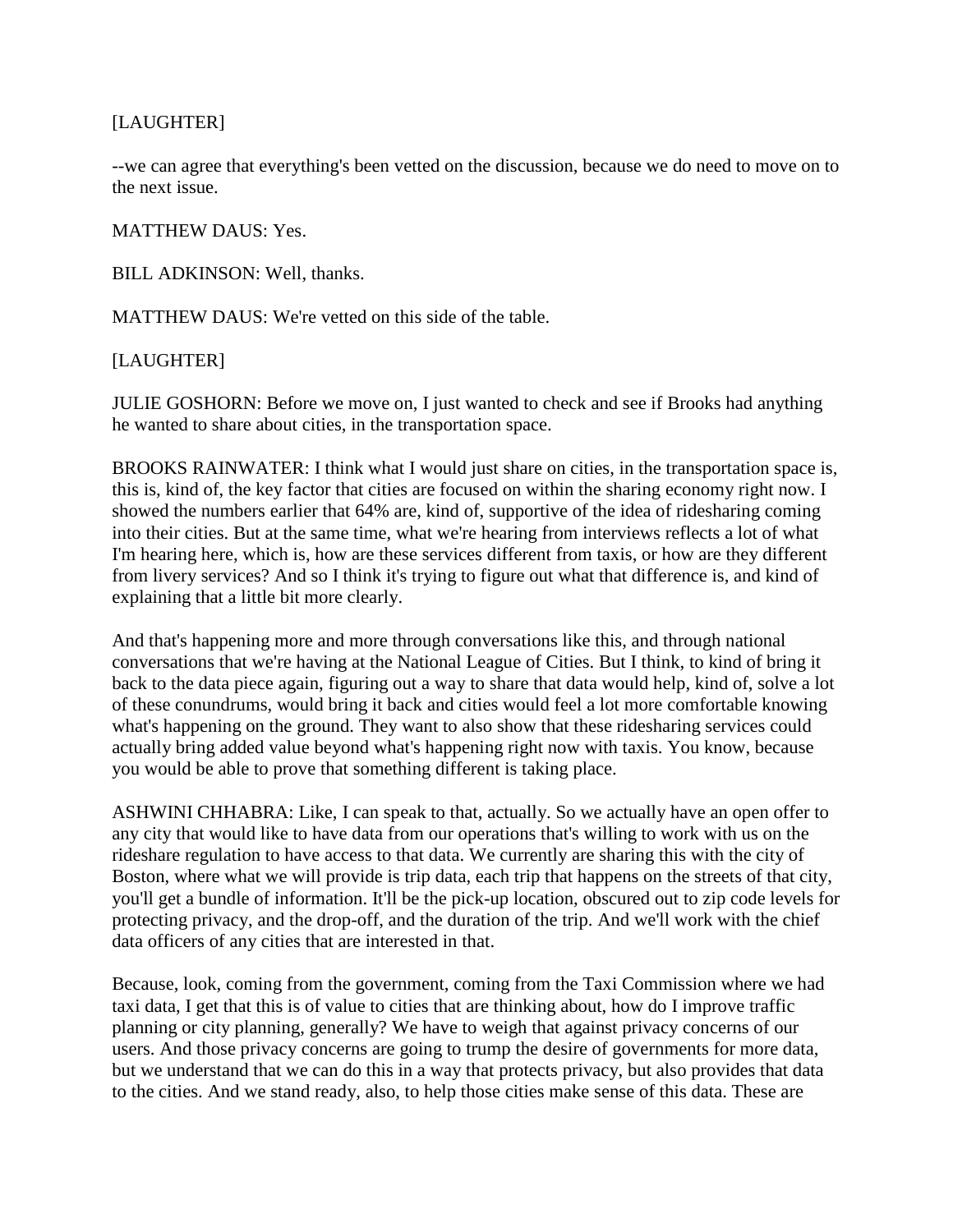large datasets, and so we've initially done this partnership with Boston, but happy to do it with more markets as well.

MATTHEW DAUS: Would you be willing to do that for the universities that actually support the cities, too, and make data available to academics so that we can do an Uber hackathon and maybe look at some data? Because, really, the cities are relying on universities, too, to do some of this interesting transportation data analysis. And I know that they're very much clamoring to get some very protected-- you know, all the proprietary stuff taken out-- some data from Uber to analyze trips, and where people are going, and how often, and.

ASHWINI CHHABRA: And--

MATTHEW DAUS: Is that a yes?

ASHWINI CHHABRA: As well. And we've shared data with transportation academics previously as well. We actually have a whole lot of data scientists internally. And so, we will periodically put out analyses that, I think, people will find it helpful. But, no. With the idea of city planning directly in mind, that's a partnership, I think, it does make sense for companies to help cities figure out what the flow of traffic is on their streets.

BROOKS RAINWATER: That would be very helpful.

ASHWINI CHHABRA: Yeah.

JULIE GOSHORN: Thanks. So we've covered a lot of points about liability and insurance. So I'm going to short-circuit this a little bit. And Ashwini, let me just ask if there's anything that you want to share that you haven't already shared about insurance or liability allocation? And it's OK if your answer's-- there's nothing else.

ASHWINI CHHABRA: You can't talk too much about insurance.

JULIE GOSHORN: OK.

ASHWINI CHHABRA: So--

JULIE GOSHORN: Go ahead.

ASHWINI CHHABRA: No. Well, it is worth spending some time on, because--

JULIE GOSHORN: Yeah.

ASHWINI CHHABRA: --even though it's sort of the driest part of the conversation, it seems to underpin a lot of what the gap is on both sides. So as I mentioned before, we've been working a lot with insurers, and the insurance company didn't always see eye-to-eye on what the requirements were. And I think the insurance industry's actually evolved its position on this topic, so as of a few months ago, where we actually reached a national compromise with the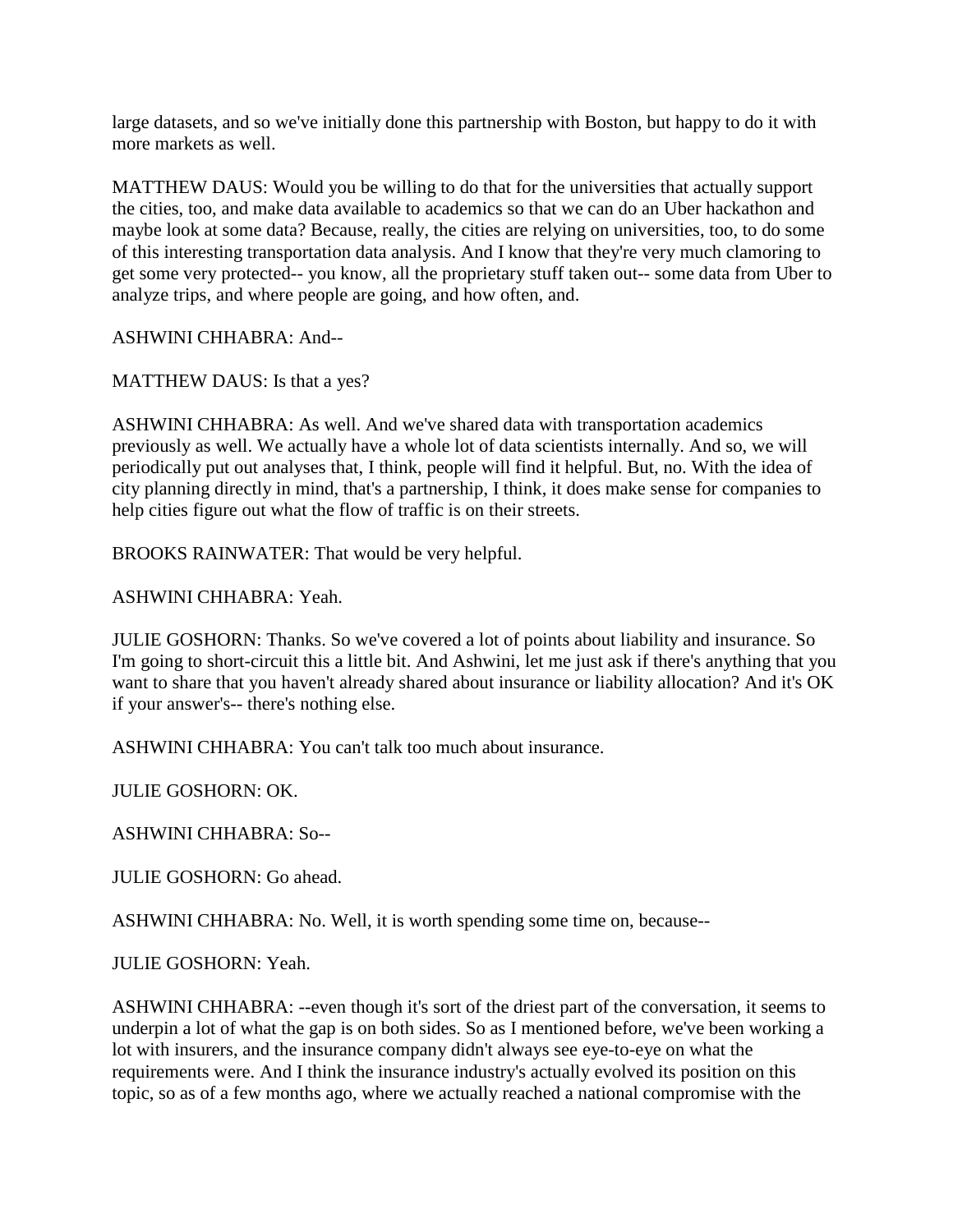insurance industry that sets out the parameters for effectively insuring TNCs and TNC drivers. And so now there's model legislation that's being implemented in several states that puts the onus on Uber and any other TNC to carry coverage for all instances where the driver hasn't purchased his or her own TNC-specific policy. But it also allows personal insurers to continue to innovate by developing insurance products specifically for TNC drivers.

So far, we're aware of nine different ensures that have filed policies to cover TNC risks in 11 different states. The companies include some of the largest personal insurers in the states, such as Allstate, Farmers, USAA, Geico, and Progressive. So there's clearly a growing market, and I expect we'll see more. The agreement with the insurers also made clear that it's not necessary for a TNC driver to carry a commercial auto policy the way that taxis do. That's because a taxi and the TNC is a different thing. A taxi is a vehicle for hire. The sole purpose of that vehicle is commercial use. The TNC vehicle's a personal vehicle that's occasionally used for a commercial purpose, similar to how a Realtor, pizza delivery guy, or a lawyer might use their personal vehicle. The national model provides clarity for the consumer and the public about which insurance is in effect at any given time, and it provides riders, drivers, and the public with substantially more insurance than is typically required of taxis.

TNCs carry a million dollars in coverage while they're engaged in a prearranged ride. Taxis vary from city to city, and sometimes are strikingly low. Philadelphia, Atlanta, Boston, and here in Washington, DC, taxi limits are no higher than \$50,000. So TNCs carry 20 times more coverage than taxis in some places. In the analog world of the taxi, there's really no way-- and Matt's right, with technology, you now can, and so maybe you will see insurers developing specialized products for taxis-- but right now, and historically, you've not known what a taxi was doing.

Was he on a trip, was he cruising, was he heading home at the end of the shift? And so the insurance requirement of necessity had to be all-encompassing. It had to, by definition, be excessive. But that's not the case with TNCs.

MATTHEW DAUS: Yeah. I just have a question. Why couldn't that model legislation apply, in your view, to the taxis and limousine companies that have part-time drivers if it's so good for them?

I mean, I'm trying to understand the rational basis for having a distinction. I mean, you pointed out some distinctions on taxis and regs. I don't understand what the underwriting difference would be, and why we couldn't do that. Is that something you'd be open to?

ASHWINI CHHABRA: So with TNCs, I think we've identified a period one, a period two, and a period three, and the technology allows you to determine what period a driver is in. I believe, in sort of the analog world of taxis--

MATTHEW DAUS: Mm-hm.

ASHWINI CHHABRA: --there isn't a way of knowing that. There may be in the future.

MATTHEW DAUS: But if they have apps, then you wouldn't have a major problem with that.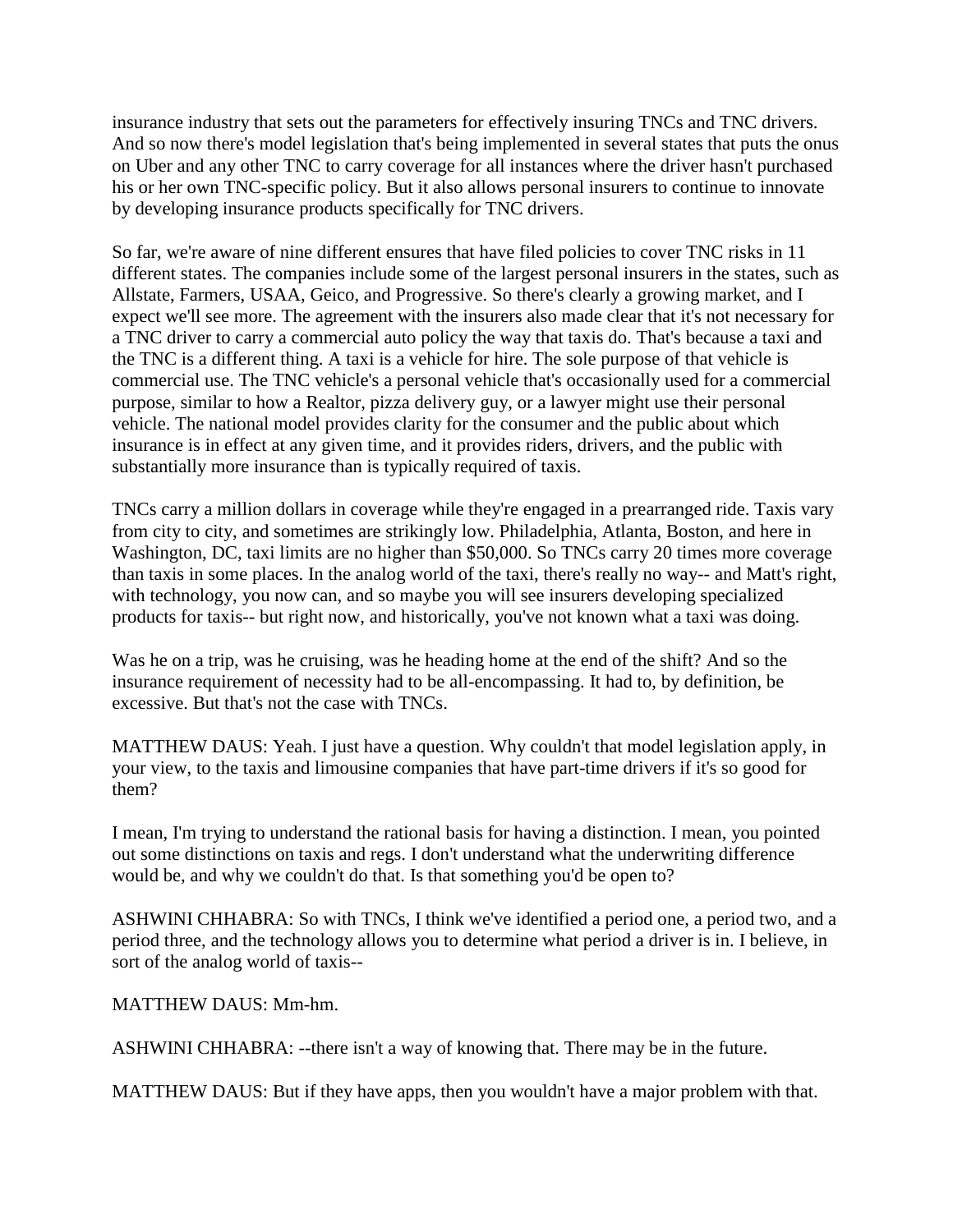ASHWINI CHHABRA: I would not have a problem with what the insurance requirements are on taxis.

MATTHEW DAUS: Mm-hm.

ASHWINI CHHABRA: That's-- we've never stood in the way of--

MATTHEW DAUS: Right.

ASHWINI CHHABRA: --changing the regulations on those.

MATTHEW DAUS: But I mean, just to clarify one thing, though, like, there may a couple of cites that have really low taxi insurance, but most taxi liability minimum limits are higher than personal limits in many states. And the limos are off the charts, I mean they're \$1.5 million, \$1 million in excess. So the folks that are driving around in limos have much higher insurance, and I think, there's a real issue. I think, it's making its way through the courts as well, on whether the existing policies, what are we doing with them? Forget about the new policies, but you have commercial exemptions to personal policies that are winding its way through the courts for the last two years, irrespective of any new solution.

So I mean those issues are kind of percolating out there, too. If you and I drive our cars, and we start picking people up off the street, typically, they will say you have no coverage because there's an exclusion in that policy. And there were, basically, almost half the states' insurance commissioners have issued insurance gap warning to this effect. Now, I don't know whether this new compromise, how that sits with them, but I'd be curious to know what they think of it.

JULIE GOSHORN: So let's just bring it down to the other end of the table for a short discussion from David, and a response from Vanessa, if you please.

DAVID HANTMAN: So I actually think the insurance issue in our world is very instructive for two reasons. First, we've offered a million dollar host guarantee for a few years now. When we started out as a company, we didn't offer anything. And so, basically, hosts were on their own if some damage occurred to their property.

We learned that that was a bad idea, and that we had a responsibility to help, and so, we instituted a million dollar host guarantee. It rarely comes into play for a significant amount of money, but if someone spills coffee on your couch, or steals something in your apartment, breaks a door, whatever, we cover it basically. And we're insured by Lloyd's of London, and in turn, we sort of cover these things.

So that was, I think, an example of us learning what we could do to help, one of the many tools we could provide. But then, for a long time, we kept hearing about liability insurance, and how people were afraid that their own individual insurance would not cover slip-and-fall with someone who was staying as a result of an Airbnb stay, not only for the host, but also for the building, if there was a landlord, if it was an apartment building. And we went out into market.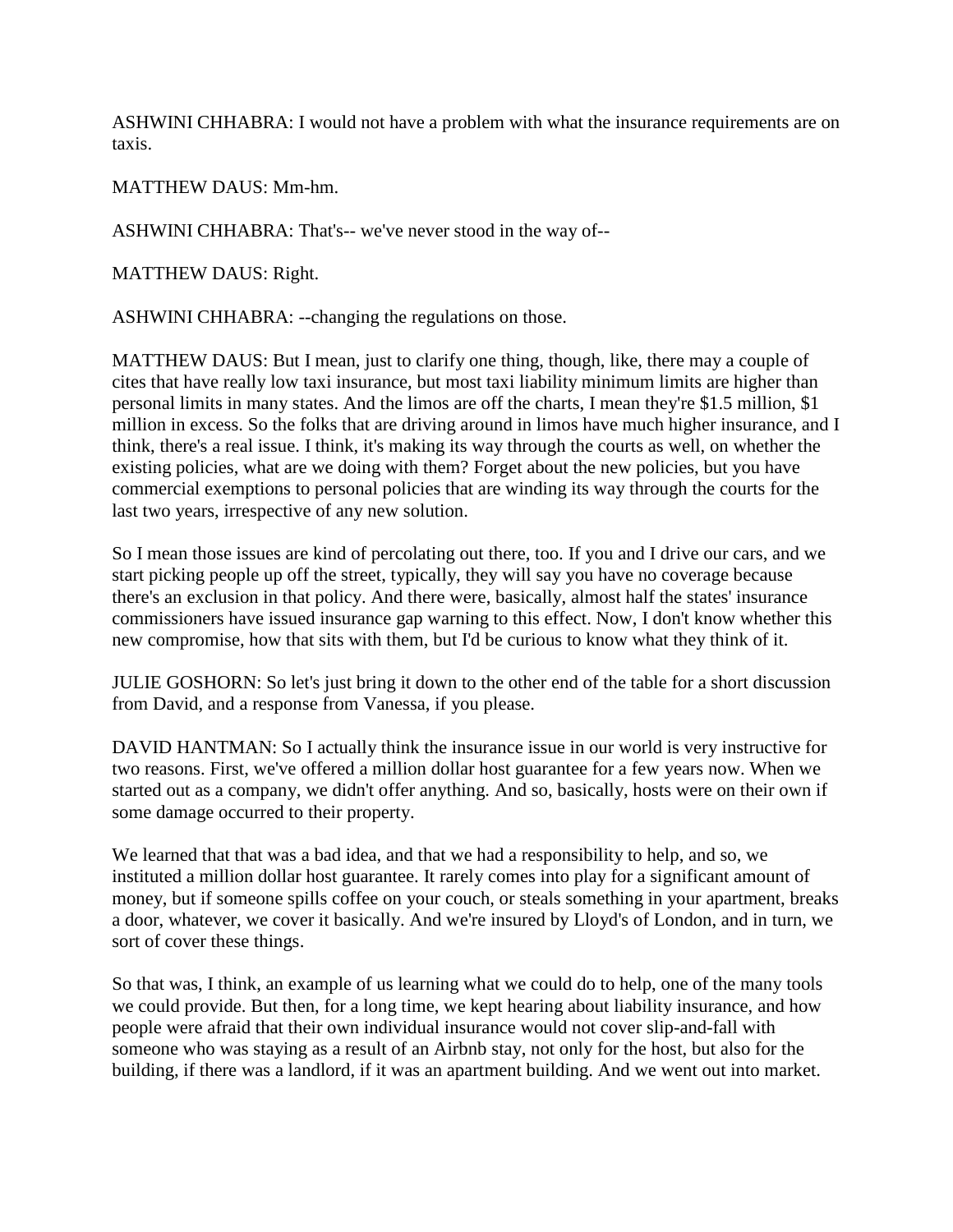We tried to get insurance for a long time. And insurance companies kept telling us, we have no data, we have no idea what's going on here.

We don't know how to judge how much this should cost. We have no tables. We work on tables. So we couldn't get it. We then, now, 35 million people later, who have stayed on Airbnb, we went back and we tried again, and we shared, sort of, an itemized statistics, and the insurance company said, oh, basically, nothing ever happens. Great. Here's an insurance product.

And that took a while, but it's something that we wanted to offer, we needed to offer, we thought it was important to offer, and it's just a matter of the market catching up. And I think the best thing about it was that we showed the data that indicates that the insurance should be cheap, which it is. And so now, people have this back-up insurance if their insurance doesn't cover it. I think that's a critical part of these platforms.

VANESSA SINDERS: And I would just add, from the hotel perspective, I mean, we are businesses that have been operating for decades, and our companies carry a multitude of different insurance products, from employment practices liability, and Workers' Comp, to commercial property insurance. And really, this insurance covers every possible contingency, and it's all about protecting the guest, our employees, our properties, and the surrounding neighborhoods.

#### JULIE GOSHORN: Thank you.

BILL ADKINSON: Great. Thanks. And we want to move on to, as we've been discussing, ways in which there's protection of consumers and also of third-parties from harms that might impact them. But there are additional public policy goals, public accommodations, one might call them, that also arise and raise issues in this space.

So first, I want to talk about three of them that arise in the accommodations area. First is zoning and restrictions on short-term rentals that impact neighborhoods and neighbors. Dave, what challenges do these restrictions place on hosts, and how should these restrictions be tailored, and what is Airbnb doing to try to address the sorts of concerns, like noisy neighbors, that may arise?

DAVID HANTMAN: Sure. So again, I think we get right into that difference between people doing this once in a while in their own home, and people who do this for a living, whether it's multiple listings in a building, multiple listings throughout a city, or just doing it around-theclock, even in one listing. I think if you look at what's really happening out there, most of these people do it once in while. We feel pretty strongly that that's not a business, and so, if it's a residential zoned area and someone is renting out their apartment when they're away on vacation for a week a year, that shouldn't change and doesn't change the nature of that listing. And I think many cities have agreed with that around the world.

It certainly makes us a little nervous when it's hard to define, and it's basically, these zoning laws may be on the books for 100 years, and only now are governments trying to figure out whether to apply them to roomers and boarders who were there for a week. They haven't before, but with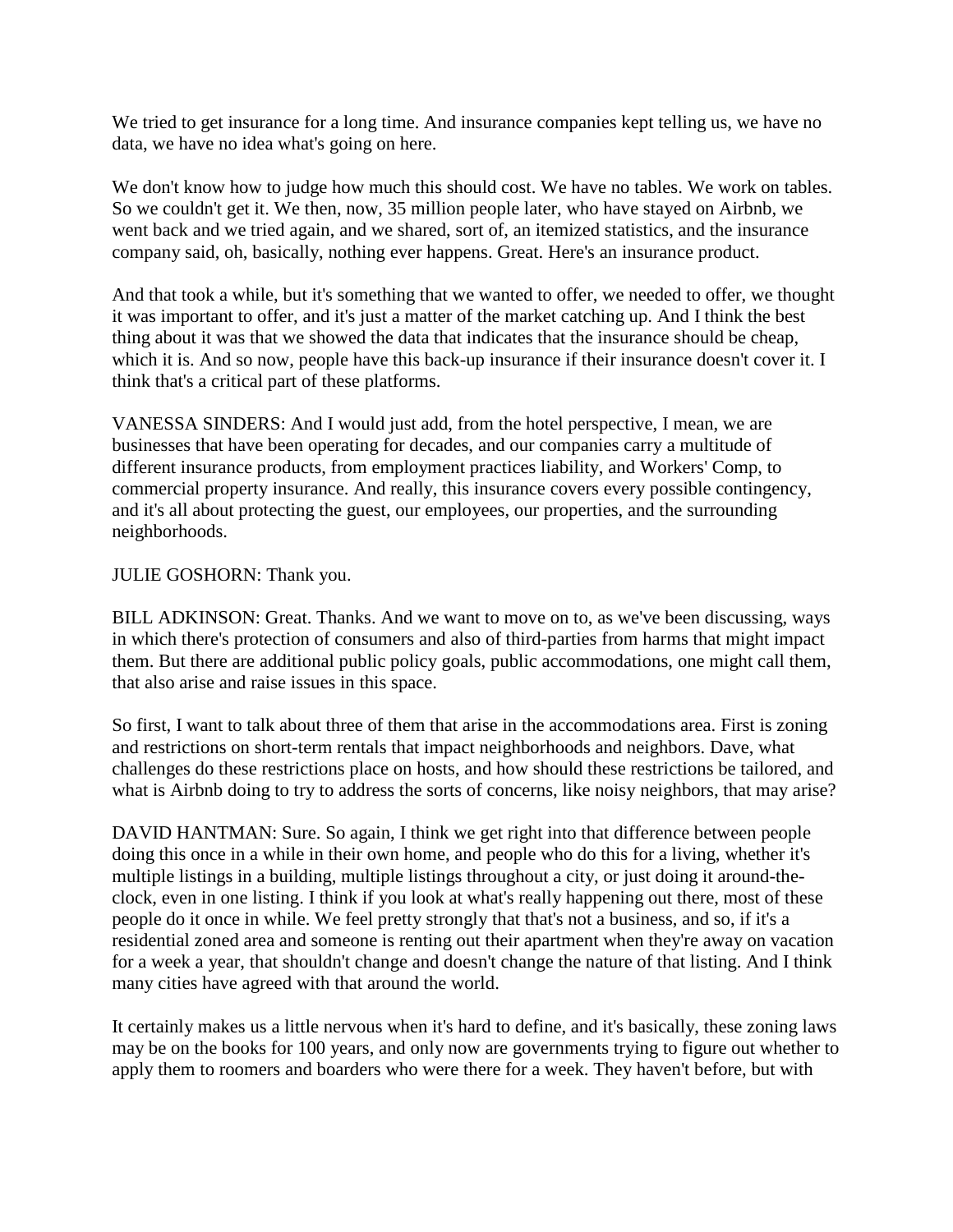pressure, maybe they will. And so, we are working hard to make the laws clear, and to work with governments to make the laws clear.

We've advocated pretty consistently around the world for a few years now, just to exempt people in their primary, and maybe, in some circumstances, secondary homes. We don't argue that people should be able to have 50 listings. We've said, you should increase the penalties and enforcement on people who are doing this as a business without a license. The question is, people who are doing this when it's not a business, once in while, how do we get those people exempted from either the short-term rental laws, zoning laws, in some cases, laws that have nothing to do any of this that were passed 80 years ago, for some other random reason, might apply to short-term rentals. And we're just trying to clear that path.

We're in 34,000 cities. We have, I think, a million listings now around the world. It's not easy to address every single one of those at once, but we are working really hard to do as many as we can.

BILL ADKINSON: Let me ask you one other before I ask Vanessa. Another one's that pretty important to cities, which is, local governments' interest in tax collection, and what your approach to that is, in terms of where you step in and, well, I guess, collect and pay taxes on somebody else's behalf.

DAVID HANTMAN: Sure. So we've, for a long time, I'll just take this country, since we're in this country, we offer 10-99s, and so, all income earned on Airbnb, we offer the tax forms for. There are separate transient occupancy taxes, hotel taxes, sales taxes. In New York, I think it's between four and six taxes, depending on who you are and what you're doing in New York City. It's very complicated for hosts to understand whether they owe anything, and in cases where they think they owe something, to pay it.

So we went through a couple years of just trying to figure out how to help and what to do. We don't always think that the tax is owed, because someone doing this a week a year is not a hotel. But we've said pretty clearly, if a city thinks it's owed, or a state thinks it's owed, we want to help collect and remit it. We are doing so, I think, in Portland, and San Francisco, in a couple of other cities.

We offered, as I said, to do it in New York. There's a law that prevents us from doing so right now, because we're not the proper party to collect the tax. We've asked for a simple change in the law. And as I said, the hotel lobbyists came out and said, please don't let them change that law. We don't want them to pay taxes, all of a sudden.

So we're in this weird world of a company that wants to collect and remit more tax. In New York, it would be about \$65 million a year right now. We can't figure out how to do it, but I think we'll get there. It's hard to see how governments will continue to say, we don't want this money.

But that's our position worldwide. We're going to as many jurisdictions as fast as we can to strike agreement on understanding what the tax is, who we're going to give it to, and collecting and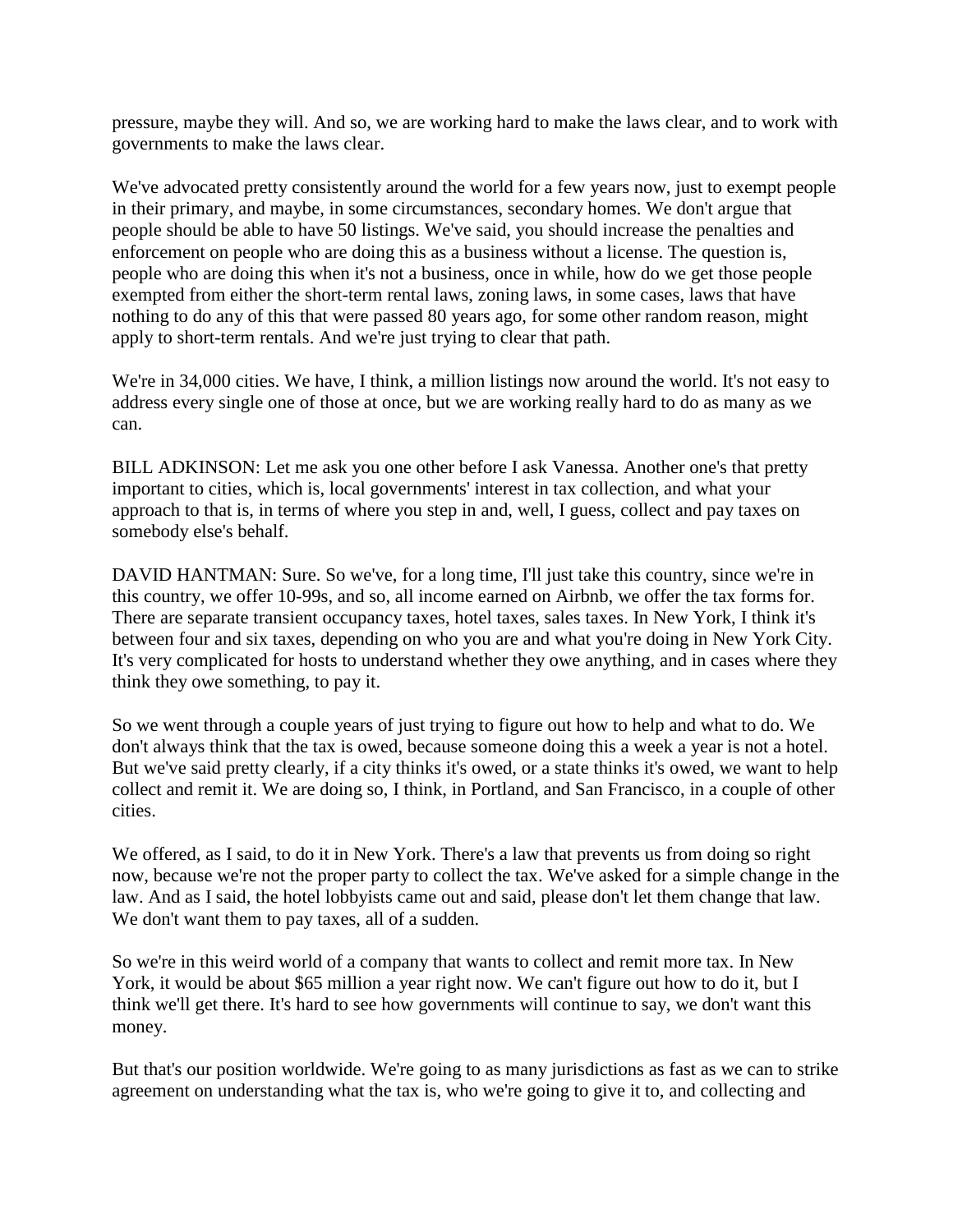remitting it, as much to prevent our hosts from having to deal with this as anything. But we want to also embrace and help cities that we're in.

BILL ADKINSON: So do you have any sense of how much the total revenue is taxed on Airbnb? I mean, host-generated revenue.

DAVID HANTMAN: I don't. Again, in New York, it would be 14% or so percent, if we were allowed to collect and remit it.

BILL ADKINSON: So Vanessa.

VANESSA SINDERS: Right. Well, on the tax issue, it's great that Airbnb is collecting tax in certain jurisdictions. But again, from the hotel perspective, we don't get to pick and choose what jurisdictions we pay taxes in, or where we collect and remit occupancy or sales tax from that guests that's stay in our rooms and in our hotels. And that tax revenue is important to the communities where the tax revenue is collected, providing them with the resources they need to provide the various services.

And I would go back to the zoning issue for a second, too. Again, I would give just the hotel perspective. You know, when a hotel is built in any community, those neighbors are aware of the project, and they have an opportunity to make their concerns known and have them addressed. Hotels are built in commercial areas.

In contrast, I think of a family who buys an apartment in a big city, like New York or Los Angeles. They don't expect that living next door to them, and that, next door to their apartment, they're going to have folks coming and going every day, or a couple times a week. That's not what they signed up for. A revolving door of strangers is not what they signed up for. But increasingly, as a result of Airbnb and other new market players that facilitate these rentals, that's occurring.

We hear countless stories of that happening, and I think New York is ground zero. And you know, I don't think we're talking about the individual who rents out his or her home a few times a year. That's been happening for decades. What we're talking about is large commercial interests basically creating rogue hotels and skirting the commonsense rules, regulations, and privacy rights.

BILL ADKINSON: Great. Oh, sorry. Oh, please.

DAVID HANTMAN: I just want to say, so, I mean, if you listen carefully, it sounds to me like we're agreeing, right? I mean, we are also not talking about rogue hotels, or defending rogue hotels, or a law passed to do anything other than punish rogue hotels. We are talking about trying to get a law that allows people to do this once in while, and we can't get that done. And I think that's why I have so much hope. It's a little frustrating right now, because we seem to always be arguing against each other, while agreeing at the same time.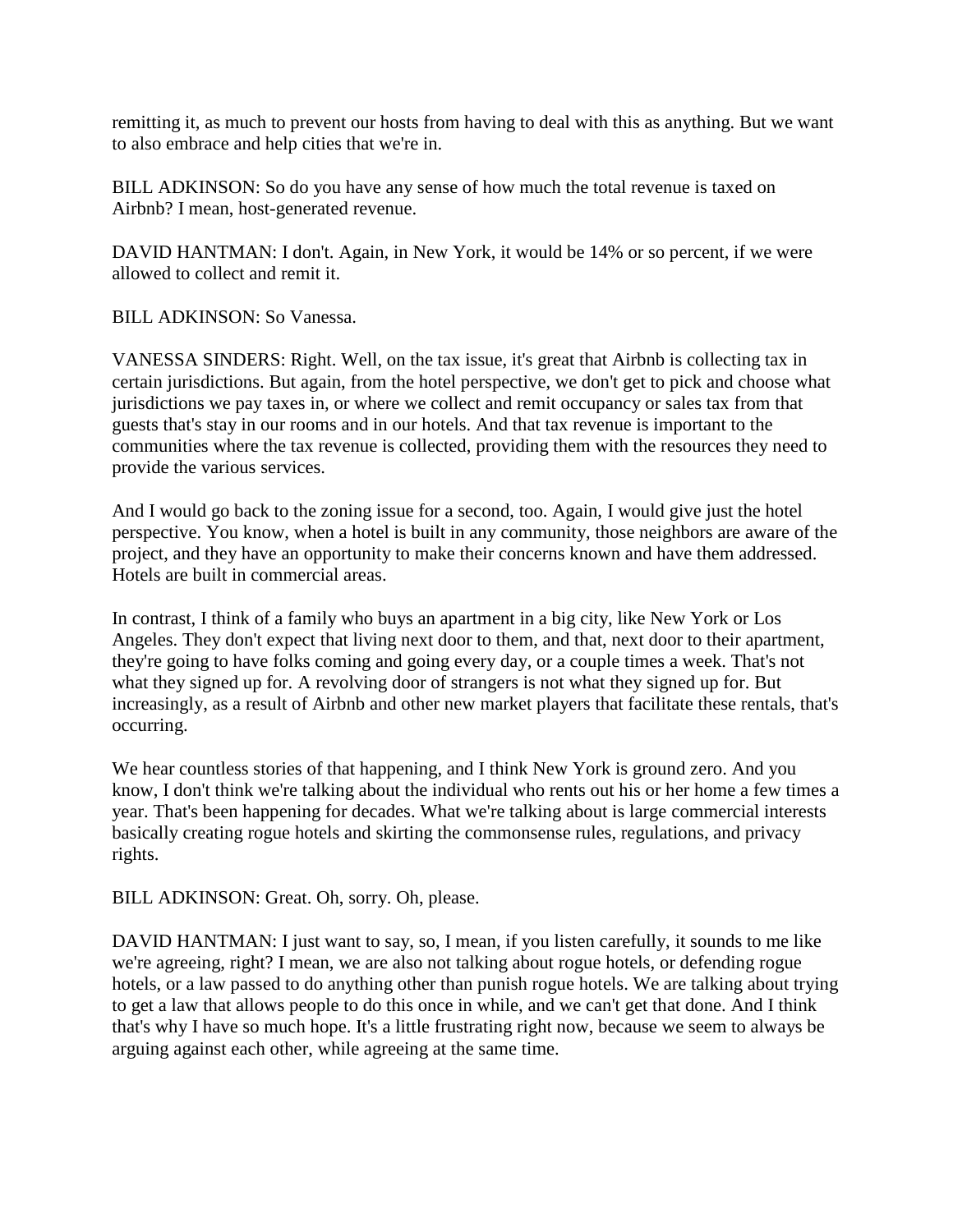But that's why I hope this is going to work. Because we really only want, I think, the same thing, which is, we want to collect this tax. Although, it's a little interesting, you say, you can't choose when and where to collect and remit tax, but you are actually choosing not to let us collective and remit tax in New York right now, your industry.

We'd love it if we could do that and be on the level playing field that you've discussed. So I think we basically agree, so maybe we'll get there, maybe not today. Maybe tomorrow.

VANESSA SINDERS: I would just add one point on New York. I think, from our perspective, different states and cities are going to decide what is best for them, in terms of how to protect their communities and in dealing with these rules. And in New York, it's illegal for a short-term online rental. In Santa Monica, they passed a law that allows for homesharing, but you have to have a license and pay occupancy tax, but it doesn't allow for rentals if you're not home. So different cities and states are going to address it differently in their best interest.

BILL ADKINSON: I also want to mention that there was one-- actually, several comments that came in discussing the impact of Airbnb on the stock of affordable housing. Express your concerns about that. And I also wanted to give you a chance to respond to that and what Airbnb's view is regarding its impact on affordable housing, in New York City in particular.

DAVID HANTMAN: Sure. So look, our company was founded in 2008 by a couple of people who couldn't pay their rent. They're incredibly familiar with what it's like to live in a city that's unaffordable. They hosted people on their floor, on air mattresses, during a convention because they could not make their rent. They were very concerned about this.

It's why, I think, the company has succeeded over time, and why so many people open up their own homes on Airbnb, because they need that money to make the rent. And so, as a company founded and, sort of, increasingly dependent on people who are doing this, at least at first, to earn a little extra money to stay in their homes, we're incredibly concerned about the impact we would have on cities, and we look into this all the time. We would not want to be a company that drives up rent or decreases supply. We've commissioned studies. We've looked into this issue at length.

It's pretty clear we don't have that impact, certainly not a significant impact, if any. There are a lot of market forces right now in big cities like New York, rent control, and rent regulation, and people making more money, people moving into cities, cities becoming much safer, attractive places to live, that are driving up rents enormously. And I recently moved to New York, and I can attest to that. It's impossible to find a place.

If you look at the percentage of what Airbnb, even taken to its extreme, growing sort of to infinity right now, would impact rents, it's still very small. That said, you know, if you're in your own home renting out a couple weeks a year, you can not possibly be taking housing off the market. Just by definition, you're in your home, you're staying in your home, and that's actually good for affordability. For instance, if we heard that someone had an entire building on Airbnb, and there, they were transactioning short-term and taking housing off the market, and driving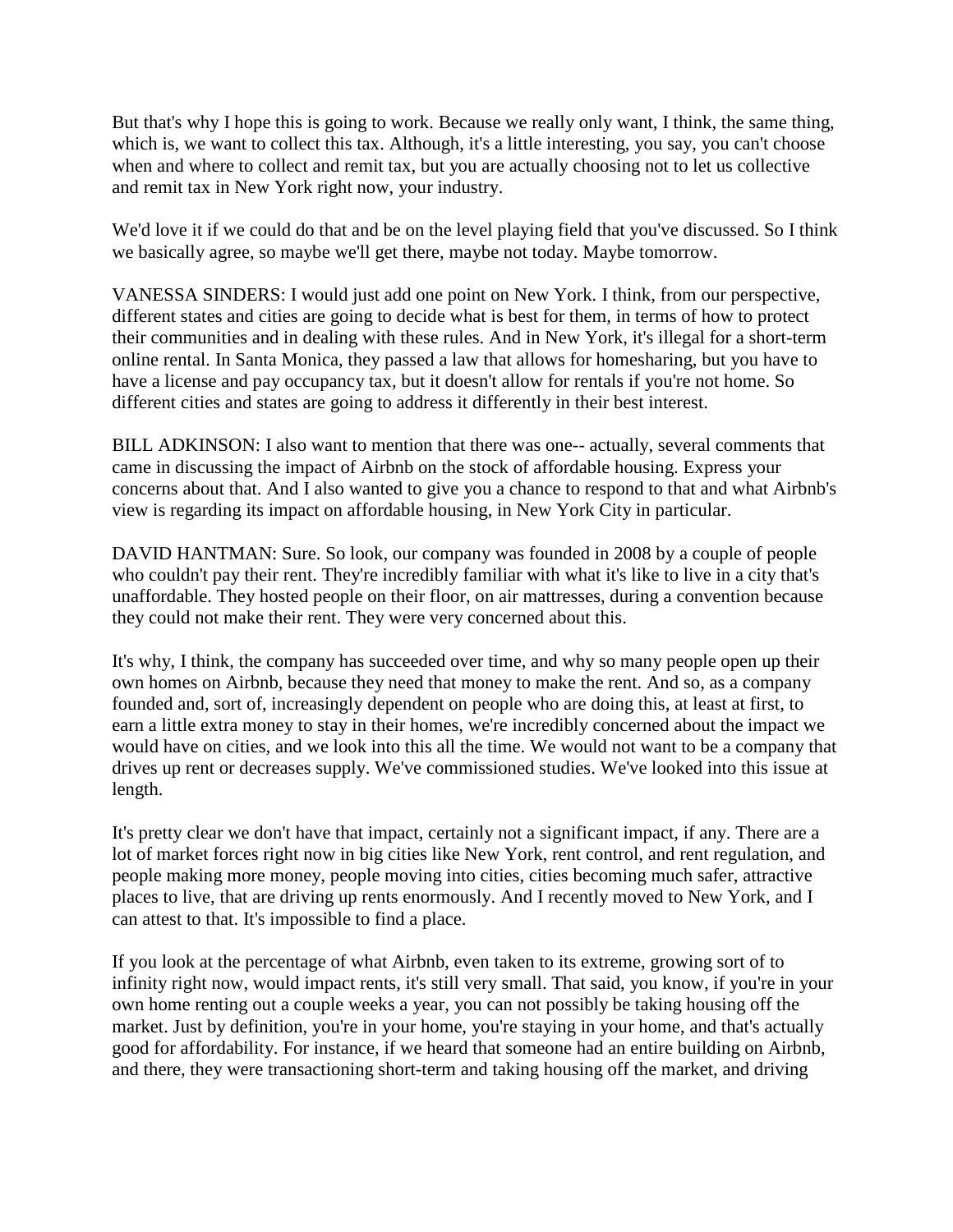down supply, even if we thought that wouldn't impact the overall cost because it's such a small number, we're concerned about it.

BILL ADKINSON: OK. Great. And I'm going to ask Ashwini and Matt to spend one minute each on what we have discussed as the large issues of handicapped access, and also the question of duties to serve all communities. Because we don't have much--

MATTHEW DAUS: OK.

BILL ADKINSON: --time left.

MATTHEW DAUS: Oh, you don't want to talk about taxes anymore. New York is a strange place for taxes, by the way. Three truths are self-evident, death, taxes, and high-tech companies that can't figure out with the government how to pay them. But we have an unequal playing field, actually, which I think is very relevant here in New York.

There's the MTA tax, this where the taxicabs, the passengers are taxed to pay the competition, which is the subways. And now, you know, the limos, and Uber, and some of these big companies doing the same thing, but they don't have to pay the tax. And then some companies pay sales tax that are doing limo services, but livery services don't. It's just, it's all over the place.

But on the accommodation issues, we didn't talk a lot about surge pricing here today, and that's one unfair advantage that Uber has over the cabs, because they can surge price, because they have closed, regulated taxicab fares. And you know, what that does is, create a situation where people who are disabled, and people who are in underserved communities, and who are poor, like the people who started Airbnb and can't afford to rent, they can't use an Uber. Everybody wants to use an Uber, right? They want a beautiful car, with a driver who's in a suit. Really, a limo.

But they can't afford to pay three or four times the rate of fare. And so in certain communities where there are people who are indigent and can't afford that, they can't have their Uber, and also at the same time, people who are disabled because there is not necessarily-- and this goes for taxis and limos, too, this is not just an Uber issue-- there's not necessarily a dispatch system for wheelchair-accessible cabs outside of Chicago and New York. So I think there's a legitimate civil rights issue that disabled people have when it comes to not just the TNCs, but in general. But if you don't have a wheelchair-accessible vehicle, I guess you can't take an Uber, right?

So that's kind of my viewpoint on it. Those are issues that have to be addressed on a broader scale, outside of the issue with your company, I think. It's the next big civil rights movement, I think. And I think, at one point, you're going to see, probably, every form of transportation have some type of a wheelchair access, because we have an aging population. And I think the members of Congress, as they get a little older, are starting to realize that, too, that they need to take care of the transportation.

And the ADA does not go far enough in a lot of different ways, and I think public transit is woefully unable to handle these needs. So I'm hoping, at some point, as a result of the TNC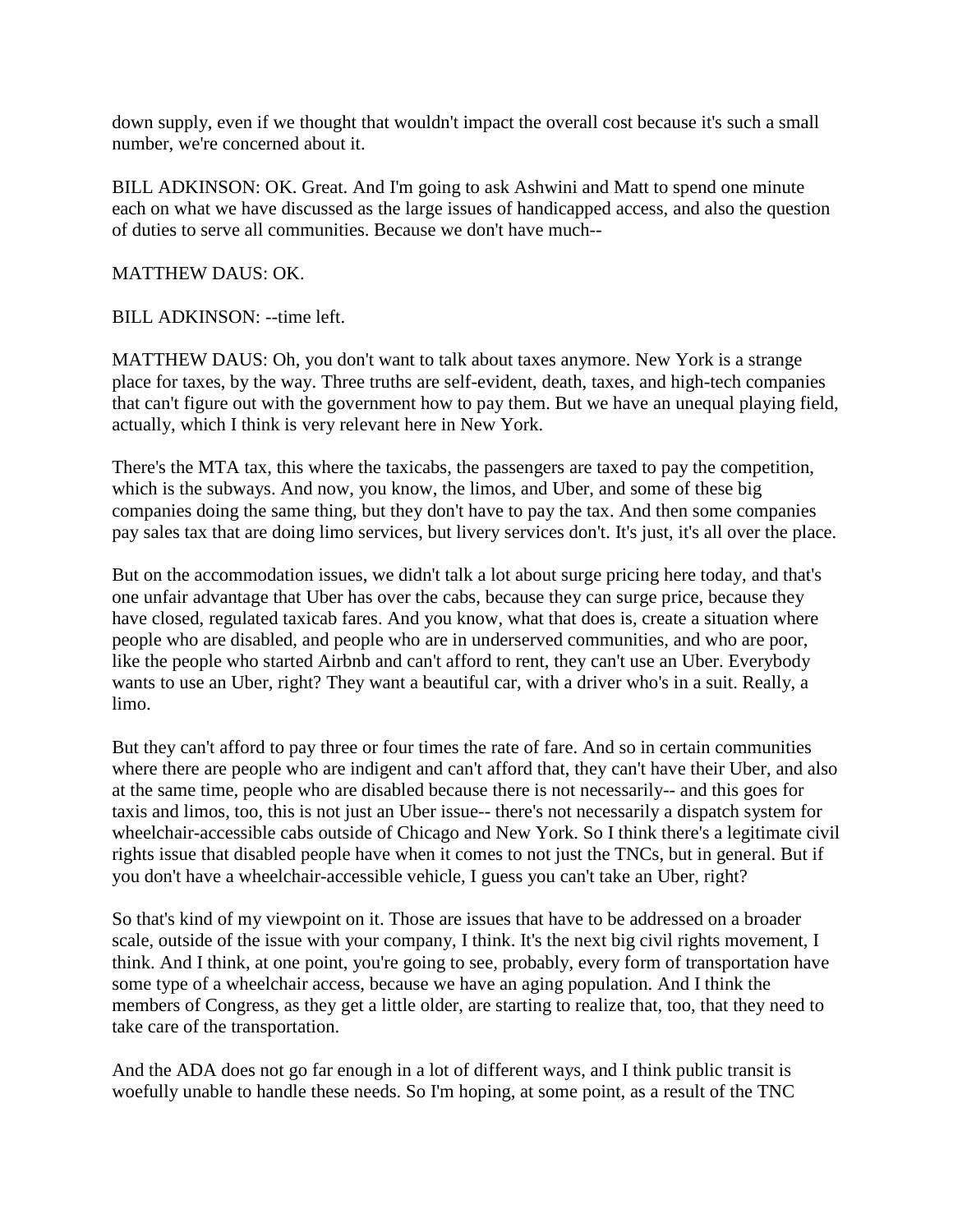debate, where the taxis and limos are facing-off, then we'll have some real service. But it doesn't mean every cab and every Uber. I think that's outrageous to say, and I fight with the advocates on this all the time.

It's outrageous to say that you should have a ramp in every single vehicle that's out there. I think the dispatch system that New York has, and Chicago has, if you have the right number, is very efficient. But to then go into a city like Seattle and say, we don't want to provide the service at all, or to lobby, saying, we don't do that, taxis do that, I think that's not right, either.

BILL ADKINSON: Ashwini, could you respond and--

ASHWINI CHHABRA: Sure, sure, yeah. So I don't think anyone goes into a city and says, we won't provide the service, that's what taxis do. If you go to Brooklyn right now, you can get a wheelchair-accessible vehicle to pick you up on Uber. You couldn't do that a year ago. You couldn't do that with taxis. The vehicles weren't there.

I mean, Matt's right, that if the service isn't there on one platform, it's not there on the other. Like taxis, there weren't accessible taxis in New York more than a few years ago. This is all, sort of, happening now. And I think everyone's got more work to do on this.

The app permits-- it does bring some advantages. So deaf and hard of hearing passengers are able to access transport in a way that they weren't able to before. We just put out some modifications to our app that allows deaf and hard of hearing drivers to actually work on the platform. The communication is textual with the passenger. The Voice Over iOS features of the iPhone allow visually-impaired riders to finally use transit in an unassisted fashion.

And in several markets, we're piloting and we're learning from wheelchair-accessible services as well. So in DC, Philadelphia, New York, Chicago, LA, and San Francisco, there are wheelchairaccessible vehicles on our platform. And as we learn from those experiences, we'll be able to improve that as well.

MATTHEW DAUS: I actually apologize, because I was wrong about New York.

BILL ADKINSON: I'm sorry. I should let Julie move to the next issue.

MATTHEW DAUS: Oh. Can I just say one quick-- I mean, you're right for bringing up the New York exception, but that's the exception also, because it's got a great regulatory system, and because Uber complies with all the laws there. And I think that's something we haven't talked about, is that Uber and Lyft are required to get licenses like everybody else, and they don't need the same TNC laws that are around the country.

And I do believe that, yes, there are the green cabs being used and I think that's a good thing. But New York is really the exception, not the rule. The rest of the country, there's a different path, as you can see from California, going west, and progressing east.

ASHWINI CHHABRA: I mean, you and I can sit here and talk about how great New York is--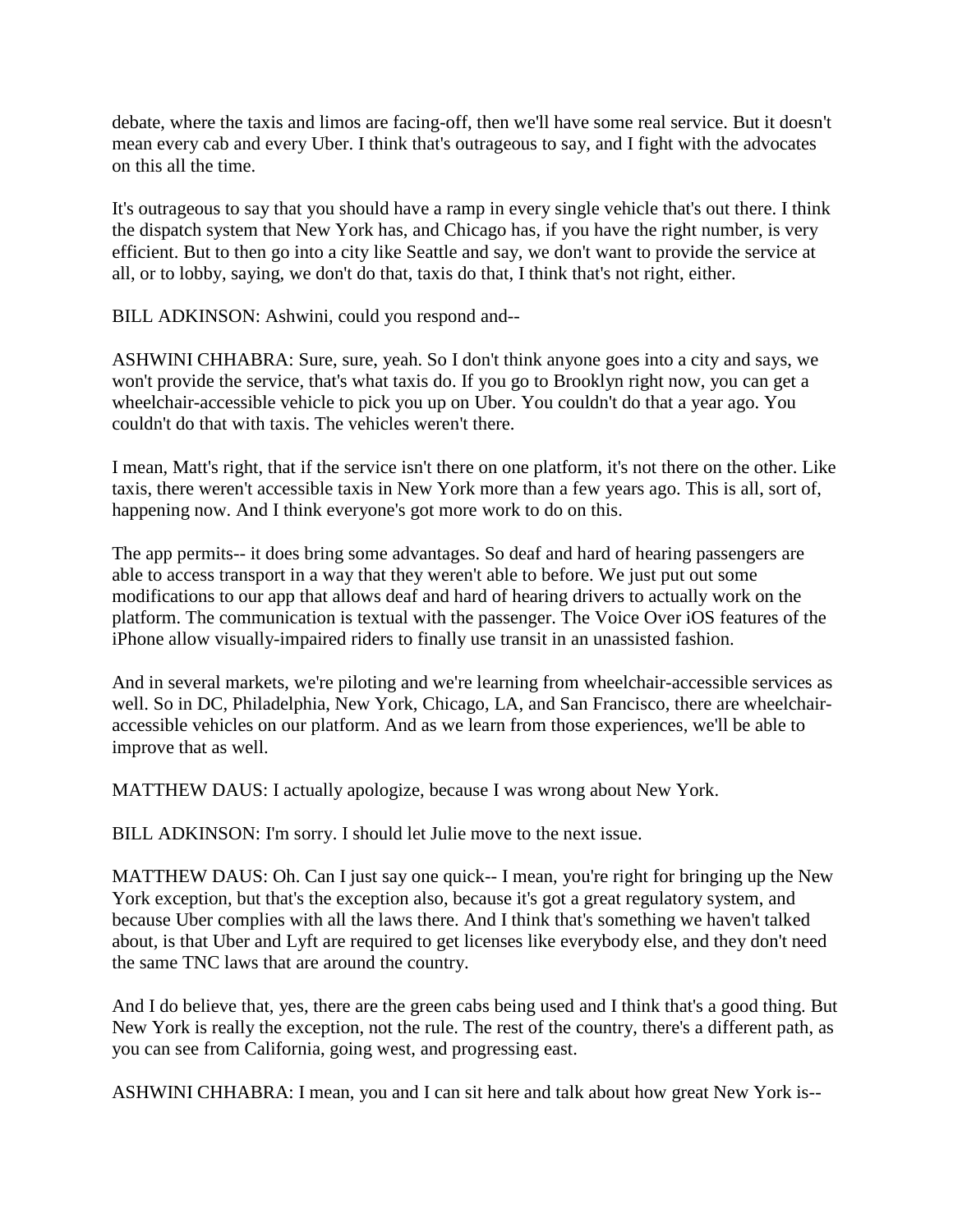### MATTHEW DAUS: Of course.

ASHWINI CHHABRA: --until these people--

JULIE GOSHORN: But can you talk about it in one minute?

ASHWINI CHHABRA: Yeah, probably.

[LAUGHTER]

JULIE GOSHORN: So I'm going to just exercise a little bit of moderator privilege here and collapse our last two issues. First of those, I think we've talked about a lot on this panel and at other times during the day, and not about data's disclosure. So I invite you, in the small amount of remaining time we have, to mention anything that you haven't had a chance to mention.

The second issue is what I've been calling affectionately the crystal ball question. If we were all too convene in a year, in 18 months, in 5 years, what do you think the landscape would look like? What predictions can you give us? So I invite you all to make your closing remarks. I want to start with Brooks on this one, because you've been quiet down there for a while, Brooks.

BROOKS RAINWATER: Well, I think start by reiterating, as I've said, data sharing is so important. And it was great to hear from some of the folks on the panel that they want to do more of this. So kind of to close, I would like to first reiterate that city's make the sharing economy work. This is happening in the urban environment, and the future, in my view, is exciting, and the sharing economy will continue to grow, change, and broadly influence more and more sectors of the economy.

There are a number of key areas that I think will have a big impact 5, 10 years down the road. Labor classifications. We touched on this a little bit, but I think we need to think differently about the way we classify this new and growing part of the workforce. It's fundamentally a question about whether these workers should be considered contract workers, as they are now, full-time employees, or perhaps some kind of hybrid model. While this has important implications for cities, I do believe that the federal government will need to play a role in this regard in much the same way as current federal safety net programs help further this type of work.

More thought needs to be given toward approaching this ever-growing section of the workforce. On, kind of, the homesharing side, I think we'll see new types of zoning classifications proliferate. Programs like Austin's zoning distinctions for short-term rentals will be recreated probably more broadly, as cities learn how to better incorporate these services in the current zoning guidelines. And then, kind of, building on the data thing again, data-sharing between platforms and cities will broadly take place, as they work together hand-in-hand to improve everyone's end-to-end transportation experience.

And, kind of, getting back to, kind of, the key piece here, the city of the future must be a city for everyone. When I'm thinking, I want to wake up in 2025 and look around, we want our cities to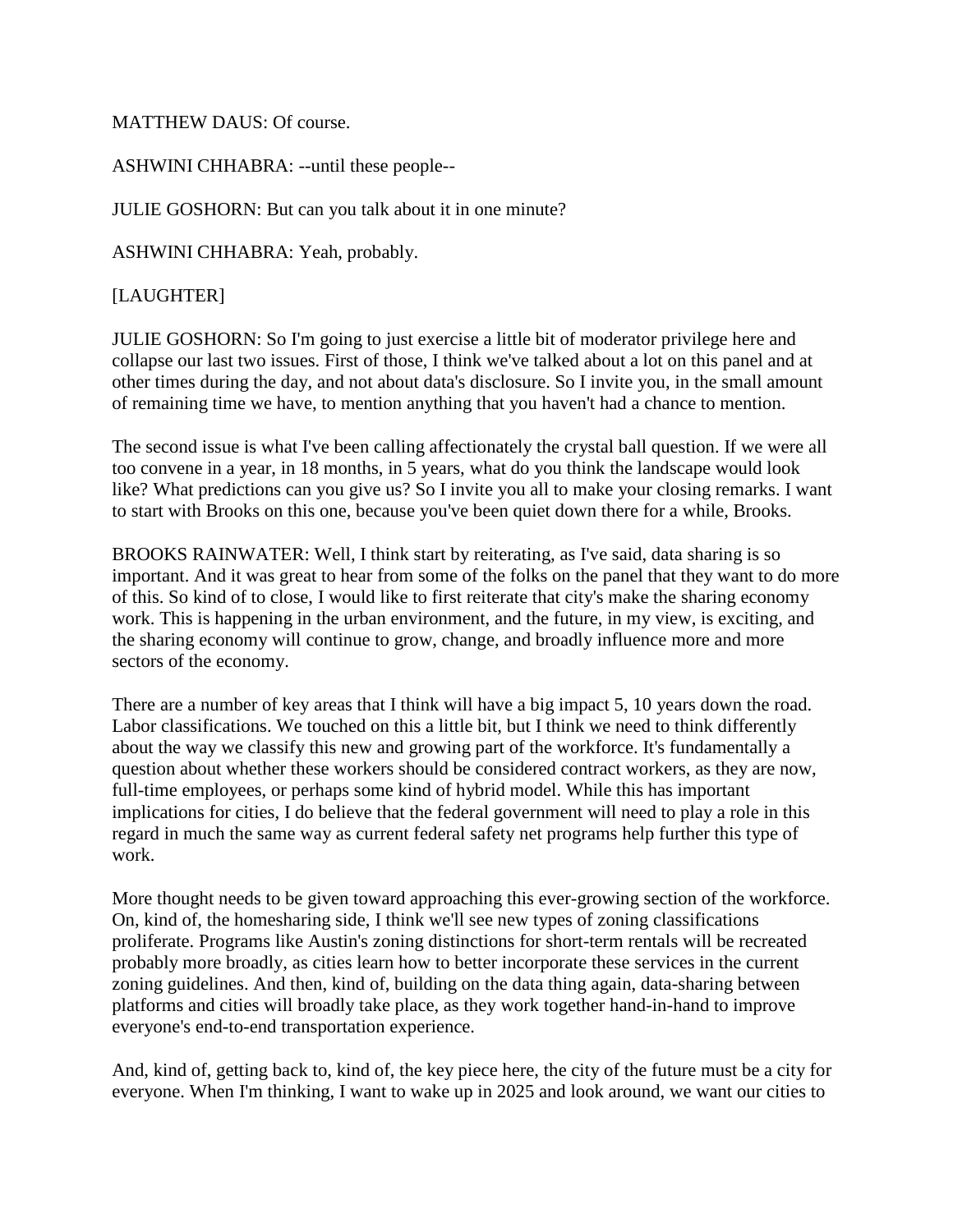be socially-cohesive, environmentally-positive places, where the benefits of sharing economy growth and new technologies enhance quality of life. And I think we can do that by all working together. Thank you.

JULIE GOSHORN: Thank you. Vanessa, let's hear from you.

VANESSA SINDERS: Thank you. Well, I would just start on the issue of data and privacy. In the hotel industry, we do everything we can to protect our guest data and their privacy. With five million guests checking into hotels each day, it's extremely important that we are good stewards of information for our guests.

Additionally, we're a transparent industry. We have publicly-available information to see how many hotels there are, how many rooms are available, and how many guests stay in hotels each year, and in terms of closing, I would go back to, we welcome competition. We are, by nature, a competitive industry that continues to innovate and drive economic growth and jobs. But a successful, competitive market means that everyone plays by the same rules. And new entrants to the marketplace, like Airbnb and others that are transacting business and impacting people each day need to respect the rules of the road in order to protect consumer safety, and security, and the integrity of neighborhoods and communities.

These platforms might have started as mom-and-pops, individuals occasionally renting out their room to make some extra money, but that's not where the growth and the focus is today. The New York Attorney General's report again cites that 6% of those hosts make about 40% of the revenue, and that is a clear indication that commercial interests are dominating the market. We look forward to innovating and competing, again, on a level playing field, and we believe that the future is bright and exciting for the hotel industry. Thank you.

JULIE GOSHORN: David, to you.

DAVID HANTMAN: So first, thank you. And I also believe that the future for the hotel industry is bright and exciting.

### [LAUGHTER]

I think, on data, anyone who reads about us knows how strongly we protect personal data of our users. We've gone through a lot to do that. I do agree that we should be sharing more anonymized data. We should be proud of the data we have, and we should share it, because numbers that are thrown around like this, the 6%, the 40%, the 72% illegal, they're all wrong. But we can't prove it unless we share our data.

So I think we're going to have to continuously do that, and I think that this conversation will change over time as we see it. For instance, a smaller percentage of people over time are doing this as a business, as opposed to regular people. But until we share our data, it's going to be hard for us to prove that. So we're going to, I think, work on that, and stay tuned.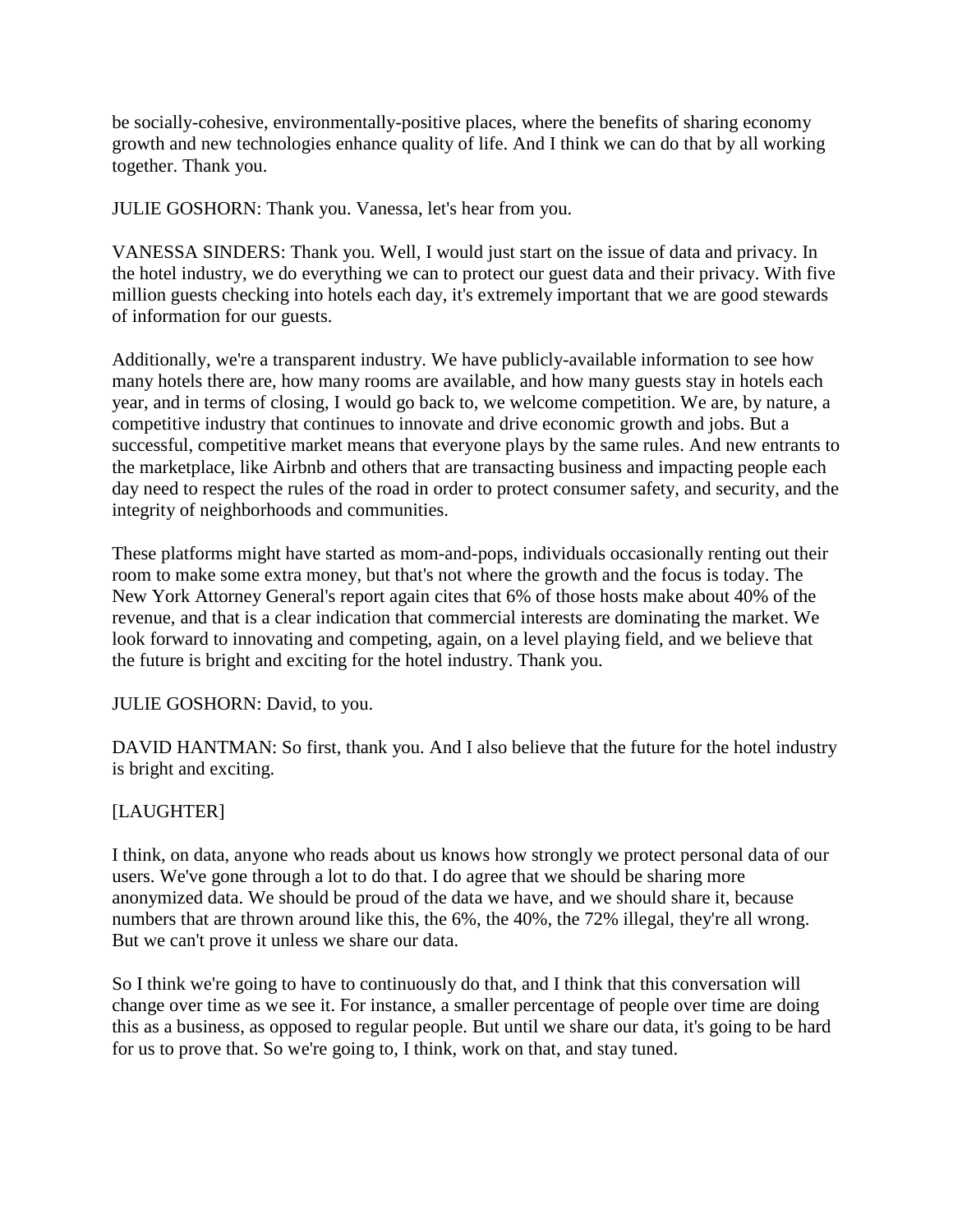In terms of where the world is going, I'm confident we're going to work all this out. I do think we, in general, agree. Most people agree that homesharing should be legal. Most people understand that there's a difference between people doing this once-in-a-while in their own home and doing it as a business. Government, after government, after government are making those distinctions, and will continue to do so.

So in some ways, I think that's the easy path now. It's pretty clear that so many people are doing this, people are moving away from ownership into experience. They want to go where they want to go. They want to experience the world in new ways. They don't care as much about whether they own a home, stay in the same place, own a car.

They want to do things a little bit differently, and the sharing economy is letting them. I think what's most amazing about the sharing economy is not the companies here at the table, or the people who are currently in it. It's what those people are going to create. Everyone who's in the sharing economy earning a little extra money or time by using resources they already have is doing something with that time. Some of them are starting businesses that may be the next Apple.

Some of them are spending time with family and getting experiences they couldn't otherwise get. And we don't know what that's going to be like, and we should be encouraging it, and watching it, and be excited about it. And I think that's where we're going to go. We're just at the tip of what the sharing economy's going to give the world, and so I think what's really exciting is what's going to happen over the next five years there.

### JULIE GOSHORN: Thank you. Matt.

MATTHEW DAUS: Over the next five years, what I think is going to happen is, most of the lawsuits that have been against the TNCs, they're going to lose. And I think, on constitutional grounds, a lot of these new laws are going to be thrown out, and we're going to be back at the drawing board redoing them. And I think what's going to happen is, we're going to have a new legislation that emerges that applies the same standards to everybody, whether it's background checks, or insurance, it's going to be the same for taxis, limos, TNCs.

The second thing is, is that I think the taxis of the future and the TNCs of the future, there's not going to be a meter anymore. I think history has shown that deregulation always leads to reregulation, and we're in a period of promoting self-regulation and some deregulation. I think it's going to pull back a little bit. And meters are going to be iPads in the back of all vehicles that go into the cloud. And you're going to be able to monitor the meter like you do now, on your smartphone app.

I don't believe autonomous vehicles are going to be out there on the road in our lifetime. I think we will have connected vehicles, where the OBD data from the car goes into the apps and it's shared. On the data and security, I'm not optimistic that there's going to be a lot of government sharing of data that we're looking for, with academic institutions and government. I think it's going to be better than what we have now, which are basically FTC and White House reports that are out there, but no action being taken by Congress.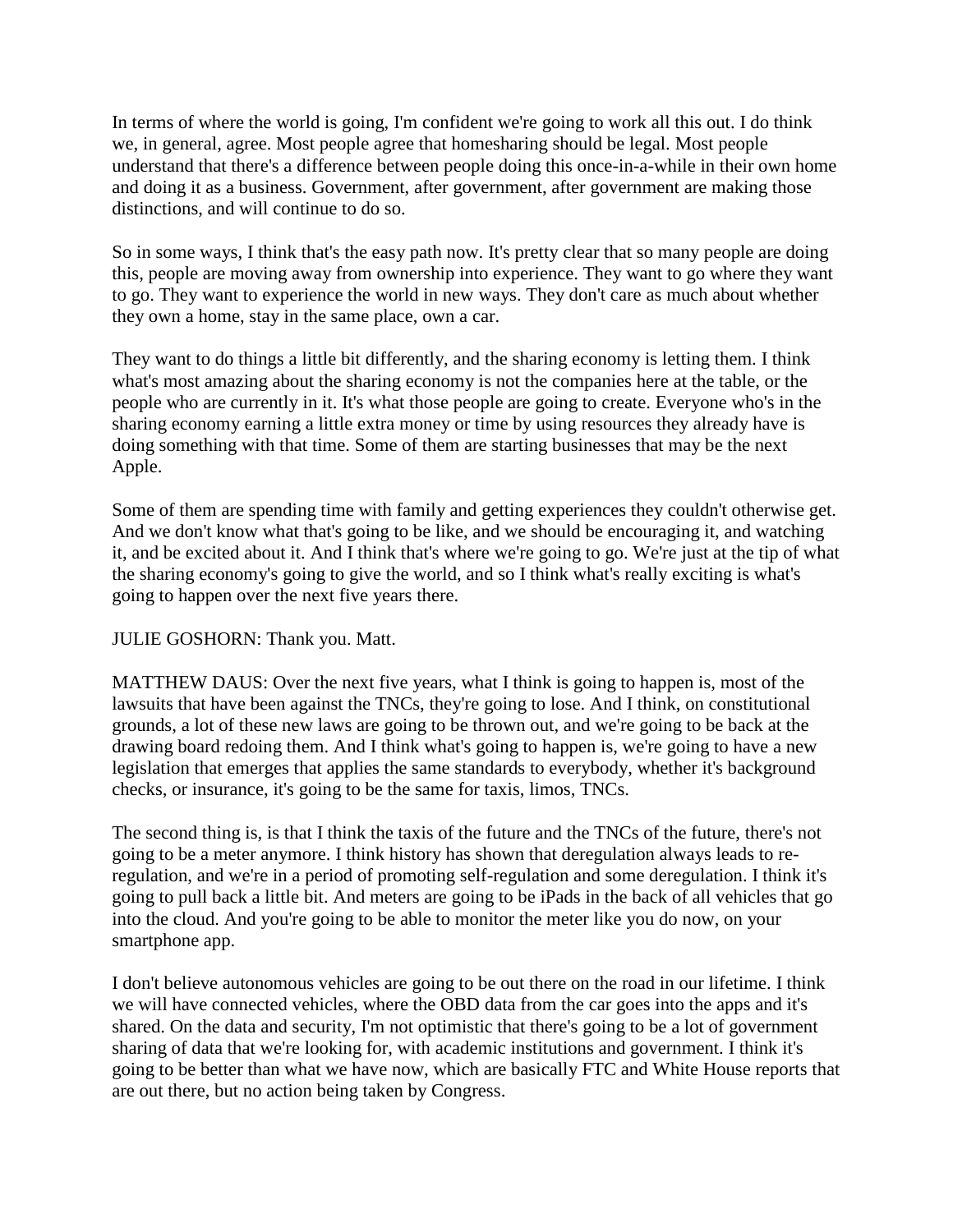So I think we'll have a little bit, and we'll have some incidents of hacking. We, unfortunately, will have people being outraged about private data being used and we'll have something, but it's not going to be anywhere near the government taking full control. And finally, I think all these apps are going to be in everybody's pockets everywhere around the world. And the transportation apps that are being used are the key to selling new products and services, seeing what your desires are and what they want to sell you.

Number two, it's already happening now. They're logistics companies, these companies. There's a reason why some of your investors, and Lyft's investors are involved in getting products to you. And last, but not least, the good news, for transportation people is, there's going to be more integration between mass transit and private transportation.

Apps are already out there that are connecting Ubers, and taxis, and limos to mass transit. So I think the future's going all be here in this little device. It may be bigger or smaller. I'm not sure which direction we're going in. But that's my prediction for the future, and you can hold me to it.

JULIE GOSHORN: Thanks, Matt. Final word to Ashwini.

ASHWINI CHHABRA: Sure. So I can't let go of that initial question, sort of, what's the appropriate role of regulation? So that's kind of what I want to talk. And for me, there's a little bit of, what's the appropriate government entity to have an interest in this, or what's the appropriate level of government that should be interested in this thing?

David said something earlier about government are paying attention to this at a time when they least need to pay attention. And I kind of get that, but at the same time, now is when this stuff is interesting, right? Mayors didn't care so much about the taxi industry.

They just wanted it to work, and they didn't want there to be discrimination, or accidents, and that sort of stuff. But beyond that, it was taxis, it wasn't mass transit. It wasn't something that was going to change the face of the city. We're now at a point where these innovations are going to change the face of our cities.

And that's why Brooks is very interested, because his constituents really care about the outcomes of what we're talking about here, not just for the data, but because it improves the life of those cities. I mean, we go to National League of Cities, we go to US Conference of Mayors, because those are the people who get what we're trying to do, and they want more of it. And so that's why there's regulations that have been passed in those 40 jurisdictions I mentioned.

So what this comes down to, for me, is what are these platforms delivering that taxis couldn't or didn't? It is access to small businesses on a scale that wasn't possible before. It is reduction in DUIs on a scale that wasn't possible before. It's serving underserved areas. It's reducing discrimination and mobility.

And now the part about, sort of, the future-looking, the crystal ball piece, and I'm not looking one year into it. I'm looking 35 years into it. So the data on the growth of cities is that, by 2050, we're going to go from what, in 1900, was one in seven people living in cities, to what is today,